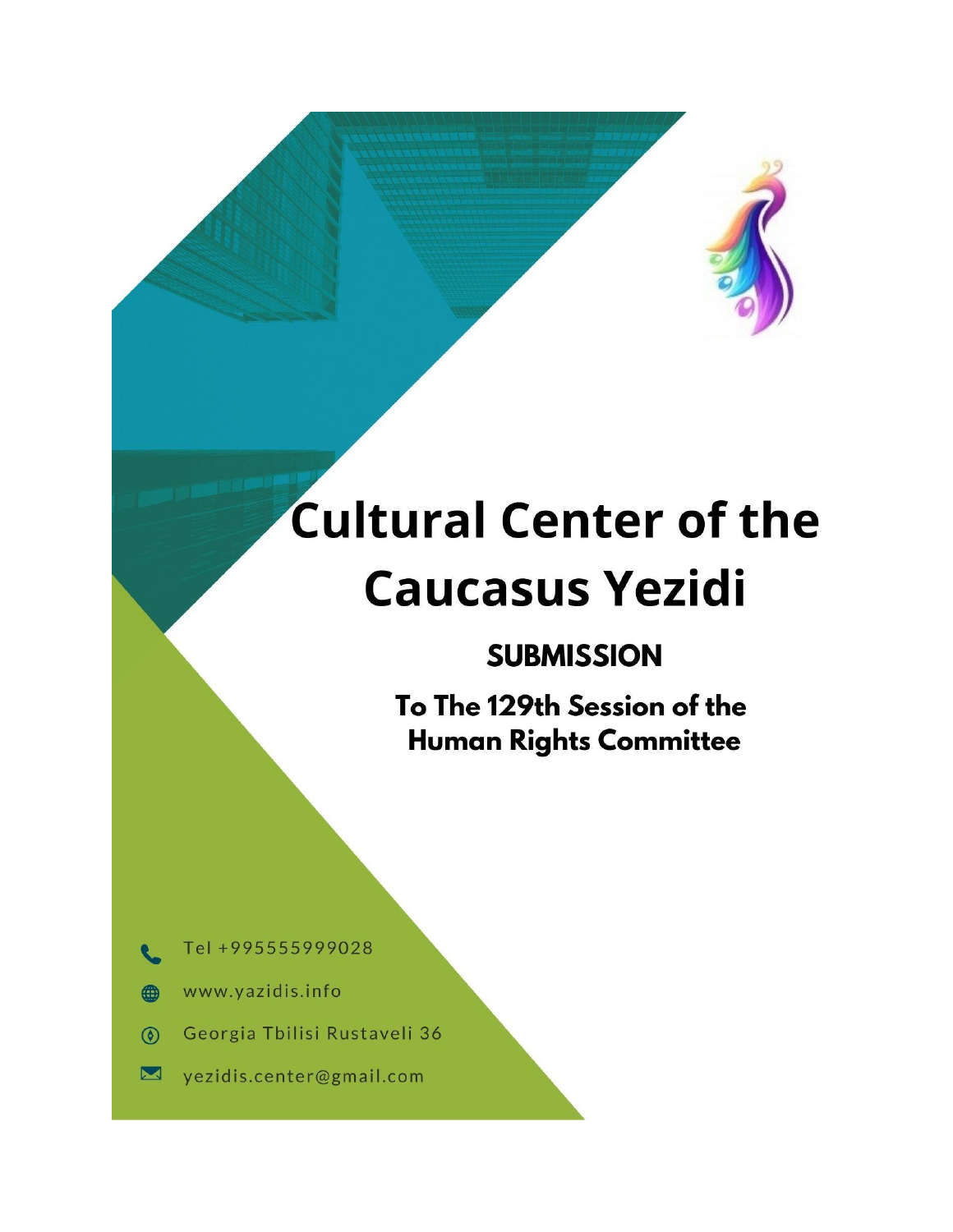1.This report reflects the position of the "Cultural Centre of the Caucasus Yezidi" (hereinafter-CCCY), which works in the field of protection of rights and freedoms, protection of the cultural heritage of the Yazidi community in their countries of residence. The Yazidi community of Armenia is a national minority.

2.The Authors of the CCCY report welcome the official report Republicof Armenia and share many of its assessments and conclusions. We agree that the government of Georgia is committed to following the country's international obligations in the field of the protection of national minorities in several ways, and that there have been some positive changes in national legislation and domestic policy in recent years.

3. The CCCY report, however, is an alternative to the official one. From the outset, we did not consider confrontation with the government's position or the refutation of official information and official conclusions as our goal. The task of the report was to present a different from the official view of the situation with the involvement of other sources of information. At the same time, we tried, as far as possible, to avoid duplication of general information contained in the government report. This kind of description is intended, in our opinion, to promote a more versatile and deeper understanding of interested international organizations about human rights problems in Armenia, among national minorities, as well as meaningful and constructive discussions on these topics within the country.

4.For several decades, especially the last 5 years, conditions have been created when the entire ethnic group began to actively emigrate. The Yazidi community is forced to leave their homes and leave the country. Several settlements of the Yazidi community are partially condemned to social and economic exclusion, which is expressed in the complete lack of infrastructure development of the settlement.

5.So far, there has not been a single case in Armenia where certain facts have been classified as psychological or physical violence against a national minority, since this affects the image of the state.

6. Until now, in the society of the titular nation, a certain category of people has a biased and derogatory attitude towards the Yazidi community. This negative attitude is actively spreading in social networks and even in the media. Human rights organizations of the Yazidi community are forced to respond to this, although they are not always able to do so.

7. The rights and religious freedoms of the Yazidi community are respected in Armenia, but so far the authorities have not been active and have not supported the construction of ziyarets (shrines) or temples.

8. The government declares the right to enjoy their culture and keep their culture from the Yazidi community. However, there is not enough political will and economic support for the culture of the Yazidi community. There is no theatre or specific cultural center of the Yazidi community of Armenia, where it would be possible to participate and develop the culture of both the Yazidi community and others.

9. Even though the state grants rights and freedoms at the level of legislation, the Yazidi community does not observe the promotion and adequate protection of the rights to identity, education and culture.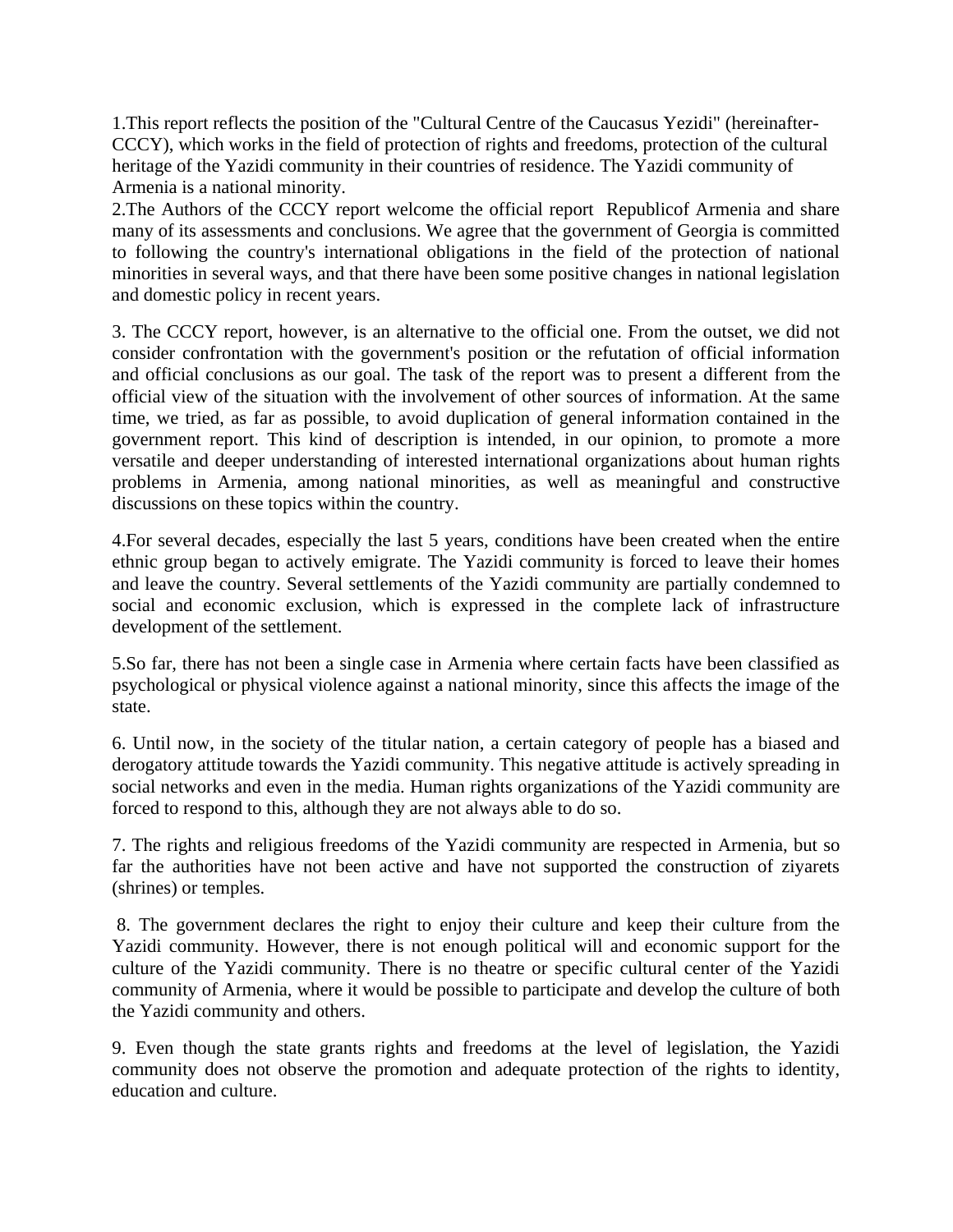10. The State does not fully develop and implement programs and measures that would create favourable conditions for women and men belonging to the Yazidi minorities to express their characteristics and develop their culture, language, religion, traditions and customs.

11.Despite the fact that there is a partially implemented program for access to the native language in secondary schools of the Yazidi community, the right to access and enjoy opportunities for the Yazidi minority in pre-school and higher education in their native language is still in doubt. There is also no adequate level of education, including the study of the history, traditions, language and culture of the Yazidi community.

12.The Right of children belonging to the Yazidi national minorities to learn their native language is increasingly sporadic and not universal.

13. Armenia has adopted constitutional provisions and legislation on non-discrimination, but implementation of this legislation at the regional level is slow and sporadic in relation to the Yazidi minority.

14. Unfortunately, complaints of discrimination are very rarely registered when possible victims of discrimination are individuals from the Yazidi community

15. Several members of non-governmental organizations in the Yazidi community believe that veiled discrimination against the Yazidi minority is present in access to basic services such as health, drinking water, nutrition and education.

16. Even though there is no dynamics in the practice of multiple discrimination, however, the facts of veiled discrimination are actively spread in all localities of the Yazidi community without exception.

17. The State has very little policy to promote and protect the right to participate in the political life of the Yazidi community.

18. The Yazidi minority has limited access to information about public policies and decisions in their native language that are made in their interests, especially when they are not involved in decision-making.

19. The Lack of full-fledged mechanisms for maintaining dialogue between the Yazidi community as a minority and the titular nation at the regional and local levels of government makes the Yazidi community marginalized.

20. In Armenia, there are mechanisms at the legislative level that ensure effective participation of minorities in political life at the local and national levels, but when it comes to the work of these mechanisms, it turns out that law enforcement practice is very limited. For example, there are no groups lobbying for the interests of the Yazidi minority in the Armenian Parliament or in any other socially important level

21. The Government and Parliament of Armenia, while ensuring the effective functioning and financing of structures, institutions and mechanisms responsible for promoting the participation of minorities in political life, apply a residual principle to the Yazidi community.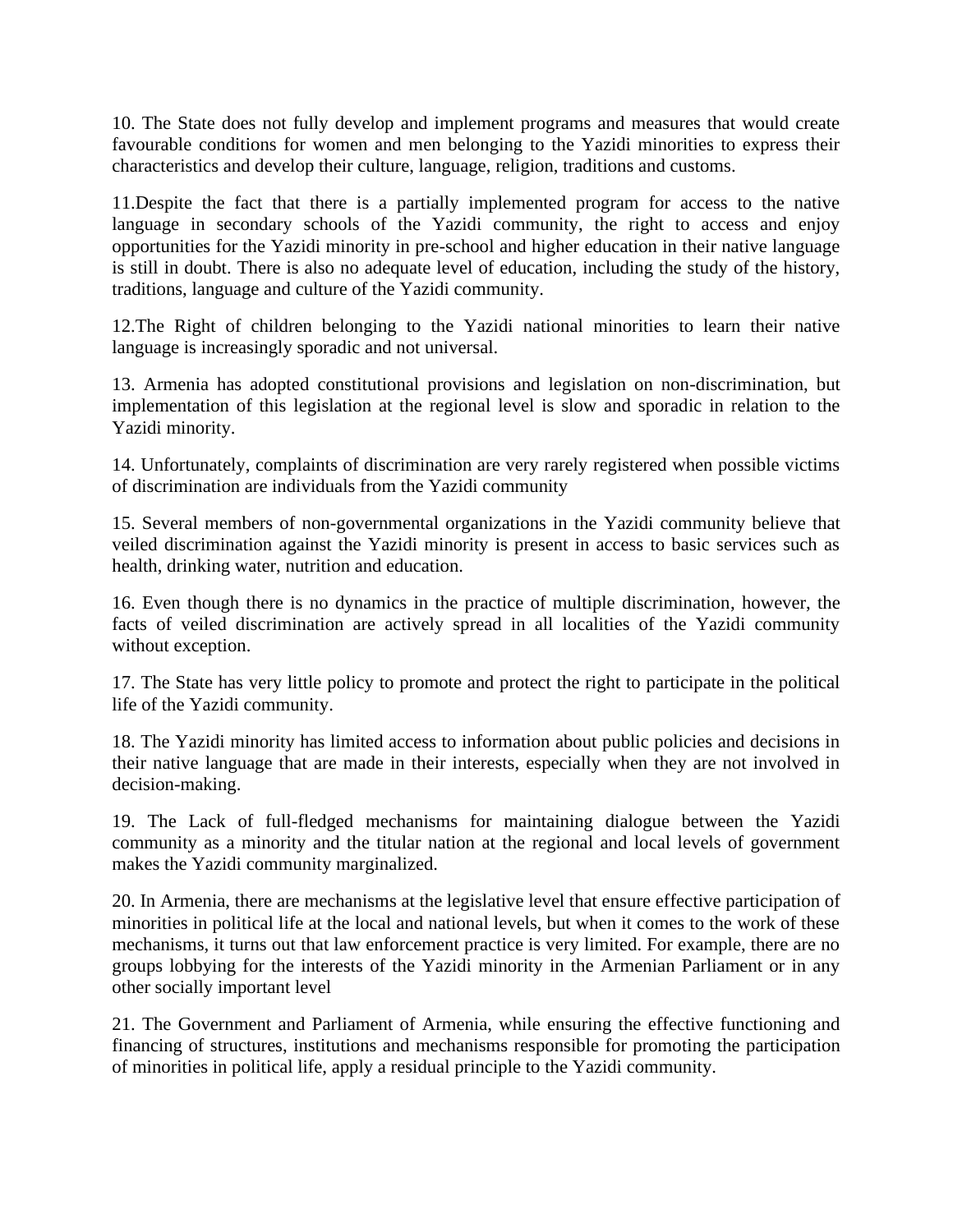22. Although a representative of the Yazidi minority is represented as a member of Parliament, his actions are not enough to meet the interests of the Yazidi community.

23. It is regrettable to note that very few or no representatives are represented in the judicial system and law enforcement agencies, and the state does not make enough efforts to promote the integration of the Yazidi community into the public service system.

24. The Yazidi community does not have or manage the resources, whether at the local or regional level, to provide social services. Along with this, the Yazidi community has no control over the delivery of basic social services.

25. Consultations, whether in the process of evaluating and developing development projects, with the national minorities for whom these projects are intended are very superficial. The situation and the interests of ethnic minorities in the development of national policies and programs, including at the planning and implementation stages, also wish the best.

26. The Lack of enforcement practices to ensure the active, unhindered and effective participation in development processes of people from the Yazidi community who are affected by these processes has a negative impact on the entire Yazidi community.

27. Even though State legislation guarantees national legislation and ensures equal rights of workers, however, in fact, there is disguised discrimination against ethnic minorities.

28. Several efforts have been made by civil society organizations of national minorities to create a network for information exchange and coordination, but without real financial support from donors from abroad, as well as state support, these initiatives have remained very ineffective.

29. Yazidi minorities do not have equal access to productive resources, including credit, technology, vocational training and mentoring, information and land.

30. CCCY are unable to find information about the collection and regular analysis of statistical data about minorities in the formal and informal sectors of the economy.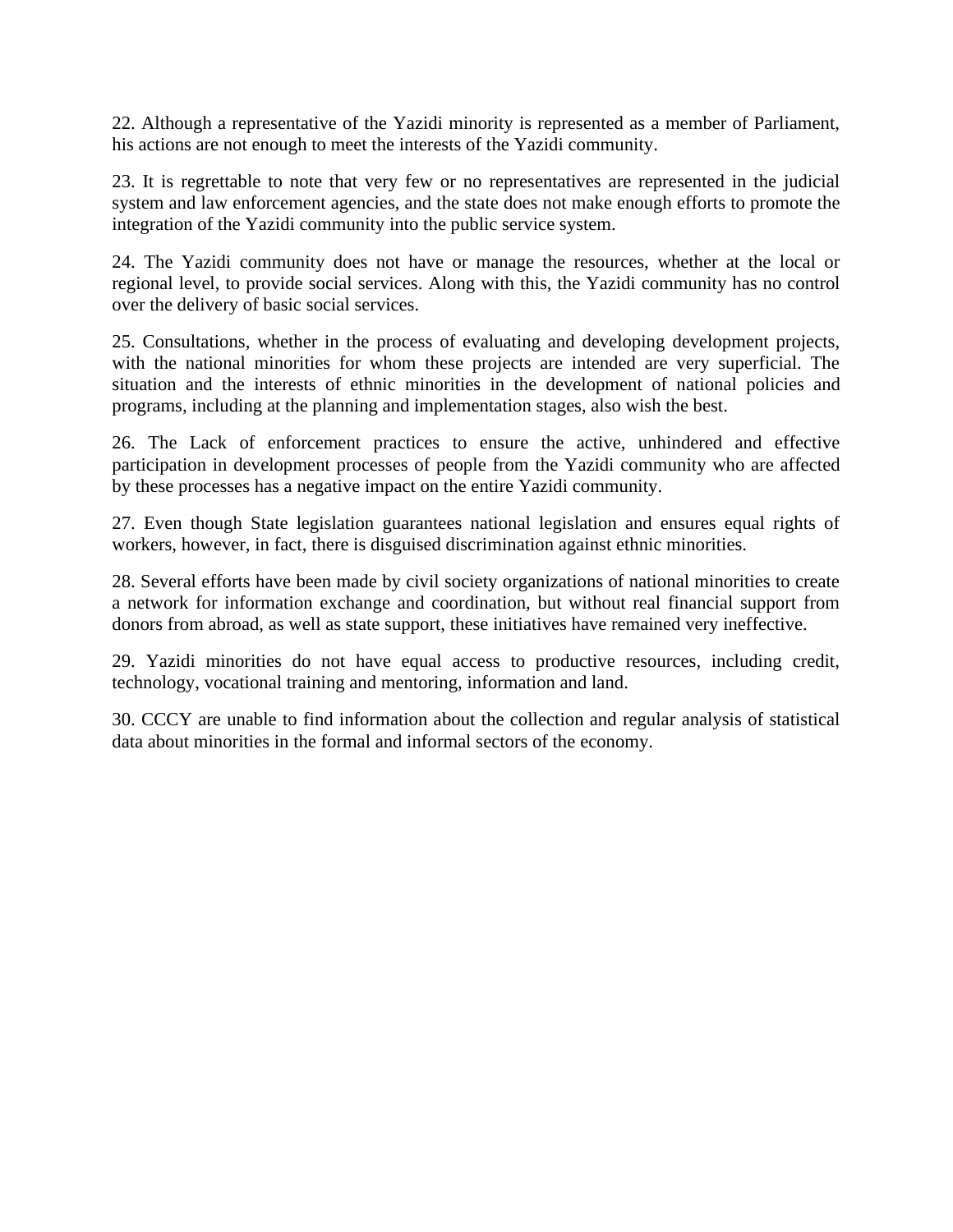# **List of villages where research was conducted**

| Yazidi villages and hamlet in | Districts  |
|-------------------------------|------------|
| Armenia<br>Aykashen<br>1.     | Armavir    |
| 2. Aytakh                     | Armavir    |
| Aknalich<br>3.                | Armavir    |
| 4. Alagyaz                    | Aragatsotn |
| 5. Amre Taza                  | Aragatsotn |
| 6.                            |            |
| Aragatsavan                   | Aragatsotn |
| 7. Aragatsotn                 | Aragatsotn |
| 8. Argavand                   | Armavir    |
| 9. Arevik                     | Armavir    |
| 10. Arevut                    | Talinsky   |
| 11. Artashar                  | Talin      |
| 12. Gaye                      | Armavir    |
| 13. Getap                     | Aragatsotn |
| 14. Jamushvan                 | Aparan     |
| 15. Eraskhaun                 | Armavir    |
| 16. Zovuni                    | Kotay      |
| 17. Metsamor                  | Armavir    |
| 18. Galto                     | Talin      |
| 19. Apaga                     | Armavir    |
| 20. Mijnatun                  | Aragatsotn |
| 21. Hakko                     | Talin      |
| 22. Akunk                     | Kotay      |
| 23. Arshaluys                 | Armavir    |
| 24. Nor Gehi                  | Kotay      |
| 25. Jarjaris                  | Aragatsotn |
| 26. Tlic                      | Aragatsotn |
| 27. Zartonk                   | Armavir    |
| 28. Shenkani                  | Aragatsotn |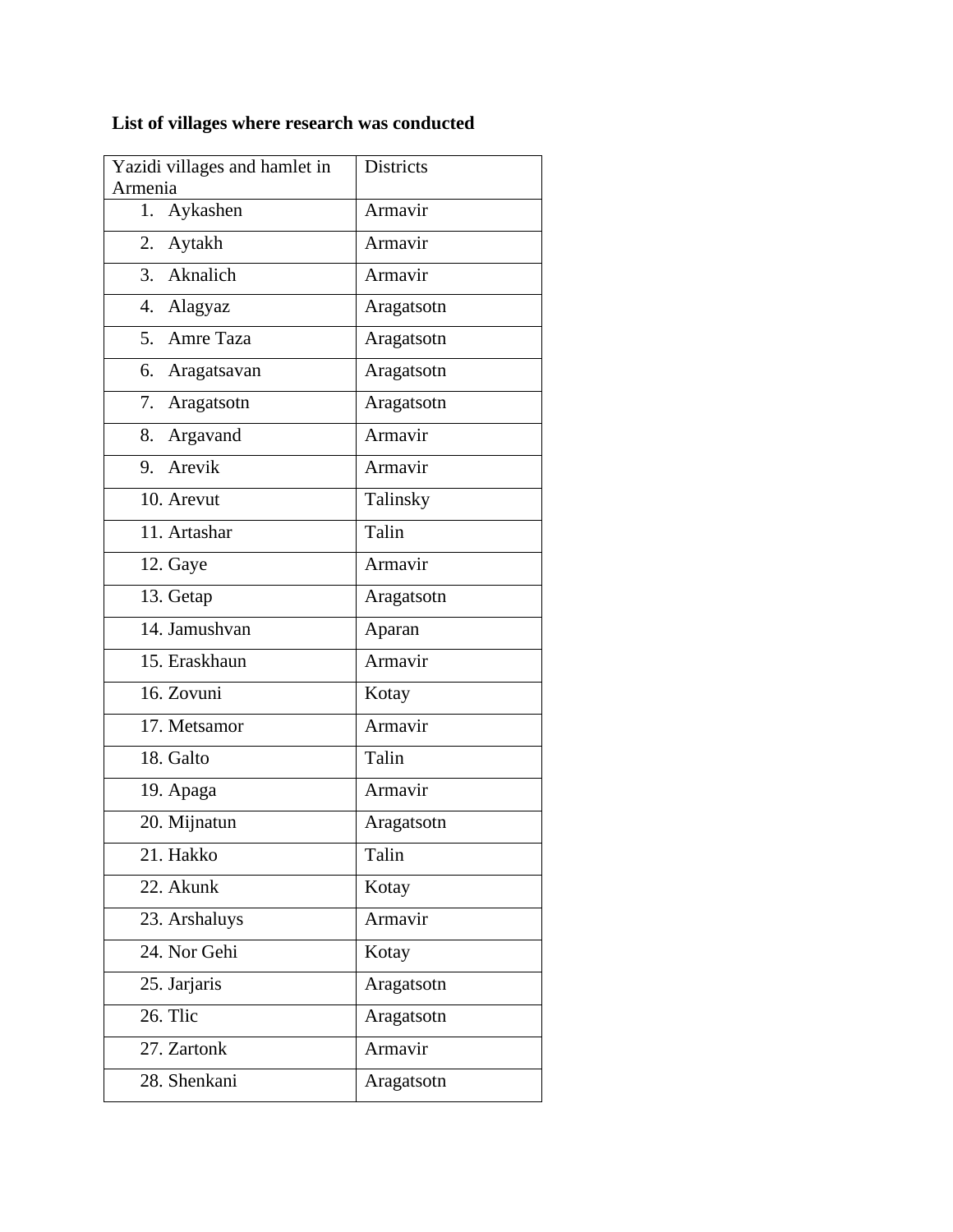| 29. Kaniashir            | Aragatsotn         |
|--------------------------|--------------------|
| 30. Avshen               | Aragatsotn         |
| 31. Mrgashat             | Armavir            |
| 32. Saghmosavan          | Aragatsotn         |
| 33. Saric                | Talin              |
| 34. Ferik                | <b>ArmavirMarz</b> |
| 35. Shamiram             | Yerevan            |
| 36. Nalbandyan           | Armavir            |
| 37. Armavir (Gxurdxuli)  | Armavir            |
| 38. Aygeshat (Kuzigidan) | Armavir            |
| 39. Grace (Karhun)       | Armavir            |
| 40. Mirak                | Aragatsotn         |
| 41. Sipan                | Aragatsotn         |

# **1. Village Aykashen**

# **Short information about the village**

Aykashen village is in Armavir province. It is mostly populated by Armenians, butthe village is home to more than 12 Yazidi families, and the total population of the village is more than 300 families.

Aboutthe current,problems faced by the rural population:

- There is no irrigation water in the village. Drinking water is in short supply.
- There is no natural gas in the village.
- There is no access to pre-school education in their native language.
- -No access to education in their native language.
- There is no access to higher education in their native language.
- The roads are in poor condition.
- There is not a single institution where people can get practical support.
- Very actively young people leave the village for the city and abroad.
- From the Yazidi community has no chapel (Ziarat).

# Respondent: **Usube Atar Sarkhangyan**

# **Description of the village through the mouths of its inhabitants**

Usube Atar Sarkhangyan, better known as, kindly agreed to tell about the life of Yazidis in the provinces of Armenia, the village of Aykashen. According to him, more than 12 Yazidi families live in the village, one family is pire Mala Kadiblban. For all time of existence of the village had several names Karachurin, Kargabazar of Gkarlapazar, Gargabazar.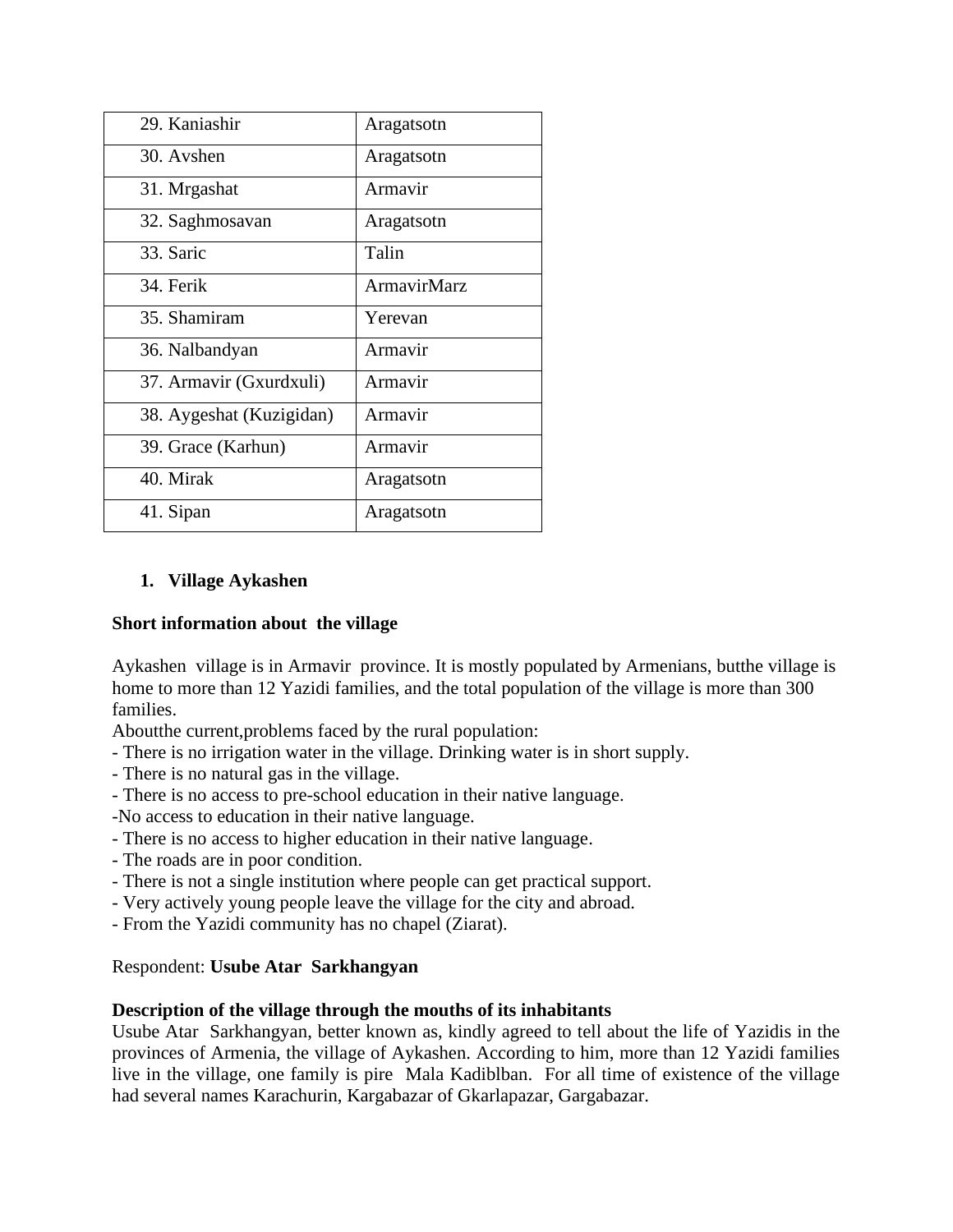According to Usuba Sarkhangyan, the history of the renaming of the village of Aykashen starts in 1967. Since 1967, by order of the Supreme Soviet of the USSR, the Armenian population has been actively resettled in the village. Before that, Azerbaijanis lived here. The native inhabitants were resettled in the Martuni district of the Armenian SSR.

According to Usub in the village are mostly engaged in gardening, vegetable growing, grain growing and animal husbandry.Yazidi children receive secondary education, and only a few continue and get higher education, but there are fewer and fewer people who get higher education. After school, children have to help their parents in the household, in order to feed the family, often young people have to sacrifice their future higher education, and help their parents in the household.

In the village of Aykashen, the Yazidi community does not have access to education in their native language at school.

Mostly the inhabitants of this village are veterans of the military service. The speaker, Sheikh Omar, Seaband, ThorneIso, Pier Osman, Aziz and Usub. All were awarded medals and certificates from the government.

In the village, marriage with close relatives is no longer practiced. Today's young people do not accept such marriages, which almost everyone agrees with. Also in the village stopped practicing early marriage.Girls started getting married after 17 years.

According to Usub Sarkhangyan, the main problems in the village are the problem of gas supply, thecondition of roads in the village. The problem of lack of gas supply is most important. According to Usub Sarkhangyan, in the vicinity of two large villages with an impressive population does not have gas supply. For many years, the government has promised to solve this problem.

He also noted the problem of selling agricultural products.

Usub Sarkhangyan noted that nothing hinders the preservation of Yazidi identity in Armenia, and they can hold their events and holidays without any disagreement or conflict with the Armenians. Religious holidays, calendar holidays, weddings, besk ("Bisk" - a kind of Epiphany among the Yazidis), funeral events are held according to ancient customs, adhering to traditional traditions.

# 2. **Aytakh Village**

# **Short information about the village**

Village is in the Armavir region. This village is inhabited by a mixed Armenian population, as well as the Yazidi community. The village is home to more than 18 Yazidi families. Yazidi familiesalso face a number of problems:

- Due to the state of the roads, it is difficult to arrive an ambulance and a fire truck.

-There is no access to pre-school education in the native language.

- Schools do not teach subjects in the Yazidi language.

-There is no access to higher education in the native language.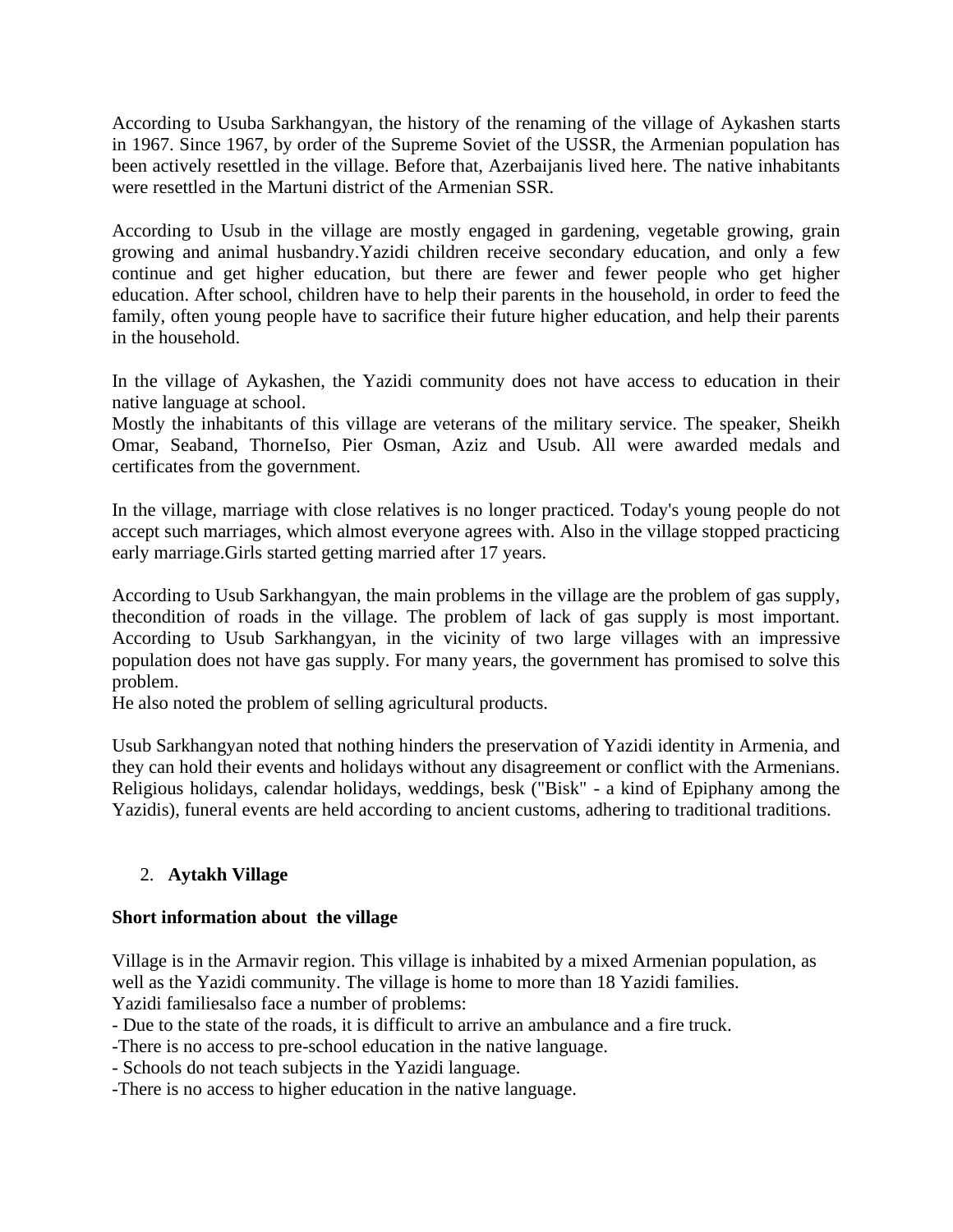-There is no hospital in the village.

- There is no irrigation water in the village. Drinking water is in short supply.
- The roads are in poor condition.

- There is not a single institution where people can get information support in any field of consultation.

- There is an outflow of young people abroad.

- There is no oratory (Gaping).

# **Respondent: Kalash Ozmanyan**

# **Description of the village through the mouths of its inhabitants**

According to Kalash Ozmanyan, the village of Aytakh was founded more than three centuries ago by Armenians. The Yazidis settled in the thirties of the twentieth century. Aytakh is translated from Armenian as "Armenian quarter".

Armenians from this village mostly work part-time abroad, the Yazidi community is engaged in animal husbandry and growing seasonal vegetables in a greenhouse. However, the earnings are not very high, compared to the heavy physical labour that the community puts in.

At first glance, the Yazidi community in the village is not allowed to feelthat they are a national minority. According to the Respondent, they feel equal rights, and this is "evidenced by our patriots who gave their lives during the war. There are people among us who have made a great contribution to the prosperity of this country. We control our own destiny, live in a free and independent homeland, preserving national values and traditions, faith and language."

Access to education of the Yezidicommunity is identical to the General educational system in the country, and young people can obtainhigher education in the Armenian language.However, it is verypainful that the Yazidi community in the village is denied the right to education in their native language.

Kalash Ozmanyan noted that they still speak their native Yazidi language in the house, but they always speak Armenian in the presence of Armenians.The village does not have its own cemetery for Yazidis, and therefore they are forced to take the deceased to the nearby village of Ferik to bury them.

# **3. The Village Of Aknalich**

# **Short information about the village**

The village of Aknalich (Kolibag)it is in the Armavir region. This is a mixed village where Armenians and Yazidis live. More than 100 Yazidi families live in the village. From the clergy lives one family Pirs and two families of Sheikhs. The total population of the village is approximately 700 families.

The village has several problems:

- There is no access to pre-school education in their native language.
- There is no access to higher education in their native language.
- Due to the condition of the roads, it is difficult for an ambulance and fire truck to arrive.
- There is no hospital in the village.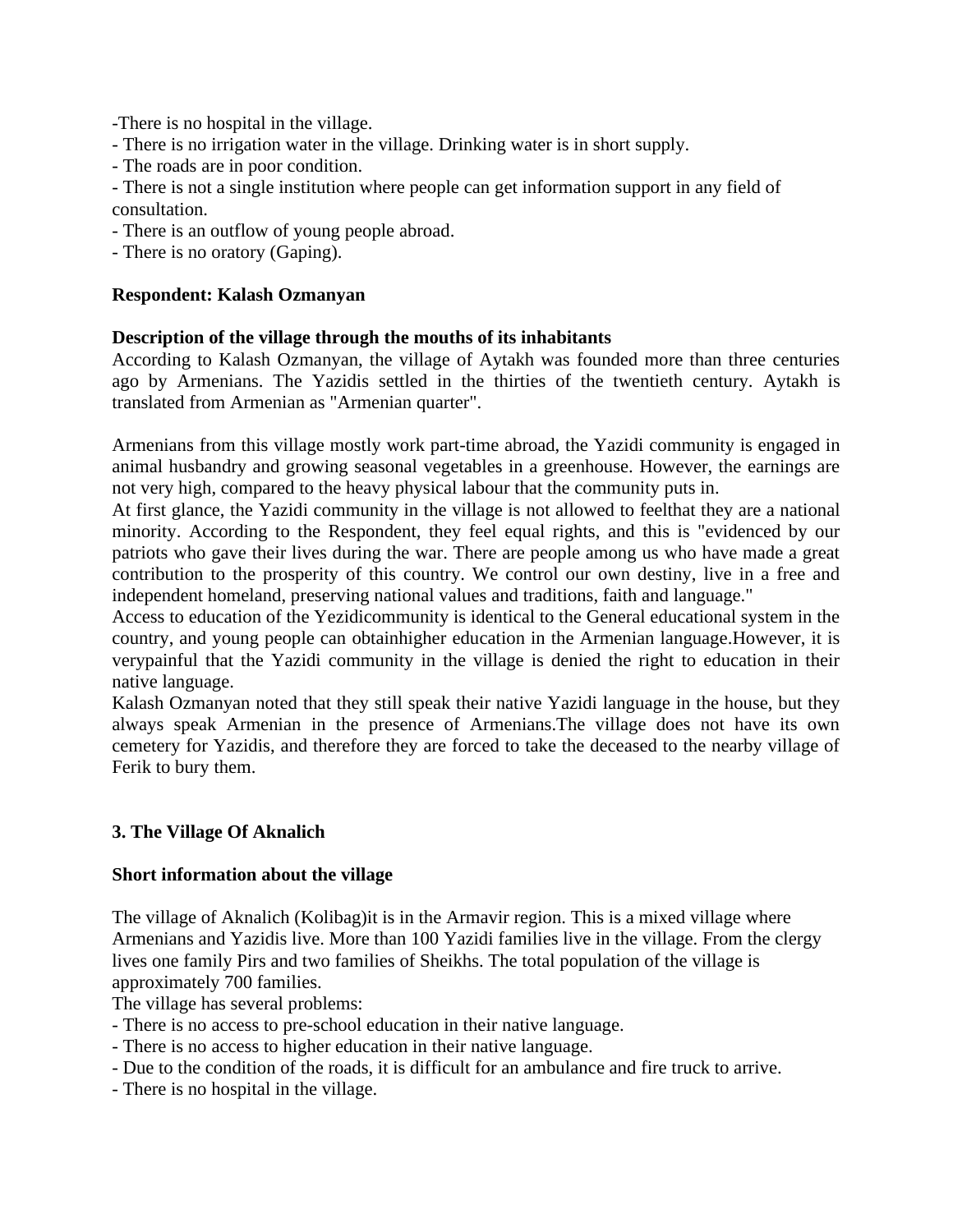- There is no irrigation water in the village. Drinking water is in short supply.

- The roads are in poor condition.

# **Respondent: Rostam Mstoyan**

# **Description of the village through the mouths of its inhabitants**

According to Rostam Mtoyan as the Armenian-Yezidi village of Aknalich was first registered in 1926. Until 1954, the village was called Akhlich. Even earlier, in the late nineteenth century the village was called Kolibag. The modern name Aknalich means "Eye of the lake"in Armenian.

The population is engaged in animal husbandry, fish farming and gardening.

The Lalesh "Sultan Ezidtemple" was built in 2012 as a gift to the patron Mirza Cholojevich Sloyan (Mirze Cholo). Also in 2019, on his initiative and funds, the world's largest Yazidi temple "Tavusi Malak and seven angels"was built. According to Rostam Mstoyan:"This was a breakthrough in the recognition of our people, it was a missing link in the recognition of our people."

In the same territory of Lalesh "Sultan Ezid" monuments were erected. These are the monuments "Jangir Agha, national hero of the Yazidi people" "Usub Beg", "Davresh Avdi, public figure and hero of the Yazidi people", "Monument dedicated to the victims of The Yazidi genocide in Shangal", "Monument of peoples' friendship in the person of Yazidis and Armenians". All these monuments were put on the initiative and with funds Mirza Cholojevich of Sloane.

#### Education

In the village, education is conducted mainly in the Armenian language, but there are also lessons in the Yazidi language. In each class, respectively, 72 lessons are held per academic year. Interest in education in the native Yazidi language is very high among young people, but these opportunities are very limited. At the moment, higher education institutions have begun to enrol more than before, there are also rare cases when girls are also given the opportunity to obtain higher education, but unfortunately these are rare cases of education.

Possibility of economic development

A very acute problem is the access of villagers to irrigation water, the lack of water does not allow the development of gardening.

With the settlement, it is stated that there is still no normal asphalt covering of the village's streets. The village has natural gas and drinking water.

The level of preservation of ethnic identity

The villagers believe that the Yazidi community was given a second wind by the cultural projects of Mirza Cholojevich Sloyan, which " United the Yazidi people in understanding their culture and their place in this world. Now the people are more careful about the faith and culture of their people. Thanks to the temple, we will preserve our ethnic identity for a long time to come," concluded Rostam Mstoyan.

# **4. The Village Of Alagyaz**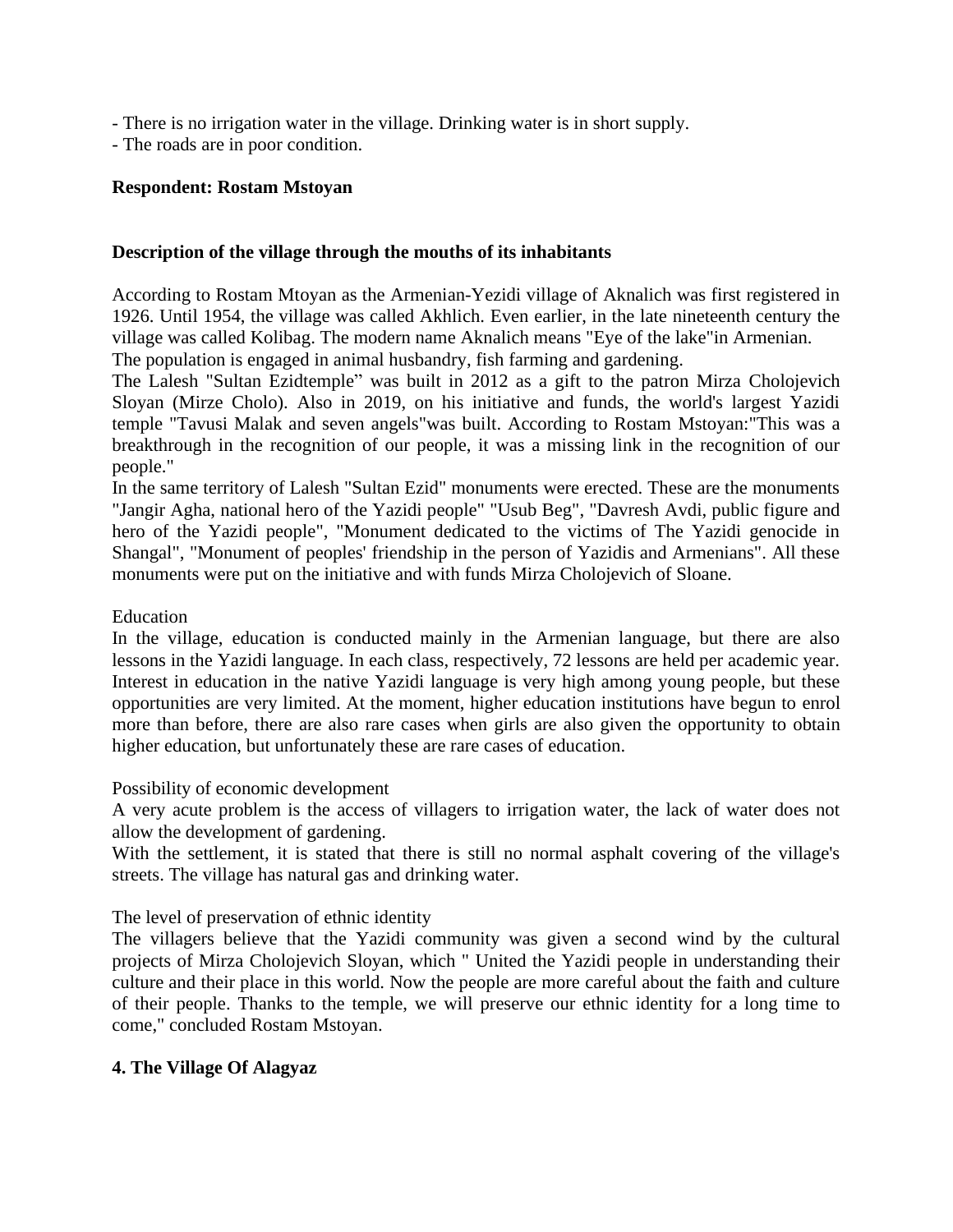# **Short information about the village**

The village Alagyaz is Aragatsotn the region. The village of Alagyaz is one of the largest Yazidi villages. The population is 90 families.

# **The problems of the village:**

- Due to the condition of the roads, it is difficult for an ambulance and fire truck to arrive.
- There is not a single institution where people can get free legal advice.
- There is no access to pre-school education in their native language.
- There is no access to higher education in their native language.
- There is a large outflow of Yazidi youth.
- There is no oratory (Gaping).

# **Description of the village through the mouth of the inhabitants**

According Miro Mgoyan, Alagyaz village is one of the largest Yazidi villages in the region. The population is 90 families. The village was founded almost two centuries ago. The old name, big Jamushvan, was renamed Alagyaz in 1938, after mount Aragats, which the Yazidis call Alagyaz.

In 2016, the government decided to merge the settlements, and the village of Alagyaz became the regional centre of 11 villages of Yazidi origin. This management system has becomemore effective in the EU, as a number of problems have been solved, in particular the problem of night consecration in several villages, the repair of roads in settlements by laying a primer, Miro Mgoyan notes.

"The location of the village is very favourable, as one of the main highways passes through it, " says Miro Mgoyan.

The local school was renovated several years ago. The largest school in terms of the number of students, where children from neighbouring villages continue to study after the end of the ninth grade. It is very classified in terms of graduates. During its existence, the school has presented a writer, an academic, a professor, a member of the National Assembly and civil Servants of the Republic of Armenia.

Among the outstanding alumni who have become famous:

- $\checkmark$  Famous writer amine avdal, author of a collection of children's poems "Spring", "Poems and poems" (in Kurdish), the poem "Three brothers" and so on.
- $\checkmark$  Chief physician, orthopedist Georgy Khudoyevich mgoyan, who in 1973 prematurely defended his dissertation for the candidate of medical Sciences on the topic "Viral deformities of the elbow joint after fractures of the humerus in children and their treatment". After defending his dissertation, he started working as the head of the Department of pediatric traumatology. In 1988, he played a major role in saving many children's lives after the earthquake in Armenia.
- $\checkmark$  The speaker of historical Sciences (1979), Professor (1985), academician of NAS of the Republic of Armenia, member of the Academy of Sciences of the Armenian SSR in 1990, Shakro Gudewicz Mgoian, brother George Mgoyan. He, in turn, defended doctoral theses in the field of Oriental studies.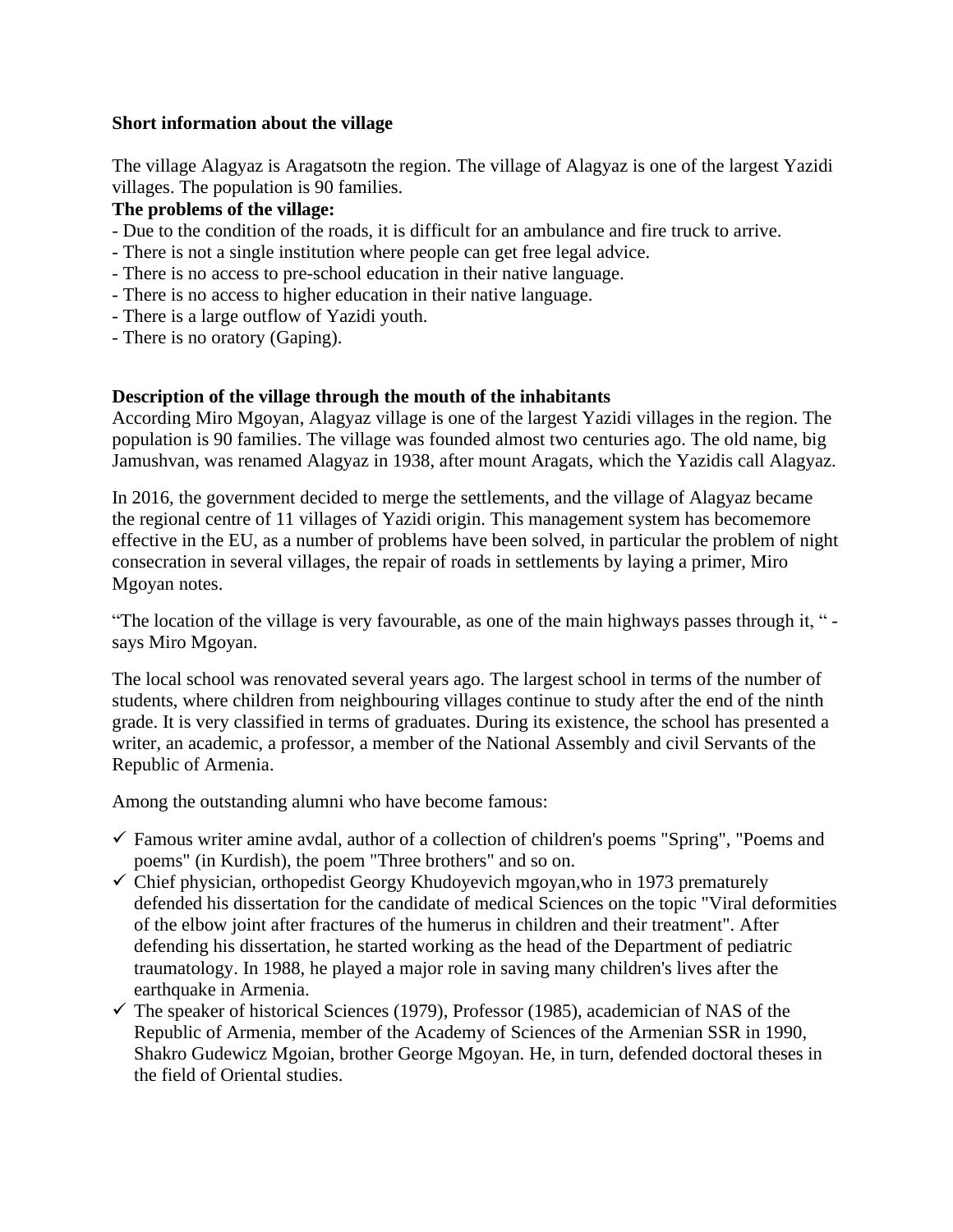- $\checkmark$  The first Deputy from the ye Zid communityin historyPParliament of Rof the Republic of Armenia Rustam Mahmoudian. Graduated from Yerevan state University, faculty of law. He worked as a senior legal adviser of the legal clinic, as a trainee of the investigative Department of the Military Prosecutor's office of the Republic of Armenia.In 2017, he was elected to the National Assembly of the Republic of Armenia.
- $\checkmark$  Brothers Rustam Mahmoudian, Rashid and Raim occupy senior positions in the government.
- $\checkmark$  Father of Rustam Mahmoudian, Jasm Makhmudov, the head of the United settlements Alagata.

# National and cultural identity

Miro Mgoyan noted that the Yazidi community still shows a commitment to national traditions, and the main Yazidi ideology is still preserved. A clear example of the wedding "Davat". According to him, marriage occupies an important place in the life of the Yezidi community, and preserving the traditions of wedding rituals is similar to religious holidays, which have special laws and regulations. Miro Mgoyan noted: "We do not have the right to marry or marry a person of another caste. There is a view of the Sheiks with Pirs or Mrid, Piri with Sheikhs or Mrid, and in reverse order. The wedding is held for two days, afterthe matchmaking brides. The first day of the wedding, the sacrifice, after which the bridegroom appoints a witness "bra-zava", the witness in due time gathers young and strong men to steal a tree ("Dara mraza" tree of happiness), which by tradition should be stolen from fertile gardens. Then, under the national music, this tree is decorated with various fruits, sweets in the form of chocolates. On the second day, all the participants of the wedding gather at the groom's house to go for the bride. Decorate cars with colourful ribbons, forming a wedding cortege, go for the bride. In the house of the bride, according to tradition, the groom's witness buys a pillow. This is a pre-prepared pillow decorated with various symbols. When newlyweds already come to the groom's house, there is a traditional ceremony before entering the house. The bridegroom leaves the bride and goes up to a high place where a witness (bra-zava) is already waiting for him. After agreeing with one of the wedding participants, the witness throws the pillow that was bought from the bride's house to the person standing below, who in turn sends it back, and thus three times. It should also be noted that every time the cushion raise the bottom, the witness (bra-zava) grabs her and hits the head of the groom. After this beautiful ritual, the groom standing on top throws three red apples in the direction of the bride, one on the right side, the second on the left side, and the third on the head of the bride (the blow is exaggerated, just throws in the direction of the bride). Then, shake the "Dara Mraz" tree of happiness over the bride and standing next to it. In terms of changes, I can say that previously the bride did not have the right to sit next to the groom, there was no wedding cake. Of course, the tradition of women sitting separately and men sitting separately has also been preserved," - Miro mgoyan notes.

# **5**. **Village Of Amre Taza**

# **Short information about the village**

Amre Taza village is located in Aragatsotn province, republic of Armenia. At the beginning of the twentieth century, this village was called Karavansaray. According to unofficial data, the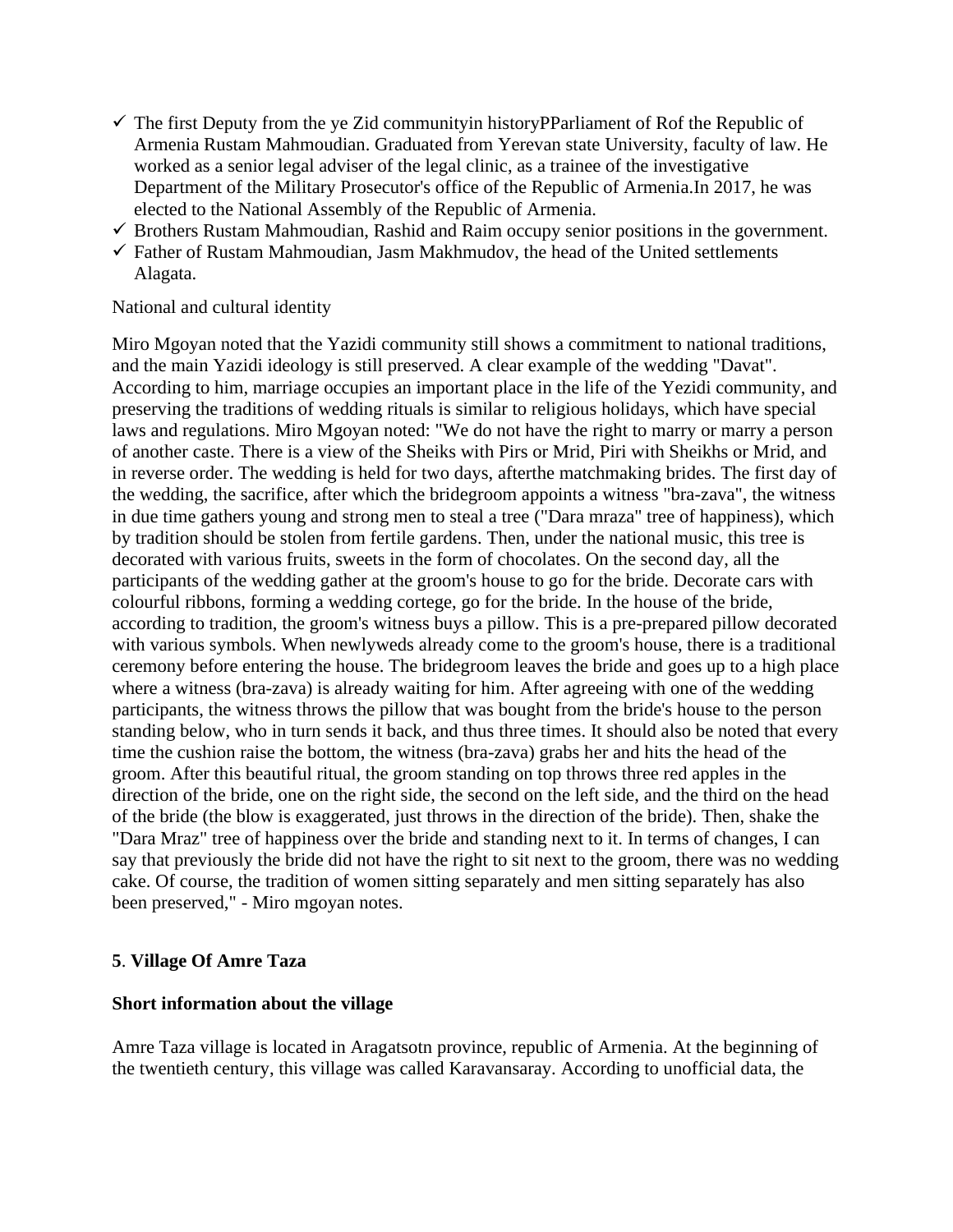population of the village is about 48 families.

# **Main problem:**

- There is no natural gas in the village.
- The roads are in poor condition.
- There is no access to pre-school education in their native language.
- There is no access to higher education in their native language.
- There are no institutions in the country's education system to train Yazidi teachers for schools.
- Young people go to the cities.
- There is not a single institution where people can get free information advice.

# **Respondent: Jasme Rashid Murazyan**

# **Description of the village through the mouth of the inhabitants**

Jasme Rashid Murazyan, a resident of Amre Taza village, noted that the population of more than 48 families, including 1 family of Sheikhs, 1 family of Pirs, the rest, more than 40 families are Mridi, and several families of Armenians.

According to Jasm Murazyan, the village of Amre Taza was founded more than a century ago, on the slope of mount Aragats. Before the settlement of the Yezidis, the village was called Karavansaray. In 1924, Jasm Murazyan's great-grandfather, Mraz, and six brothers descended to the foot of the mountain and founded the village of Amre Taza, which means new life in Yazidi.

Residents of the village of Amre Taza are mainly engaged in animal husbandry and begging for agricultural products. The Gyumri-Yerevan highway passes through the village of Amre Taza. To the East of the village, on the slope of mount Aragats, there is a Russian military training ground.

Armenians living in the Yazidi village, Yazidis speak the language, spend the world together all community activities. In the village, there is an opportunity to learn Yazidi at school and receive secondary education in their native language.

Young people began actively receiving higher education, and many began to work in their own profession.

# 6.**Aragatsavan Village**

# **Short information about the village**

Aragatsavan village is in the Aragatsotn province of Armenia, where 23 Yazidi families live. The old name is Alagyaz.

In Aragatsavan Yazidis face several problems:

- There is no irrigation water in the village. Drinking water is in short supply.
- There is not a single institution where people can get free information support.
- There is no access to pre-school and secondary education in the native language.
- There is no access to higher education in their native language.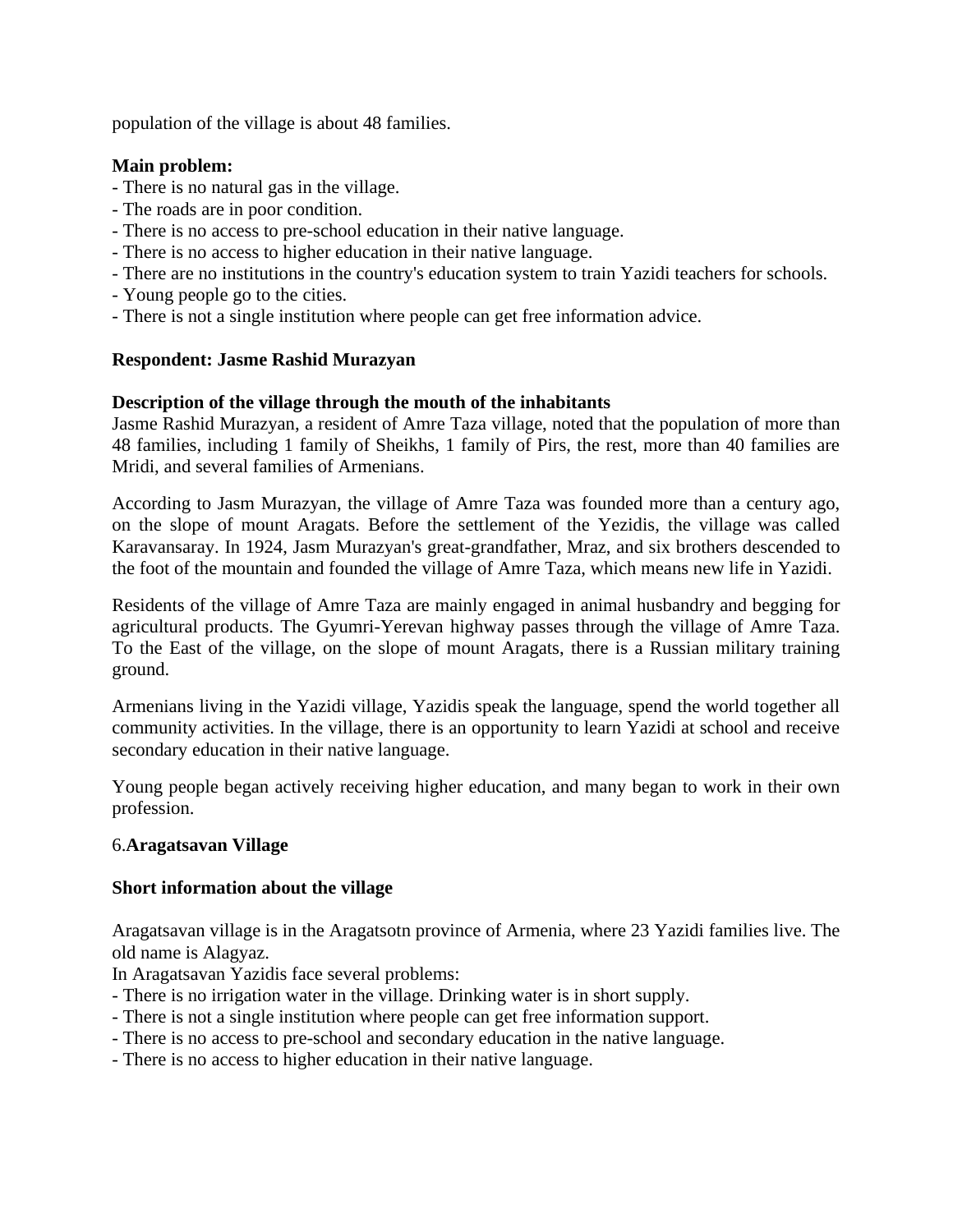- The level of youth outflow is high.

# **Respondents: Heriknaz Hasan, Miro Mgoian**

#### **Description of the village through the mouth of the inhabitants**

According to Heriknaz Hasan, village Aragatsavan (Alagyaz, mount Aragats), was founded more than three centuries ago. At the time of its Foundation, it was called Alagyaz. In 1948, it was renamed to Aragats, and in 2006 it received its current name, Aragatsavan.

Before the independence of the Republic of Armenia, the village of more than 150 ezid families, the main resettled villages of Galto (Yazidi village, which is located in the same province). Inthe 70s, Aragats became an urban-type settlement. After the administrative reform, the village status was restored in Armenia. The population in the period from 2006 to 2010 reached more than 5,500 families, now there are about 1,500 families left, says Heriknaz.

For questions about social situation, life problems, structure of education, preservation of religious traditions and the preservation of tradition in the village, Heriknaz Hasan said that the social situation and is the same as in other - villages region. The main part of the population is engaged in animal husbandry, horticulture and agriculture. There are two schools in the village where Yazidi children are taught in Armenian. But unfortunately, not a single lesson is taught in the native Yazidi language. After finishing school in the village, a lot of graduates continues their studies to obtain a secondary or higher education in the Armenian language.

Outstanding faces of the village:

Heriknaz said, Aziza brothers and Sabri RazmikAslanian, who received higher education and worked in the district Committee of the Armenian SSR, TitalXudoyan, was the head of the municipality, his wife Nina Xudoyan worked as a therapist at a local hospital, Sergei Polatov head of the Aragats plant for the production of reinforced concrete structures.

Heriknaz Ghanian noted an important problem is the lack of drinking water in the village. For many years, the village administration has been unable to solve this problem. Previously, there were no problems with drinking water, since water was distilled to the village using water pipes, but for some reason they were dismantled several years ago. Desperate, residents tried various methods to solve this problem, but without success. You have to buy drinking water, which is delivered by tank car. Youth unemployment is still very acute.

Heriknaz Ghanian: "The preservation of our religion plays an important role in our daily life, we take care of our culture, customs and traditions. For example, at home we speak our native language, there are even Armenians who have learned our language and speak to us in Yazidi, know our national holidays, accordingly, congratulate us, and help us in difficult times.

# 7.**VillageOf Aragatsotn**

#### **Short information about the village**

Aragatsotn villageis located in Aragatsotn province. The population of the village is 130 families of which only 2 are Yazidi.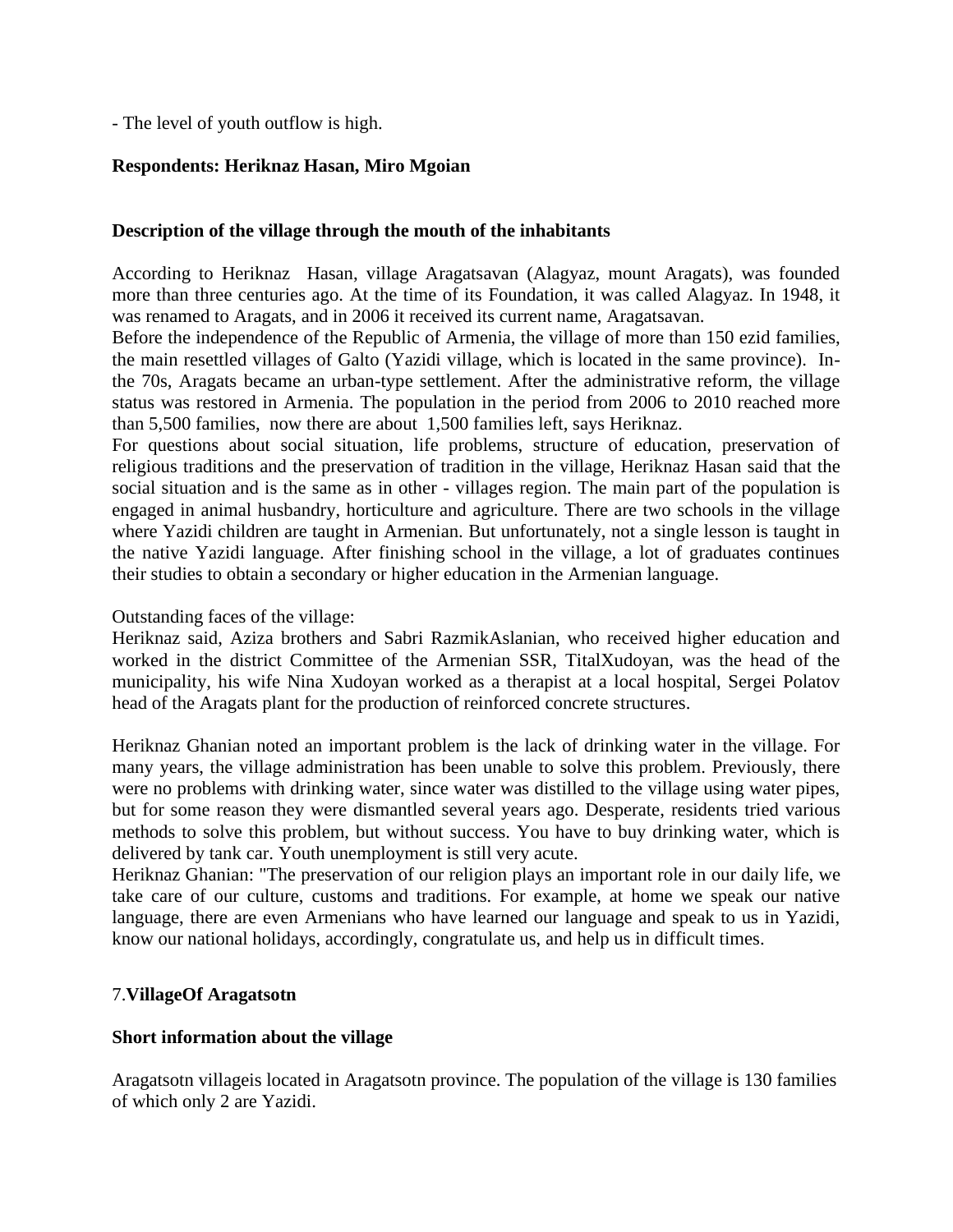The village faces several challenges:

- Due to the condition of the roads, it is difficult for an ambulance and fire truck to arrive.
- Children cannot go to school due to the lack of public transport.
- There is no access to pre-school education in their native language.
- There is no access to higher education in their native language.
- "There is no irrigation water in the village. Drinking water is in short supply.
- "There is no natural gas in the village.
- "The roads are in poor condition.
- There is not a single institution where people can get free legal advice.
- High level of emigration of young people in the village.

# **Respondent: Taar Broyan**

# **Description of the village through the mouth of the inhabitants**

Sheikh Taar Broyan: "Aragatsotn Village (State Farm №5) it is a village where the Yazidi community is on the verge of extinction. There were only two families left in the village. One family of sheikhs, one family of Mrids. In General, the population of the village is about 130 families.

According to Taar Broyan, the village of Aragatsotn was founded in the thirties of the eighteenth century. In those days, the territory of the village served as a place for farming. In the middle of the twentieth century, the village was named state Farm No.5 and on its territory there was a large state farm. After Armenia became an independent country, the village was named Aragatsotn, after the name of the province (province) of Aragatsotn.

The villagers are engaged in animal husbandry and gardening.

At the moment, there are actually no Yazidi students in the village. There are no Yazidi children in the village, and the youth have long migrated abroad.

In fact, poverty in the country has become the main reason for emigration. The inhabitants had nothing to live on. During the rule of the USSR, more than twenty Yazidi families lived in the village, all moved to live abroad.

As in most Yazidivillages, one of the big problems is the lack of gas supply in the village. On repeated appeals to all relevant authorities, with a request to provide natural gas, but no one responded to the request of the community. Another important problem is the condition of roads in the village. We repaired it several times, but to no avail, and after a while there were holes in the roads again. According to the head of the village, this year the government promised to solve the problem with roads. The condition of drinking and industrial water in the village is not bad. Consecration at night is present.

# **National identity**

Representatives of the Yazidi community have hopes that Yazidis will still be able to return and preserve their ethnic identity, wherever they live. According to the Sheikh, this requires first of all not to forget your faith, to honour the culture and traditions of the people.

The Sheikh noted how difficult it is for the Yazidi community to call their children by foreign names, justifying this for various reasons. He also noted the importance of celebrating national holidays, as well as respecting the representatives of the clergy of the people properly. Since all events are connected withrepresentatives, of the clergy, the organization believes that the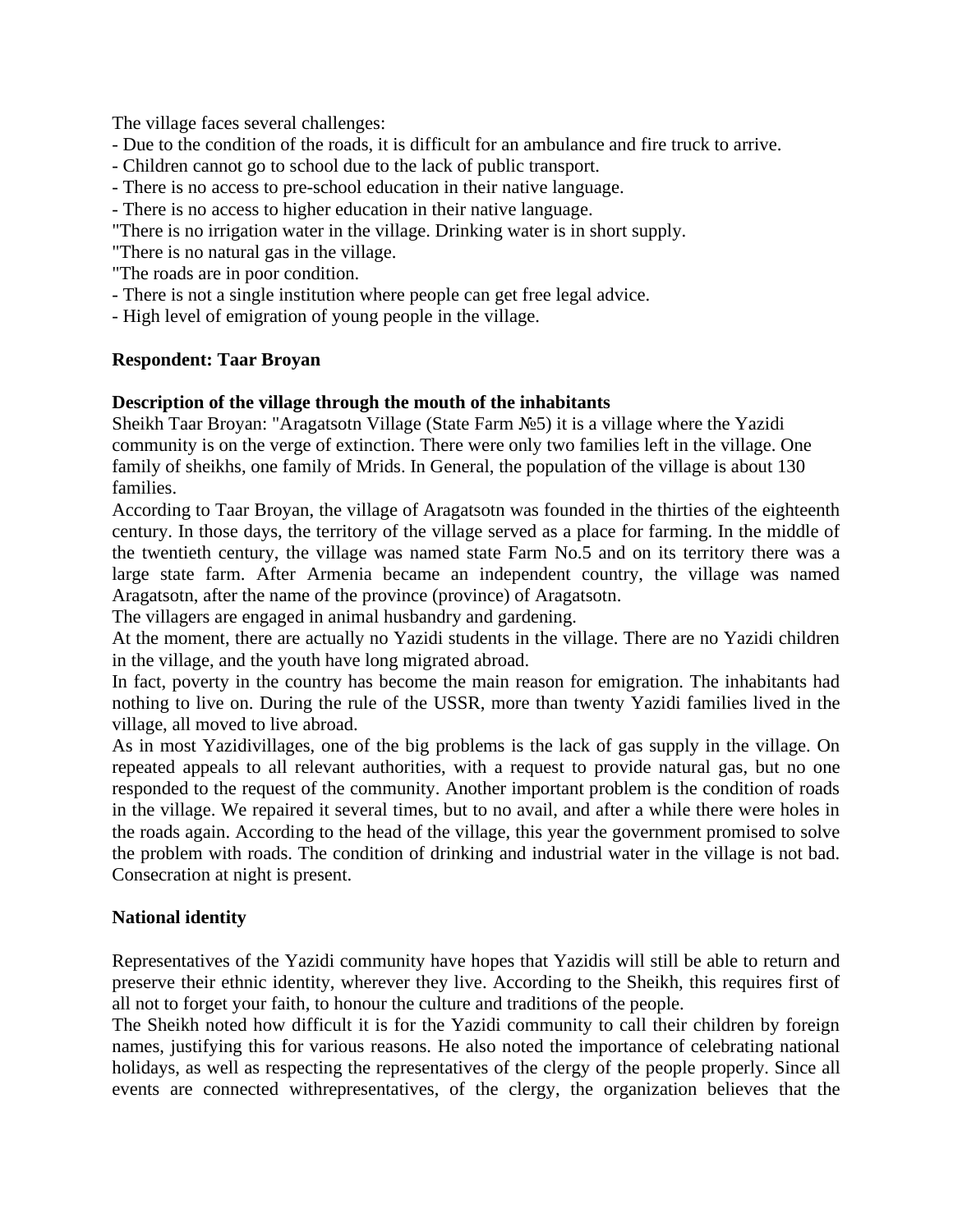Yazidicommunity has become more formal about all these problems. It is this formality and lack of respect for the traditional way of life that will not make it possible to preserve ethnic identity in the modern world.

The Sheikh noted that despite the fact that only 2 Yazidi families remained in the village, they regularly celebrate all national holidays at a high level.

# 8.**Argavand Village**

# **Short information about the village**

The village of Argavandis located in Armavir province. A mixed-type village where more than 100 Yazidi families lived until recently, today there are about 60 families left. The total population is more than 500 families. The old name of the village Usnow. Main problems of the village:

- There is not a single institution where people can get free information advice.
- There is no access to pre-school education in their native language.
- There is no access to higher education in their native language.
- The percentage of youth urbanization is high.
- There is no oratory (Gaping).

# **Respondent: Vazire Sheikh JasmeAmoyan**

# **Description of the village through the mouth of the inhabitants**

According to VazirAmoyan, the Yazidis first settled here in 1922. At that time the village was in a different place, two miles from the present village, and was called "Saatlu". Today there are ruins of ancient houses and a cemetery on this territory.

The area of specialization of the village economy is agriculture. The agricultural land is about 50 hectares. Agricultural lands are irrigated by the waters of the Razdan river. Public land is used as arable land, covering about 20 hectares. There are also orchards and vineyards in the surrounding area. Residents are engaged in gardening, wine-making, vegetable growing. Heat-loving vegetable crops are grown: tomatoes, peppers, eggplants, watermelons, melons, as well as cereals. They are also engaged in animal husbandry and beekeeping.

# **Education**

Vazire Sheikh JasmeAmoyan: "You should know that today's generation does not strive to achieve good results in the field of education in our village. This concerns the two peoples, not just us. It's as if people have lost interest in learning. Children in school study on an equal basis with Armenians, not inferior to them. But after school, no one continues their studies for some reason. What is the reason? There are actually a lot of reasons. I've already marked one. The next reasons that parents ignore the issue of education. Another reason is a financial disadvantage. Those who have left school and received a higher education now live abroad. Apparently, they do not see the future here."

Vazire Sheikh Jasme Amoyan noted that children have the opportunity to learn their native language in school. During his childhood, there was no such opportunity, and he learned his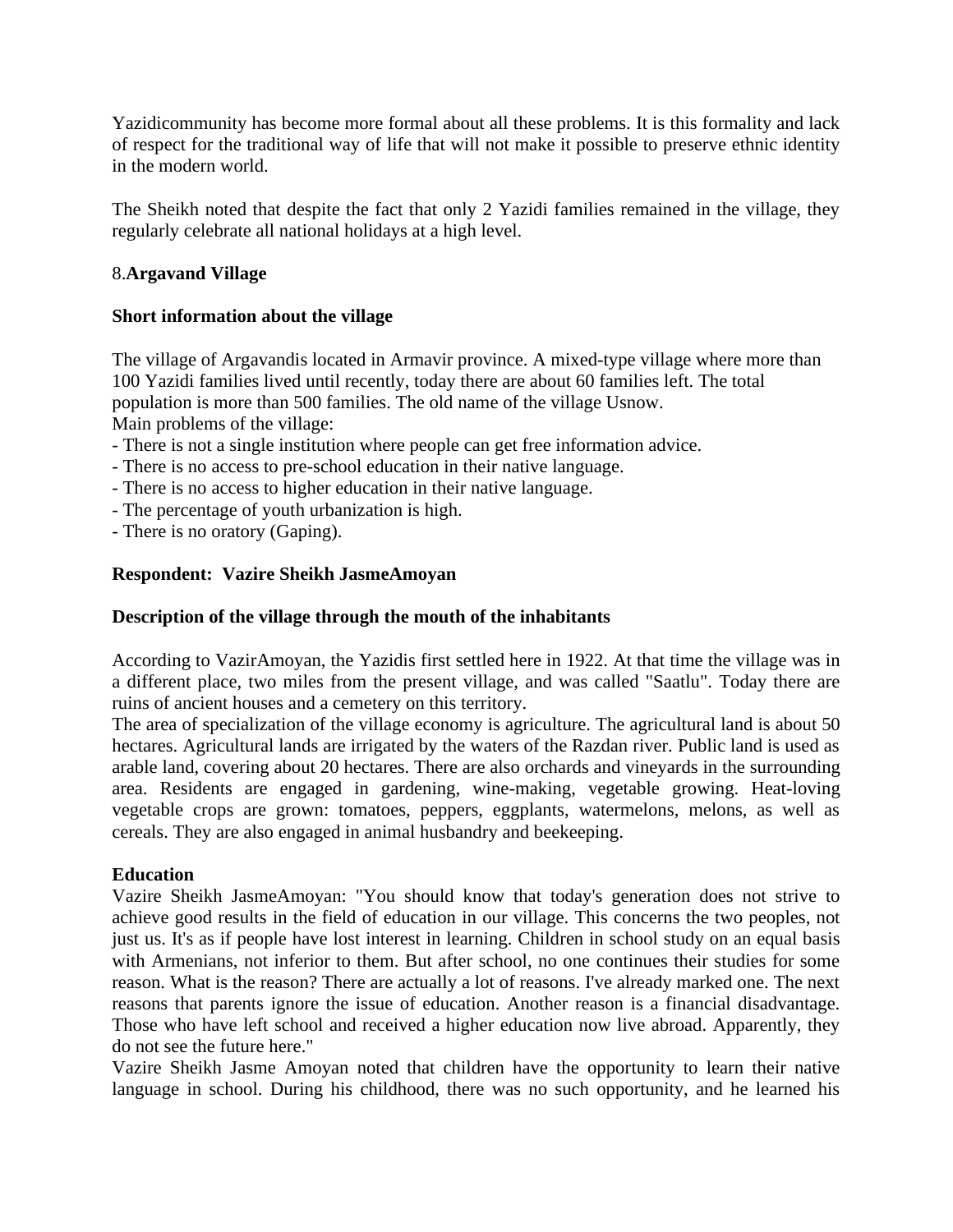native alphabet in the village of Shamiram: "As a child, we often went to visit our relatives and friends, and once I passed by the local school. I, a table on the street, watched in the window as local children learn their native language. The teacher noticed me and went to the window. He asked me why I was standing at the window and not going inside. To which I replied that I also want to learn my native language, but do not have the opportunity. And the teacher said that I can also attend the lesson. Within a few months, I had learned all the letters and could write in my native language.What I used this example for. In our time, there was interest and literacy was the standard, but now this standard has lost its quality among the population.Now I am working on a book, in my native language, and I think in a few months my book will be published."

According to the Sheikh, Yazidis speak their native language in the village.

The Sheikh noted that there are no early marriages in the community, girls are given to their husbands from the age of 17-18: "Previously, there were other concepts, today a lot of things have changed in our life. Such marriages were considered a matter of course, but now the company rethought the on this issue, and have come to the best solution. It is clear that earlier marriage does not lead to a good result. As for marriages between relatives, this is a long time ago, as it is not observed among the community."

# **Culture**

All the residents of the village noted that they are indifferent to the traditions and culture in General. All holidays and events are conducted properly: "Nothing has changed massively. Only the quality, in terms of finances, has changed. People go into great debt to keep up with modern weddings and other celebrations. Single weddings are held in tents on the street, as before. Now restaurants and elite establishments have become fashionable. People measure themselves with expensive cards and gifts."

# **The problems of the village**

Vazire Sheikh Jasme Amoyan: "There are no such global problems concerning the population in our village. All the necessary work has been done. The village is supplied with gas, there is a night consecration throughout the village, the roads are quite good, in a word, everything is good. There is one small problem, the lack of a hall for celebrations and events. It is necessary to organize and hold events in neighbouring villages or in the nearest city. The village is located at a distance of 6 km from the city of Atom, and therefore there is no problem with the arrival of an ambulance or fire fighting. There are no problems with registering a pension or benefit.

The next problem is misunderstandings and misunderstandings among the community. There are sections of the community that are mistaken and, being Yazidis, consider themselves Kurds.

Since 1984, I have visited almost all the places in Turkey where our compatriots lived and live, and the local Kurds called us "Keko" (translated from Kurmanji, father). Among them was a wise old man. He asked me if I knew why the Kurds called us that. And I asked again-why? To which he replied, that the Kurdish people do not really exist. That they were all Yazidis. Their true father is Yazid. That they did not voluntarily convert to Islam, they were forced. After that, all the Yezidis who changed their faith were called Kurds. From the Turkish and a slave lexicon, the word "KURD" means exiled. That's what the old man told me. After that, this thought is still in my head to this day. We are Yazidis, we are not Kurds. I call on our society not to err and come to the path of truth."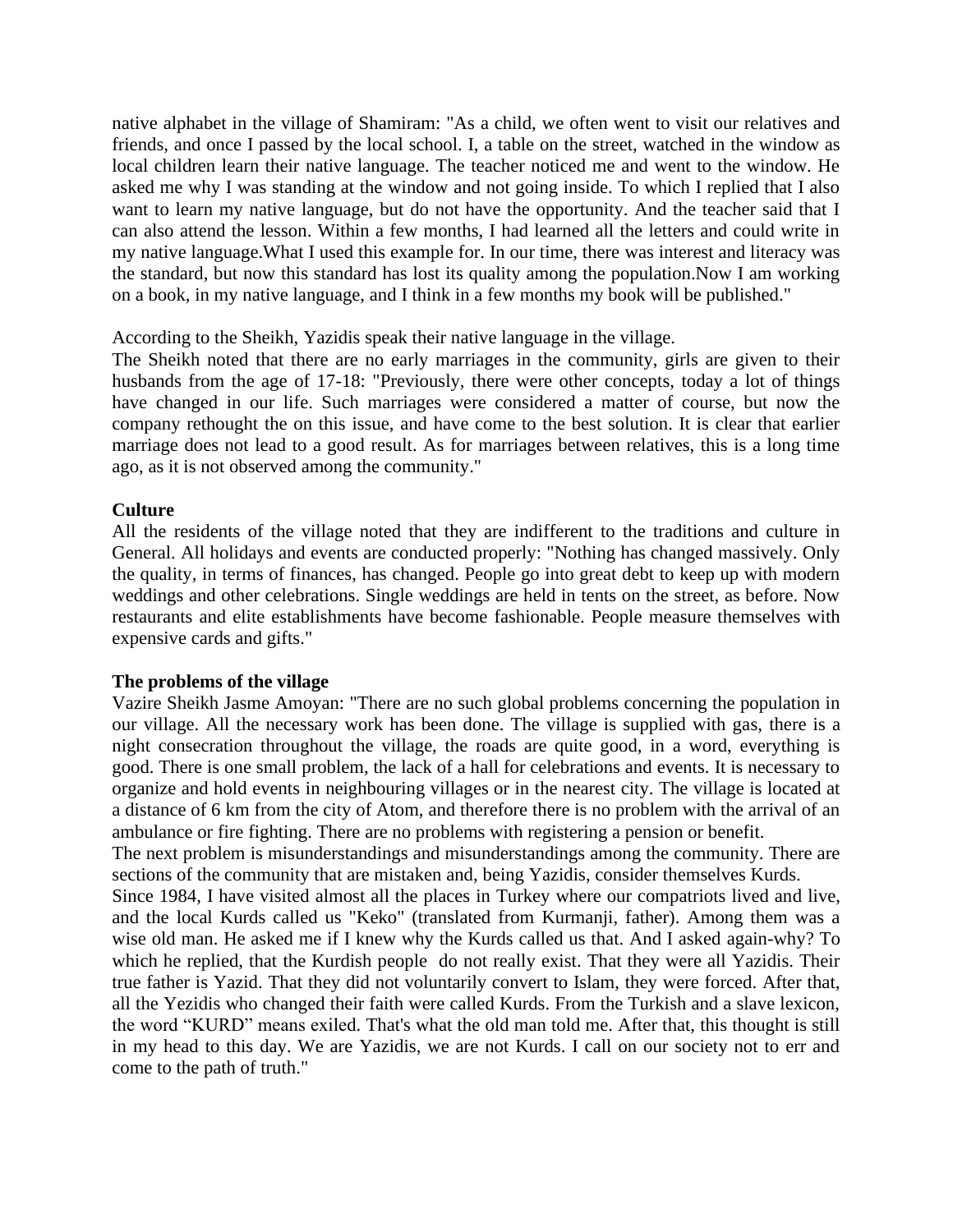# 9.**The Village Of Arevik**

# **Short information about the village**

The village of Arevikis located inthe Armavir province of Armenia. A mixed-type village where both Armenians and Yazidis live together, a few years ago there were more than 170 Yazidi families living in the village, today there are about 70 Yazidi families left. The total population is more than 900 families. The old name of the village of Arjah.

Problems of the village:

- Early marriages are very common in the community.
- There is no access to pre-school education in their native language.
- There is no access to higher education in their native language.
- The roads are in poor condition.
- There is not a single institution where people can get free legal and informational advice.
- A large outflow of young people abroad.
- There is no oratory (Gaping).

# **Respondent Fato Amoyan**

# **Description of the village through the mouth of the inhabitants**

The village of Arevik (the old name of Arjah)translated from Armenian language "sun". According to Fato Amoyan, the Yazidis first settled here in 1910. The population is mainly engaged in gardening, vegetable growing and grain cultivation.

In the area of education:children of the Yazidi community have the opportunity to study in their native language, but it is increasingly rare for children in the community to complete secondary education.

It is noteworthy that thanks to this, Yazidi children have become more literate and beautiful to speak their native language. Yazidis speak their native language, whether in public places or at home.

# **Culture and traditions**

According to Fato Amoyan, the tradition of early marriages is partially preserved.

Since the age of 16, girls are given out in marriage. But there is another side of the coin, today it is quite difficult to find an unmarried girl. Often the search for a bride takes months. As for marriages between relatives, this has not been observed for a long time among the community as a whole. Yazidis still adhere to the traditions of their people.

# **Social life**

There are no serious problems in the village. All the necessary work on the development of the village has beendone. The village is supplied with natural gas, there is night lighting throughout the village, and the roads are quite good. There is one small problem, the lack of a hall for celebrations and events. It is necessary to organize and hold events in neighbouring villages or in the nearest city.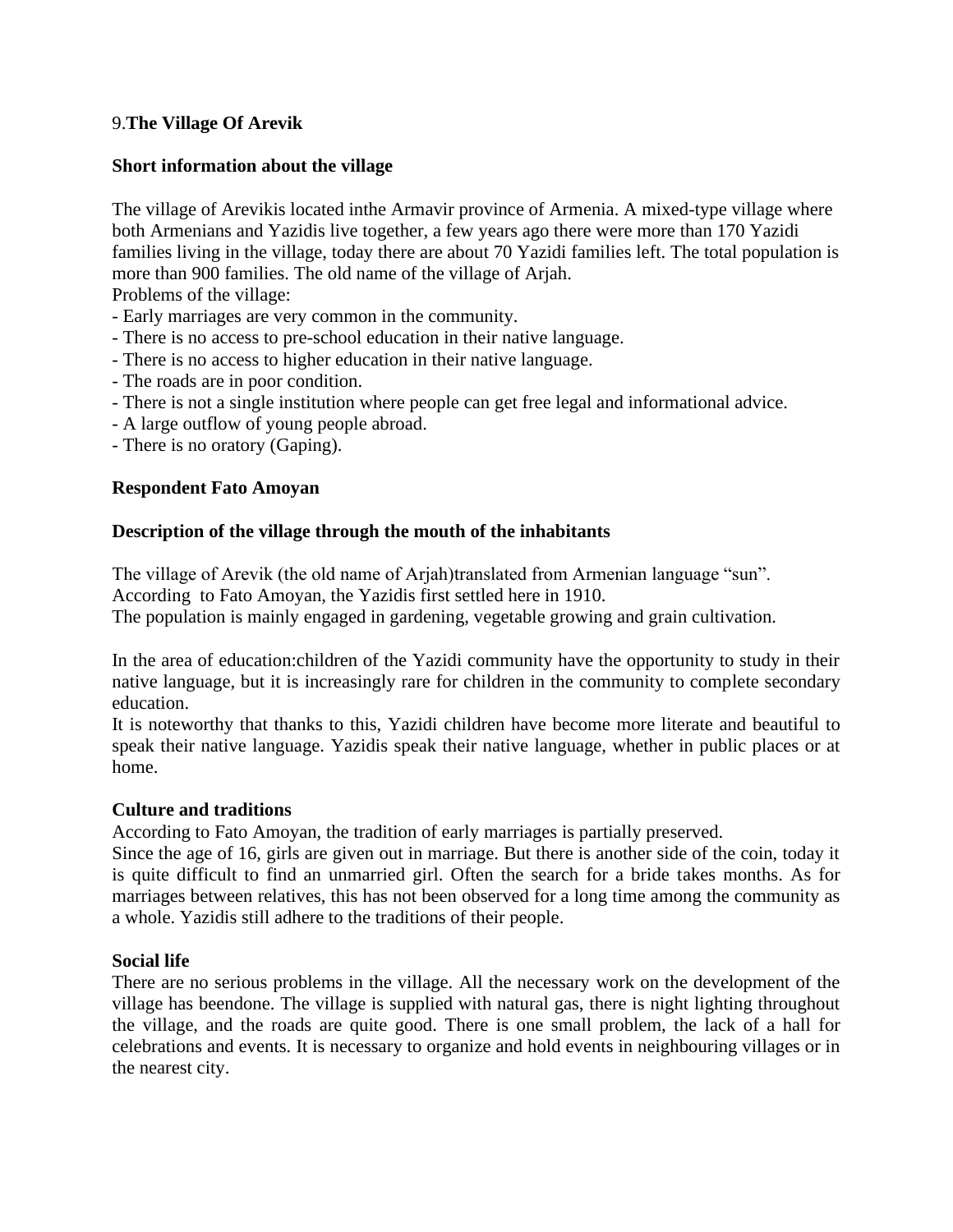The distance of the village from the city of Atom is about 5-6 km. Therefore, there is no problem of ambulance arrival.There are no problems with registering pensions or benefits.

# 10. **Village Of Arevut**

# **Short information about the village**

The village of Arevutis located in the Talin a district of Armenia. The old name of the village of Duskand. The population of the village is 17-18 Yazidi families.

Problems in the village:

- Due to the condition of the roads, it is difficult for an ambulance and fire truck to arrive.
- Children cannot go to school due to the lack of public transport.
- -There is no access to pre-school education in their native language.
- There is no access to higher education in their native language.
- There is no hospital in the village.
- There is no irrigation water in the village. Drinking water is in short supply.
- There is no natural gas in the village.
- The roads are in poor condition.
- There is not a single institution where people can get free legal or other information advice.
- There is an outflow of young people abroad.
- There is no oratory (Gaping).

# **Respondent Gozal Javut Rashaan**

# **Description of the village through the mouth of the inhabitants**

According to Gozal Javut Rashaan, had previously lived about 40 Yazidi families are now left 17 -18, the rest have gone. The village is Yazidi. In the village there are 4-5 families of Pirs, the rest are Mrids, unfortunately there are no sheikhs. Gozal Javut Rashaan pir Kamal.

In the village there is a school, which is taught up to grade 8, one lesson is held in the native Yazidi language. Mostly, teachers come and teach children at school.

The Yazidi community has a cemetery in the village.

The village is located at a distance of 10-15 kilometres from the Talin district centre, the road is in terrible condition. Despite this, the ambulance arrives within 10-15 minutes.

Pensioners regularly receive their pensions, 5000 AMD. In the event of the death of a citizen, the state pays 500 dollars in aid to the family of the deceased.

It should be noted that there is no tension between Armenians and Yazidis. The village is engaged in animal husbandry.

# **Culture, traditions, native language**

Gozal Javut Rashaan noted that the villages also have an interest in their culture and traditions and their cuisine. For example, it makes "savar", "kupta", "alice". They also hold the holiday of "Ayda Yazid", for which they prepare very carefully: according to tradition, the holiday should be met with cleanliness. You must wash yourself. We keep Hades (post) for 3 days. We would like to extend our condolences to the families who recently lost a relative. That to the keeps Hades (post), in the evening after sunset 6 PM can sit down at the table and have dinner. This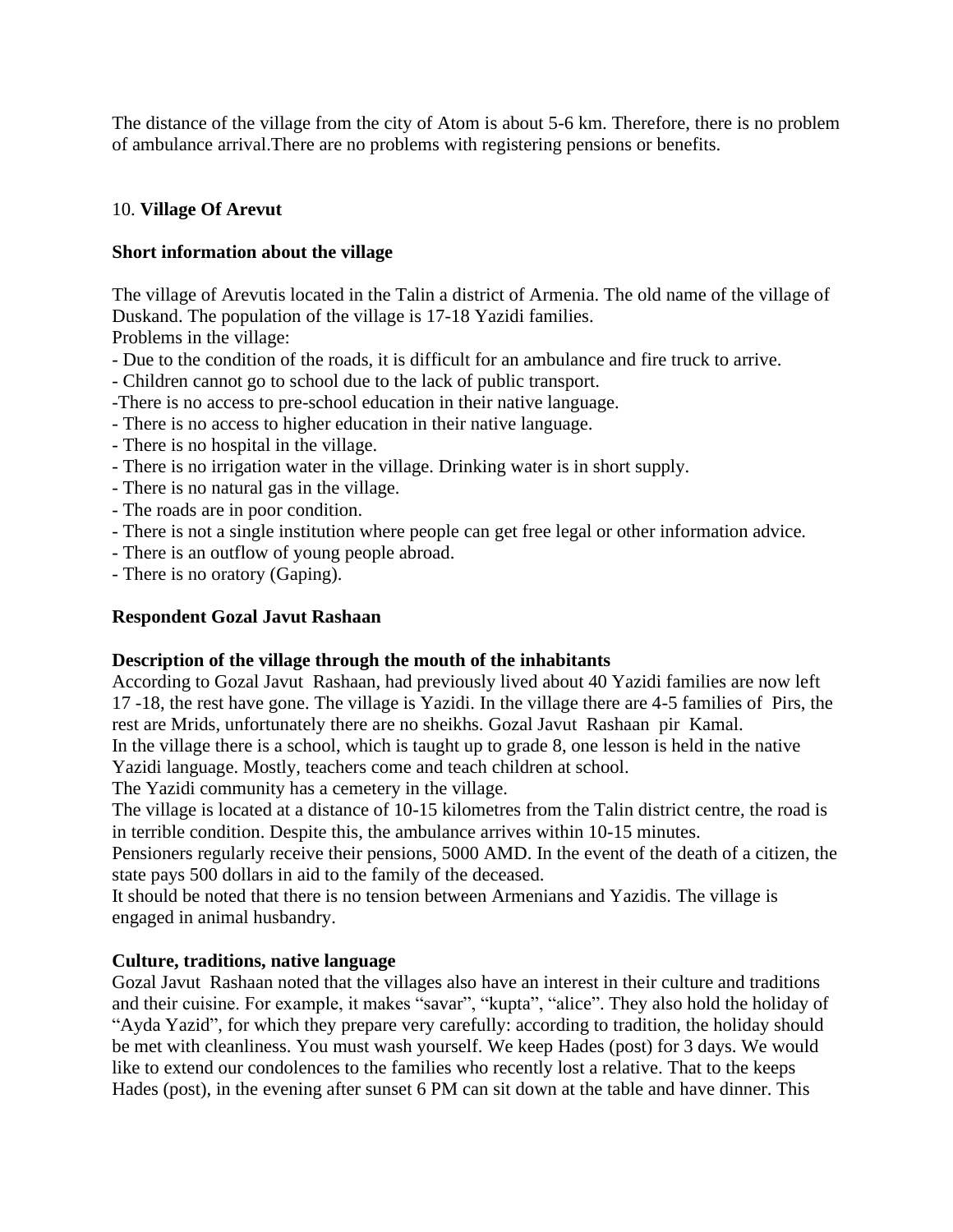holiday is also called as a holiday "The Yazidi COP". The festive table should be opened in the evening in every Yazidi family. Due to the fact that there is no Sheikh in the village, in case of death of a local resident, a Sheikh from neighbouring villages is invited.

Yazidi youth speak 2 languages: the Armenian and Yezidi. The residents mostly all communicate in their native Yazidi language. If a young person wants to continue studying after the 8th grade, then they continue to study in the district centre of Talinsky district. Gozal Javut Rashaan noted that the Yezidi population arrived in this village from different places. Some with the village of Imli, some with Dandurana. All from different villages.

# 11.**Artashar Village**

# **Short information about the village**

The village of Artashar is home to more than 50 Yazidi families. Four families of Pirs and two families of Sheikhs. In General, the population of the village is approximately more than 140 families. Almost 42% of the population are members of the Yazidi minority. There are a number of problems in the village:

- There is no access to pre-school education in their native language.
- -No access to education in your native language.
- There is no access to higher education in their native language.
- There is not a single institution where people can get free information or legal advice.
- The outflow of young people is very high.
- -Due to the condition of the roads, it is difficult for an ambulance and fire truck to arrive.
- No chapel (Ziarat).
- Women / girls do not have access to education.

# **Respondent: Hatif Ajamyan**

# **Description of the village through the mouth of the inhabitants**

Hatif Ajamyan noted that Artashar village is home to 4 families of Pirs and two families of Sheikhs. According to Hatif Ajamyan, the village of Artashar (translated from Armenian as "from the fields") was founded at the beginning of the twentieth century. The name of the village has not changed since its Foundation.

The population is engaged in animal husbandry, viticulture and vegetable growing. Although it is not an easy job, the people do not earn much. The benefits are small, but the residents have no other choice.

# **Education**

The teaching staff at the school is good, and there are not a few graduates who continue their studies. Most of them leave their native village after receiving higher education and now live and work in other places.Unfortunately, there are very few girls receiving an education.Previously, schools were taught in the Yazidi language, but now this is not the case. This situation is of great concern to the representatives of the Yazidi community. However, no one has solved this problem yet.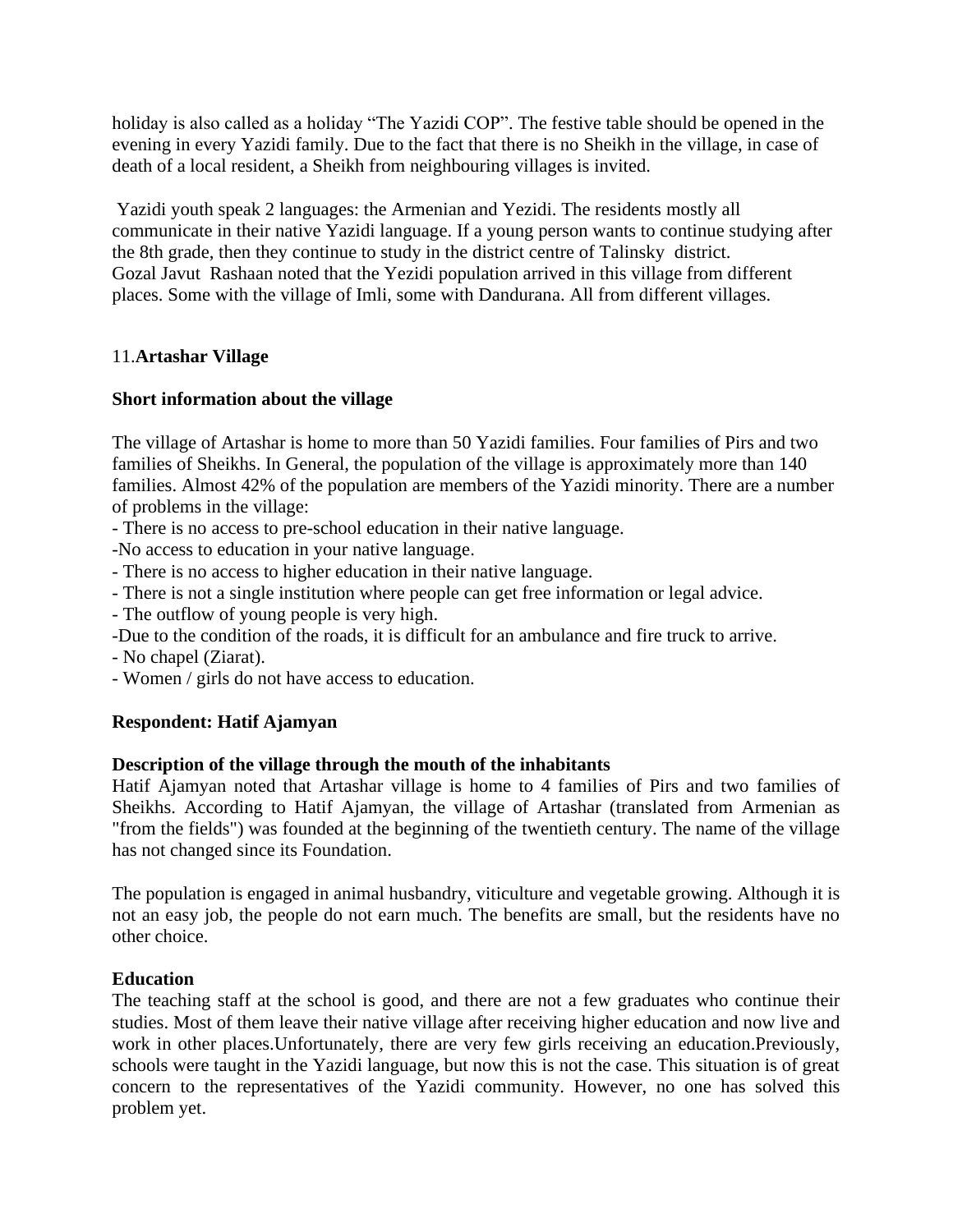In the village, of the outstanding persons include Jamal Sadkhyan. For many years, he worked in the investigative Department, as an investigator, later as a Prosecutor, in Yerevan. After retirement, he was engaged in public activities for the benefit of his people. He paid great attention to the province of Aparan, Aragatsotn region. In the past, Aziz Tamoyan (the head of the Yazidi community) was abroad in Germany, and the authority to work in Armenia was transferred from Aziz Tamoyan to Jamal Sadkhyan.

# **Problems**

In the village there is a problem with the road surface, on the streets of the village, and up to the main highway. We have repeatedly called on the authorities to solve this problem.

Two years ago, with the help of residents, we almost managed to solve this problem. After consulting, the villagers decided to protest and close the railway that ran next to the village. HatifAjamyan was the organizer of the protest. The Governor of the region promised local residents to solve the problems, but these promises remained unfulfilled. Subsequently, after the revolution in the country, the Governor was dismissed and this issue was never resolved. There is also the problem of watering the fields. In summer, there is a lack of water for gardening.

# 12. **The Village Of Gai**

# **Short information about the village**

The village of Gai located in the Armavir region of Armenia. The village is home to about 40 Yazidi families. The old name of Khatunarkh.

In the village:

- There is no access to pre-school education in their native language.
- There is no access to education in their native language.
- There is no access to higher education in their native language.
- There is not a single institution where people can get free information or legal advice.
- There is no oratory (Gaping).

- Migration to other countries is also high due to the above-mentioned problems, especially among young people.

# **Description of the village through the mouth of the inhabitants**

Fayzoe Rashid Avdoyan noted that both the Armenian and Yazidi populations live in the village of Gai. The total population is more than 1200 families, including only more than 40 Yazidi families.

Fayzoe Rashid Avdoyan told his version of the origin of the name of the village. Used to be called Khatunarkh. It was founded in 1670-1680 and was called Khatunarkh, after Khatun, the wife of Yerevan's Safi Khan, who built a canal here with her husband. Two villages there were called Upper and Lower Khatunarkh. (Upper Khatunarkh the present village Aknashen). It was renamed in 1978. The modern name Gai was given in honour of Hayk "Gai" Brzhskyants, commander of the 6th Armenian volunteer regiment, commander of the Armenian Armed forces, Hero of the Russian Civil war, participant of the Soviet-Polish war, the People's Republic of Armenia (1922). According to Fayzo Avdoyan, the Yazidis settled in the 1950s.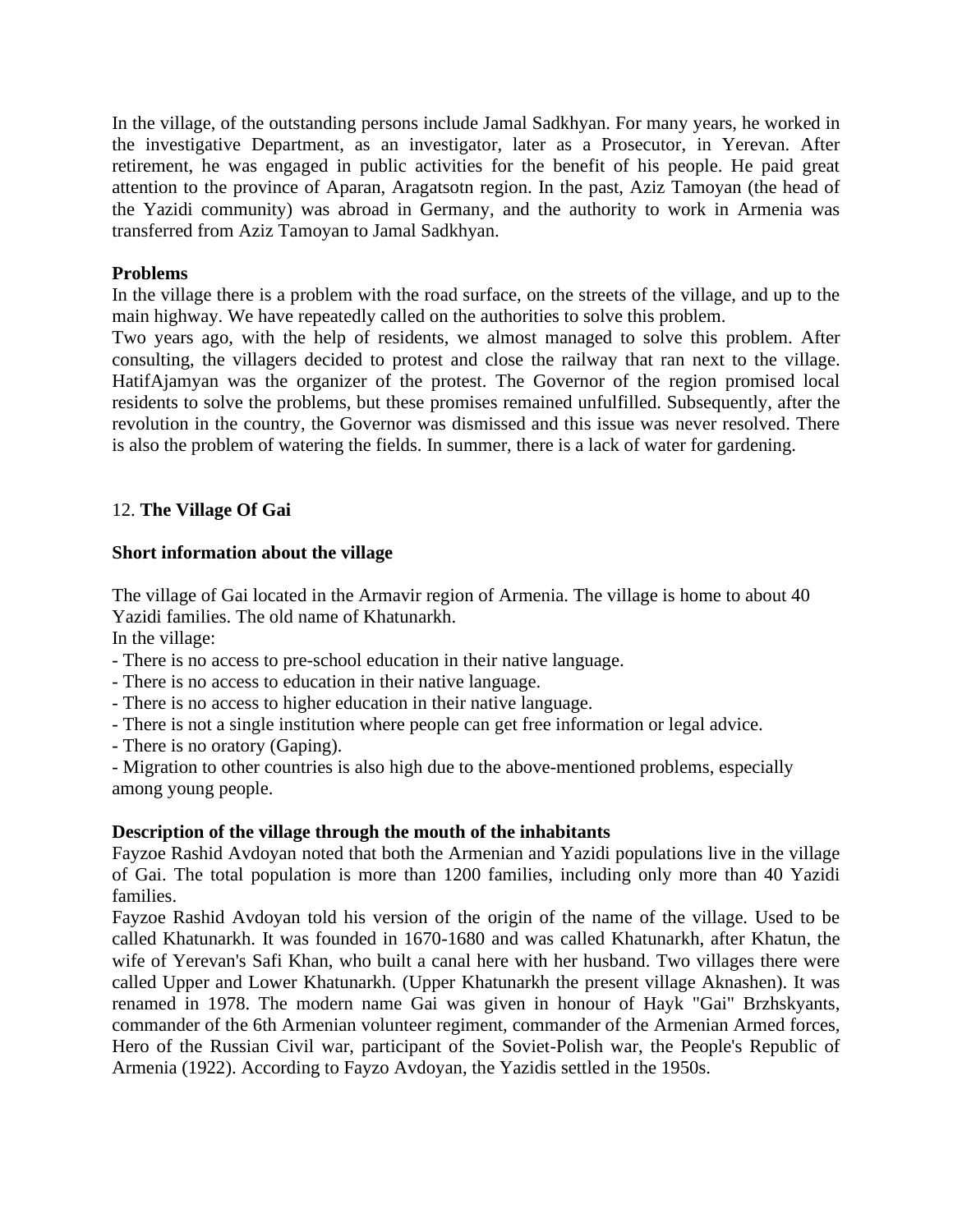The villagers are mainly engaged in vegetable growing, gardening, poultry farming and animal husbandry. Agricultural lands are irrigated by the waters of the Akhuryan canal.Despite the difficult natural conditions, where the temperature rises to 40-45 degrees in summer, there is a lot of work, but little income from this work.

# **Education**

At school, the native Yazidi language is not lost. The reason for this is the absence of a teacher. In recent years, the number of students who continue their studies after school has decreased significantly. What is the reason? Some do not see the future in this, some do not have the opportunity, some after school help the family with the farm...

The Yazidi community mostly speaks their native language in the village, among themselves and at home.

The Yazidi community of the village of Gai has its own local intelligentsia. Asan Avdoyan, worked as an accountant in the provincial administration. Kyaram Navoyan, worked as an accountant in the oil base of Vakharshapat city (Ejmiatsin) and the village Council of Haykashen village. Brothers Amar and Ajo Novoyan worked local.

Among the villagers, customs have disappeared-marriages between close relatives or earlier marriages of girls. This topic has been discussed many times among the community and people have come to the conclusion that times have changed, it is unacceptable, that a girl aged from 14 years old is married.

Fayzoe Rashid Avdoyan complains that the modern traditional way of life of the Yezidi community in the village is not a significant reform in the traditions. The problem is that part of the Yazidi community has begun to attach more importance to large expenses for weddings, funerals and pathos. For example, the abundance of a table at a funeral.

The village is supplied with natural gas, there is night lighting throughout the village, and the roads are quite good.

Distance of village from city Ejmiatsin (Vagharshapat) 6-8 km. Therefore, there is no problem with the arrival of an ambulance or fire fighting vehicle.

# 13. **Getap Village**

Short information about the village

Getap village is Aragatsotnyregion of Armenia. There are 7 Yazidi families living in this village. The Respondent highlighted a number of problems in his village:

- Due to the condition of the roads, it is difficult for an ambulance and fire truck to arrive.

- Children cannot go to school due to the lack of public transport.
- There is no access to pre-school education in their native language.
- There is no access to official education in their native language.
- There is no access to higher education in their native language.
- There is no hospital in the village.
- There is no irrigation water in the village. Drinking water is in short supply.
- There is no natural gas in the village.
- The roads are in poor condition.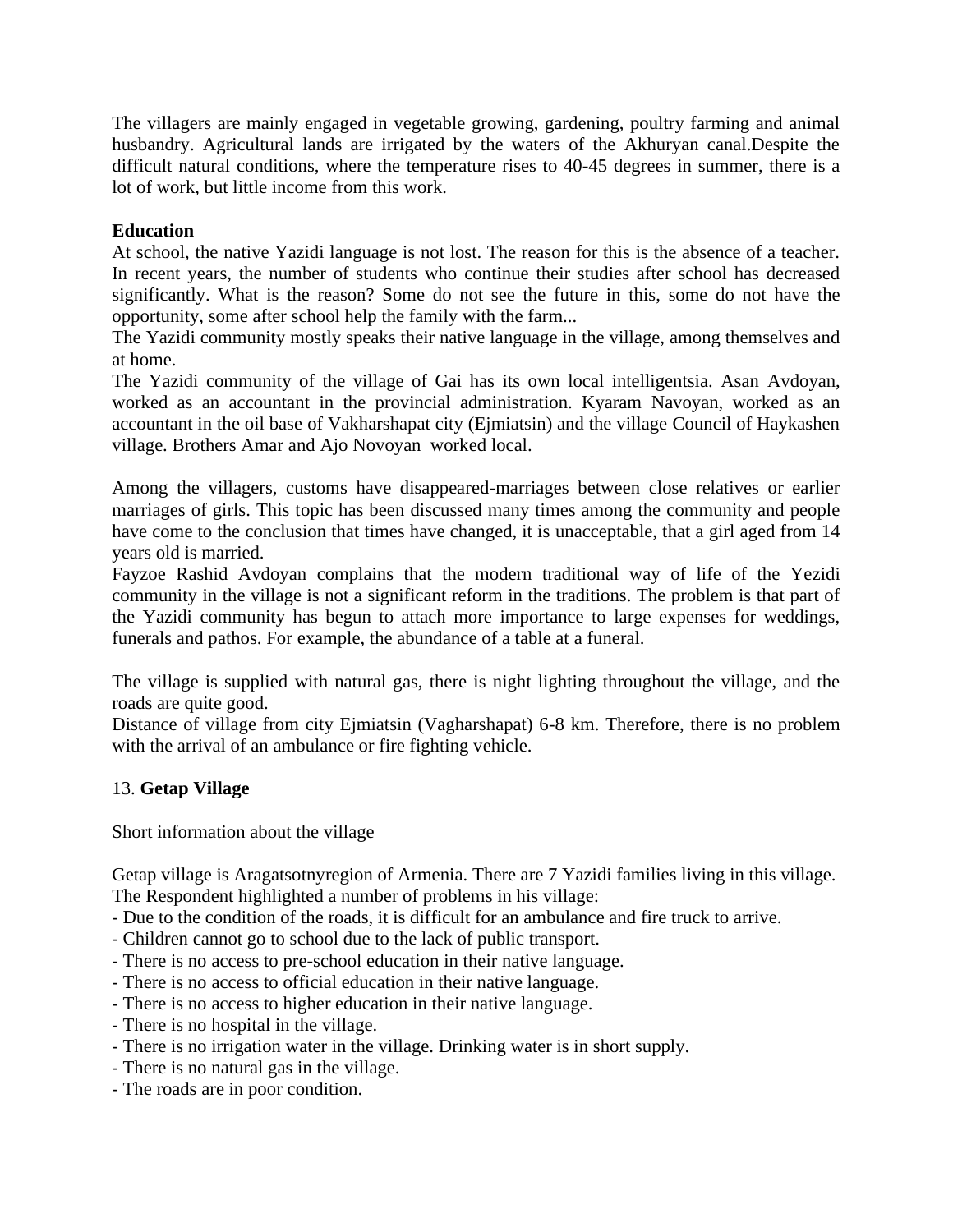- There is not a single institution where people can get free information or legal advice.
- Young people leave the village abroad.

# **Respondent: Fleet Smoyan**

# **Description of the village through the mouth of the inhabitants**

Fleet Smoyan: "There are 7 Yazidi families left in the village of Getap." According to fleet Smoyan, Getap village was founded more than three centuries ago. In the past decade, the village had more than 20 Yazidi families.

When asked about the social situation, the problems of everyday life, the structure of education, the preservation of religious principles and the preservation of tradition in the village, flit Smoyan said that the social situation is medium-heavy, identical in comparison with other villages of the region. People earn their living by raising livestock, farming and growing fruit trees. There is a school in the village where Yazidi children study together with Armenian children. In addition to the school curriculum, children are taught their native Yazidi language. After finishing school in the village, few people continue their studies for secondary or higher education, the reason is because of the low financial situation.

Regarding the problems of everyday life, fleet Smoyan noted the lack of drinking water in the village as the most important problem. This problem is present in almost all villages in this area. Previously, there were no problems with drinking water, since water came from the reservoir with the help of water pipes, popularly called forty springs, located in the village of Akko. For some reason, the pipes were removed. The distance to the reservoir is only six kilometres. Residents of villages have to buy drinking water, which is delivered by tank car. Another acute problem is unemployment among young people. There are also problems in the village: lack of lighting at night, difficult roads in the village, lack of gas supply, lack of agricultural machinery.

# **Religion and Traditions**

The preservation of religion plays an important role in the daily life of the village's Yazidi community, and the Yazidis are very careful about their culture, customs and traditions. In the village, no one and nothing prevents you from holding traditional events, celebrating holidays and adhering to religious rituals.

# 14. **Village Jamushvan**

# **Short information about the village**

Village Jamushvan (the old name of Jamushlu) is located in the district of Aparan Armenia. According to unofficial data, about 26 Yazidi families live there. This village faces a number ofproblems, as do other Yazidi villages in Armenia:

- There is no access to pre-school education in their native language.
- There is no access to higher education in their native language.
- Due to the condition of the roads, it is difficult for an ambulance and fire truck to arrive.
- There is no hospital in the village.
- There is no irrigation water in the village. Drinking water is in short supply.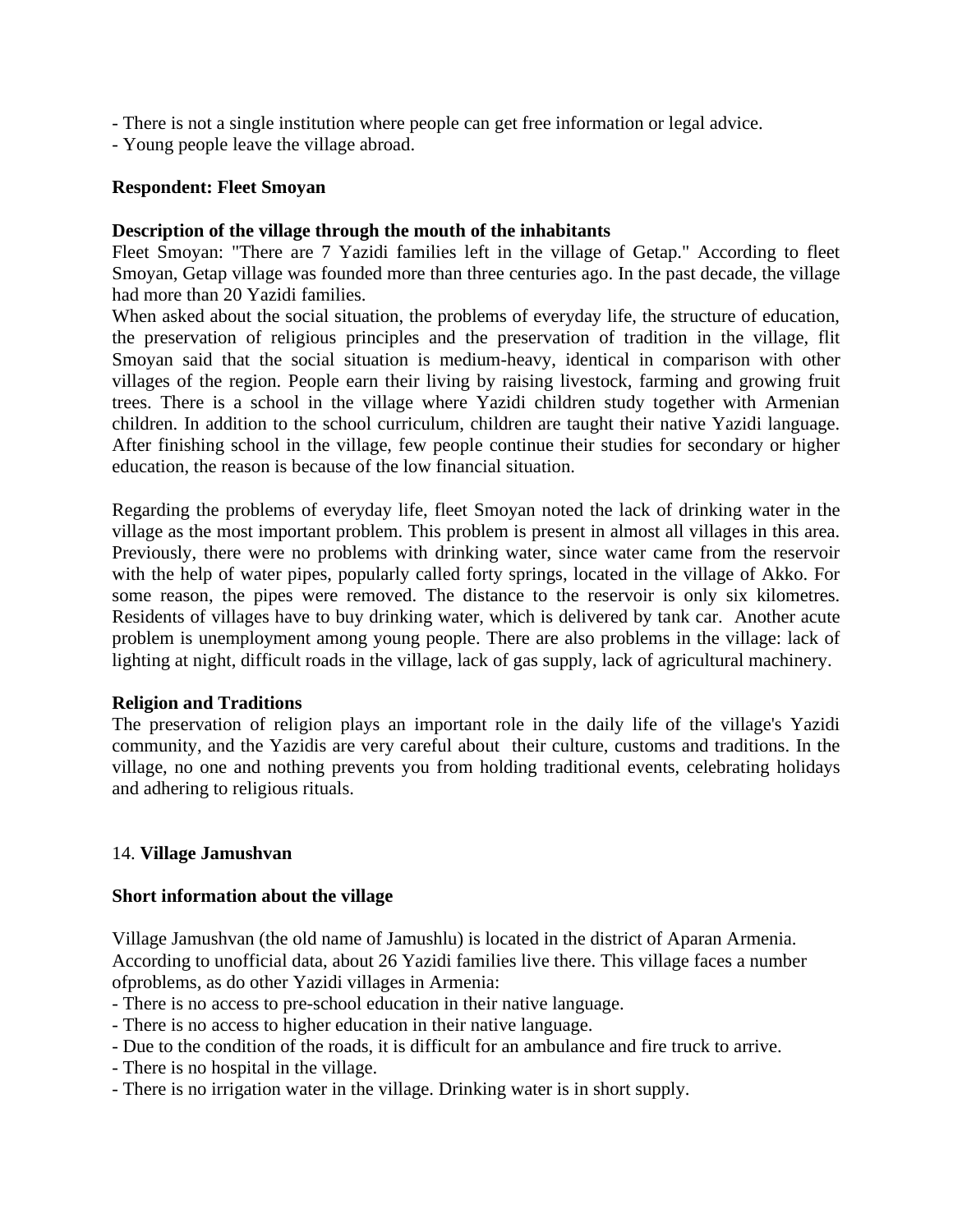- There is no natural gas in the village.\*
- There is no single institution where people can get free legal advice.
- Young people leave the village abroad.
- No chapel (Zaryat).

# **Respondent: Zoroe Shekh Meko**

Description of the village through the mouth of the inhabitants

In an interview with Zoroe, Shekh Meko noted that the number of Yazidis in the village is 26 families, including 5 families of sheikhs, 5 families of Pirs and 16 families of Mrids. It should be noted that there are 11 Yazidi villages in Aragatsotsk province alone. According to him, in recent years, the life of Yazidis in the provinces of Armenia has started to improve in terms of education. In particular, he noted that Yazidi language classes have begun to be held in some schools from the second to the sixth grade, where Yazidi children are taught the language, culture, ethnic origin, and religion of the people. The author and sponsor of the textbooks is the head of the Yazidi people in Armenia, Aziz Tamoyan. When asked what they do for a living, Zoroe Sheikh Meko said that they mainly work in animal husbandry, raising cows and sheep and cultivating the soil of theelin, in particular wheat.

Vazir Usoyan's family of sheikhs continues to honor traditions and support spiritual duties as sheikhs. The family was left without a head of the family several years ago, and MsratUsoyan, the mother of 9 children, despite the heavy grief and loss in the family, keeps and performs all the important rituals that were held in the family. Eight out of nine children live abroad, in Russia and European countries. The reason for the migration of children, unemployment, at that time, it was difficult, and unfortunately there are many such families, I had to migrate, says Msrat. When asked what they do for a living, Msrat Usoyan said that they mainly raise livestock, raise cows and sheep, and cultivate the soil of the land, particularly wheat.

The family of Sheikhs, the father of four children, Meko Nasryan, the grandson of one of the founders of Jamushvan village, spoke about the customs of the village, in particular about the unity and support of the Yazidis. According to him, when someone from the village dies, the villagers provide financial assistance for the funeral of the deceased and conduct the funeral ceremony properly, strictly according to the Yazidi religious rite. The inhumation takes place in the presence of representatives of the clergy, sheikhs and Pirs. According to Meko Nasrani, the grandfather of his father Shekh Nasr brother first settled in the village of Camosun. On the territory of the cemetery, almost a century ago, their descendants built a kind of tomb kumayt, which consists of twelve corners. In tribute to the great-grandfather MekoNazrana, Sheikh Nasr was buried in Kumite because he was the father of the founder of the village.

# 15.**VillageEraskhaun**

#### **Short information about the village**

Village Eraskhaunis located in the Armavir region of the Republic of Armenia. An Armenian-Yazidi village where more than 70 Yazidi families live. The village has a total population of 400 families.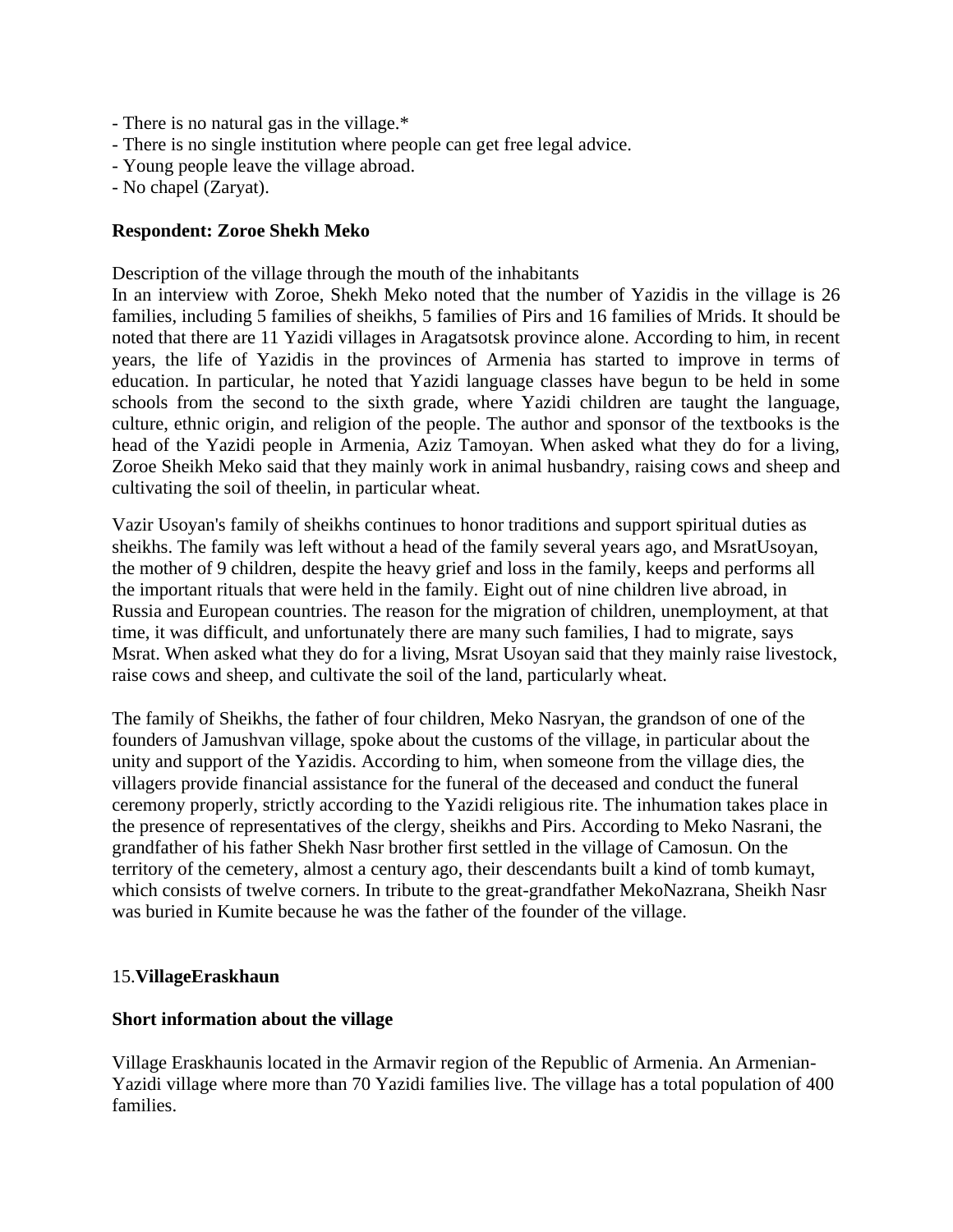# **Problems in the village:**

- There is no hospital in the village.
- There is no irrigation water in the village. Drinking water is in short supply.
- There is no natural gas in the village.
- There is no access to pre-school education in their native language.
- There is no access to higher education in their native language.
- The roads are in poor condition.
- There is not a single institution where people can get free legal advice.
- The emigration of young people abroad is very high.
- There is no oratory (Ziarat).

-Due to the condition of the roads, it is difficult for an ambulance and fire truck to arrive.

# **Respondent –Sibande Shekh Majit Kochoyan**

# **Description of the village through the mouth of the inhabitants**

Resident of the village of Arashan Sibande this the Majit Kochoyan told that the village was founded by the fathers of the Yezidis in 1915. In the future, settled by Armenians.

Residents mostly earn money by growing various kinds of greens and vegetables in greenhouses, as well as livestock.

The native Yazidi language is taught in the school, which is a great achievement for preserving the Yazidi language. Kochoyan noted with regret that in most Yazidi villages the native Yazidi language is missing. Previously, there were many children continuing their studies, but now their number is gradually decreasing. Generally, the male recontinues study, and girls are not allowed to study, because they are married very early. According to him, the tradition of early marriages is still preserved among the population, which in his opinion has a very bad impact on their further life.

A number of natives of the village became the intelligentsia of the Yazidi people. Is a native of the village of Rustam Shamoyan, who works in the city of Yerevan. There are also natives of this village who, having received a higher education, work in different management structures.

# **Culture traditions and religious rituals**

Sibande Majit Kochoyan noted that in Religious events are held in the village, but there are also misunderstandings among the population of the village. In his opinion, there is a big problem regarding the national identityх. In particular, the holiday "Ayda Yazid", which for unknown reasons is not celebrated in the village. The Sheikh in the village has repeatedly told the villagers to start celebrating the holiday. Sibande Majit Kochoyan:

"Unfortunately, only the Sheik family is the only family that celebrates this holiday properly, which is quite offensive from the villagers." According to Sibanda this the Majit Kochoyan, there is a big problem with the Yezidi real calendar. In particular, there is no identity and notes in the calendar. For example, the day "Erysipelas mazala" (this day is dedicated to the memory of the dead among the Yazidis, on this day there are liturgies, as well as a memorial service by representatives of the clergy) is held on different days. It turns out that the same event is celebrated by Yazidis on different days. There is a need to create a unified calendar for the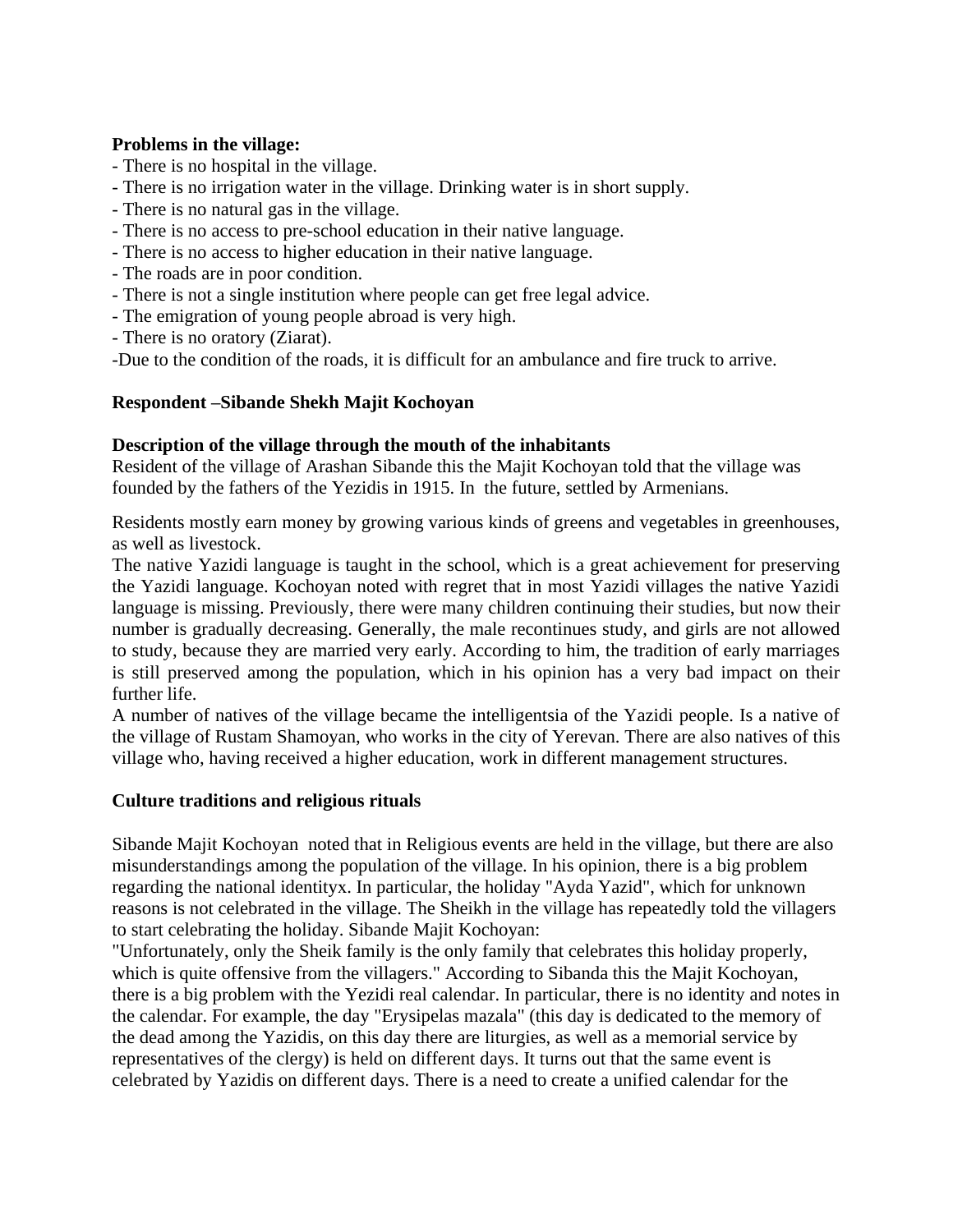Yazidi people, so that there will be no misunderstandings. There are quite a lot of such inconsistencies and notes in the Yazidi calendar.

# **Social problem**

There are problems with the arrival of an ambulance and fire fighting vehicles in the village.The first reason is the distance between the nearest hospital and the village. The second reason is the lack of cars in hospitals and the fire service. As a rule, an ambulance has to wait for more than two hours. Often residents take patients to the hospital on their own, without waiting for an ambulance.

# **16. The Village Zovuni**

# **Short information about the village**

The Village Zovuni it is located in the Kotayk province of Armenia. It is mostly an Armenian village, partly populated by Yazidi families. The population of the village is approximately 900 families.

Problems in the village:

- Children cannot go to school due to the lack of public transport.
- There is no access to pre-school education in their native language.
- There is no access to higher education in their native language.
- There is no irrigation water in the village. Drinking water is in short supply.
- The roads are in poor condition.
- There is not a single institution where people can get free legal advice.
- The emigration of young people abroad is very high.
- There is no oratory (Ziarat).

# **Respondent:Azize Amar Tamoyan**

Description of the village through the mouth of the inhabitants

The village Zovunian Armenian village where a Yazidi family lives. Most Yazidis have since emigrated abroad. In total, the population of the village is approximately 900 families.

According to Azize Amar Tamoyan, the village of Zovuni was founded (settled) in 1918. Aziz's father, Amar Tamoyan and his family and the family of his brother Ali Tamoyan were the first to settle in the village. The reason was the grave of my brother, who was located in this territory, my brother's name was AMR, he died when he was young. The brothers Amar and Ali decided not to leave this area. Over time, other families came here, and then the village settled. From 1961 to 1972, Aziz Tamoyan was the head of the village. Back then, the village numbered about 2000 people, today half of the population has migrated from the village. The village, before being renamed, was known as Amo village, in honour of the founder's father, Amar Tamoyan. According to Aziz Tamoyan, he is the President and representative of the national Union of Yazidis of the world.

The population is mainly engaged in animal husbandry..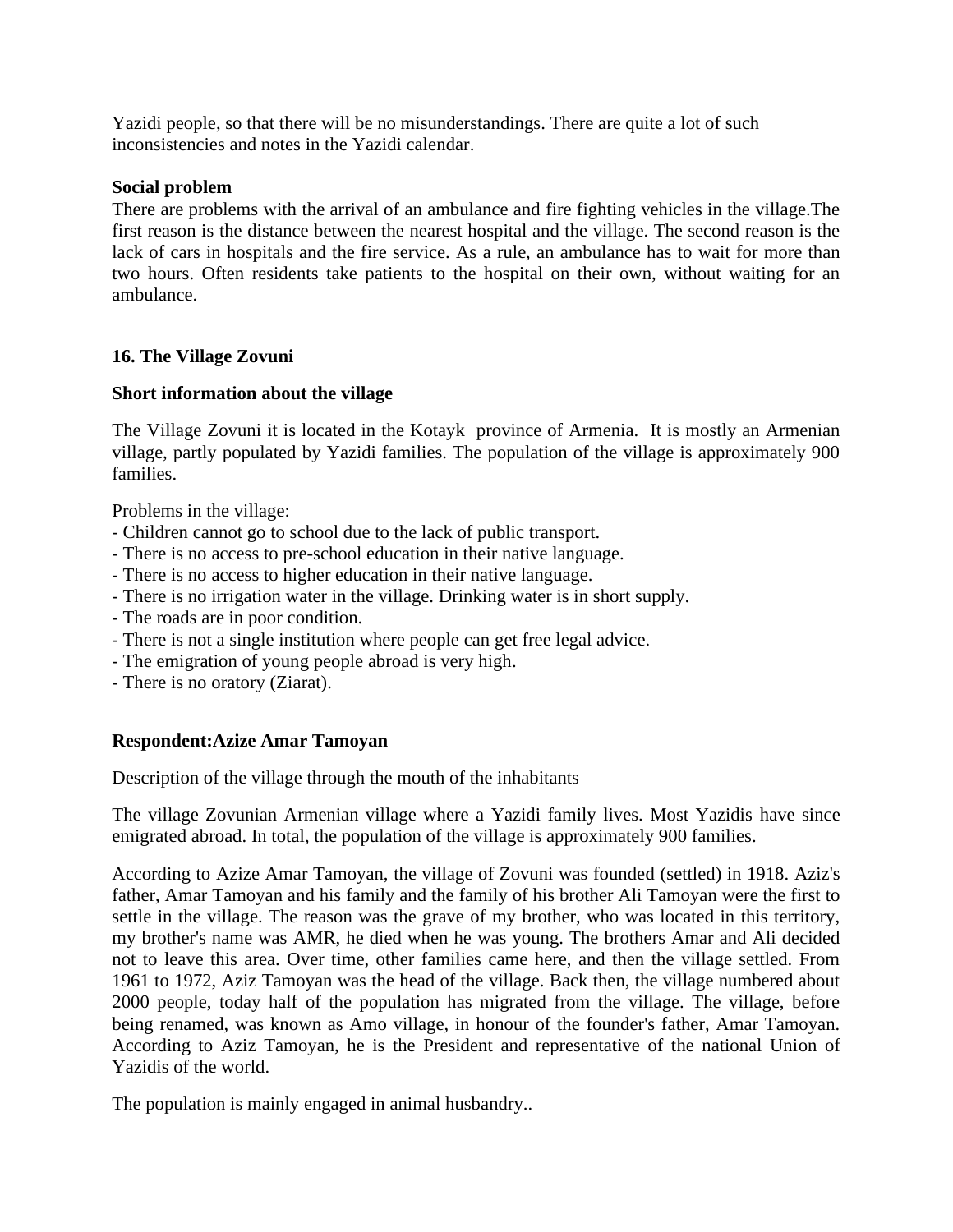In education, yazidi children initially showed good results in learning. Many graduates continue their studies after school. «Since 2005, Yazidi children have been able to learn their native language in the country's schools"- Aziz Tamoyan, who is the organizer and author of the "Yazidi language" textbooks.

Aziz Tamoyan: «Today, sixty schools in Armenia teach Yazidi language at the same level as other languages, with two classes per week in each class, respectively. Teachers and textbooks are funded by the Armenian Ministry of education and science.

The author of the alphabet is Azize Amar Tamoyan. In 2005, the government passed a law authorizing the teaching of the Yazidi language in schools at the legislative level. Azize Amar Tamoyan: "We have spent a lot of work and effort to achieve and implement this case. We continue to improve our textbooks for productivity in linguistics among students."

The village has its own Yazidi intelligentsia. There are many teachers and financiers in the village. Khdr Avdalyan, filth of Naman, Nama Khudoyan, Aziz Tamoyan, Fayzo of Asanas, Agit Arabian and others. Hdre Agoan Suren, journalist, editor of "Ezdikhana". There were also employees in the village administration.

# **Social problem**

Azize Amar Tamoyan has repeatedly drawn the government's attention to the problems of the village . Most of the problems were solved with the help of state structures and services. Of the remaining problems, he believes that one problem that cannot be solved is important. This is the renaming of the village from Zovuni to Amo village. Originally the village was called Amo village, in the sixties of the twentieth century it was renamed to Zovuni. Another problem is the pedestrian path of the roadway, asphalting the streets in the village.

# **Ethnic identity**

The villagers adhere to and maintain their ethnic identity. Azize Amar Tamoyan: "We must preserve our faith, culture and traditions. Each Yazidi in turn should know the law and order, so that the name of the nation does not disappear. There are people among us who are deluded and think that they are Kurds. We are not Kurds, we are Yazidis. We have our own religion, culture and traditions. They don't become Yazidis, they are born Yazidis. Previously, those who were engaged to other Nations were marked as outcasts, and were not allowed to enter society. We must promote the traditional way of life among the community. This is how we should preserve our ethnic identity. Our faith is "Sharfadin". At the dawn of the twenty-first century, learning technology is considered progress. It was the lack of books and educational institutions that prevented our people from progressing for many centuries. We are currently working on a book "Ktebaanina Din" (the gospel of Yezidi religions, Sarfadizm). The publisher of this book will be here soon. Oral knowledge must be written down. So that everyone has the opportunity to read and spread this knowledge in society. There is a Yazidi proverb "AKL Taj zerina, Sare Amu kasi Nina" (Knowledge is like a Golden crown, not everyone has it on their head), knowledge is power."

According to Azize Amar Tamoyan, a lot of things have changed in the life of Yazidis in Armenia, for the worse, sometimes for the better. For example, differences in symbols between the community and the Yazidi flag .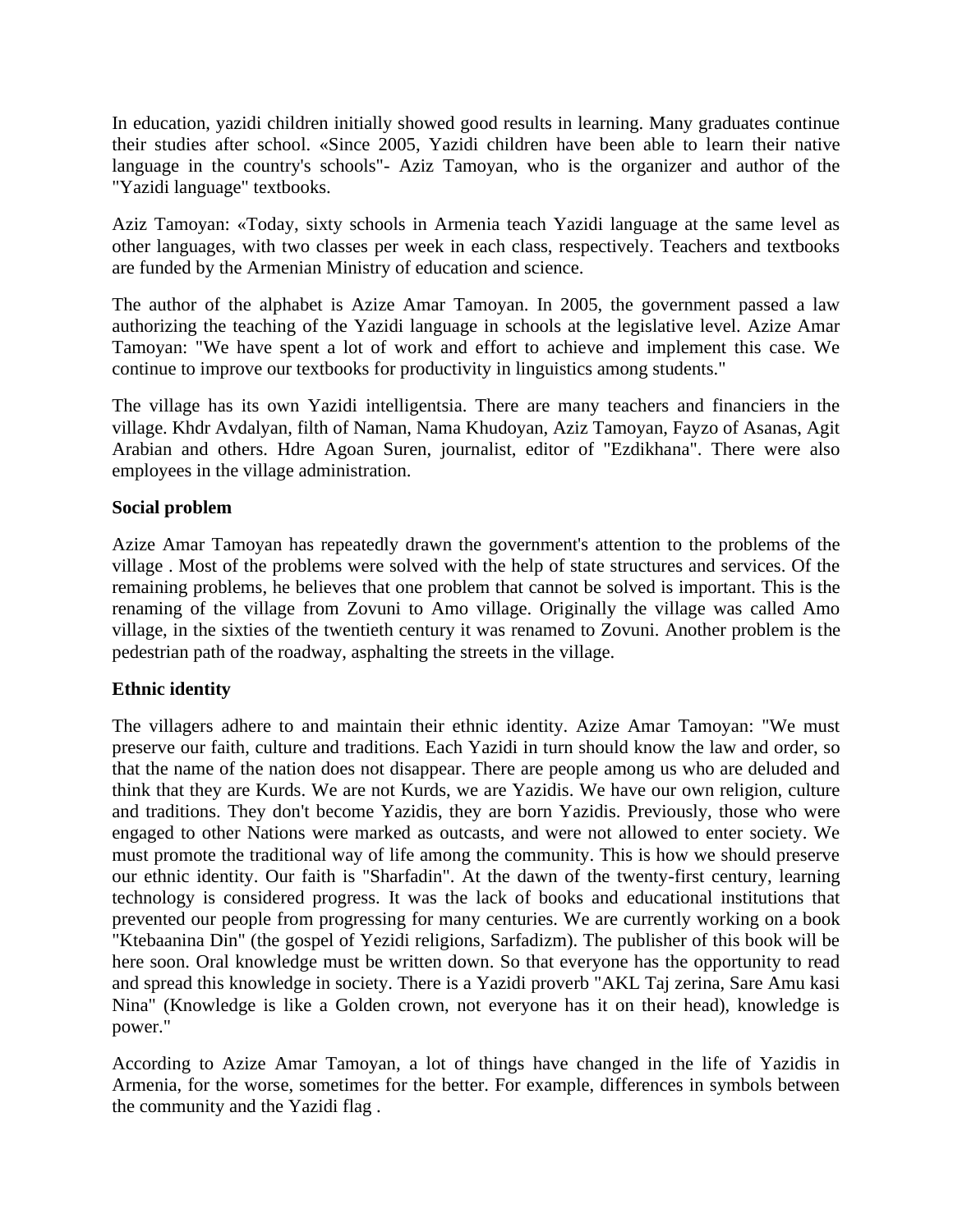# **17. Village Metsamor**

# **Short information about the village**

Village Metsamoris located in Armavir province, village of the Armenian-Yezidi, where live 30 Yezidi family. The total population is more than 300 families.

The village faces a number of problems:

- Due to the condition of the roads, it is difficult to get an ambulance and a fire truck.
- There is no access to pre-school education in their native language.
- There is no access to education in their native language.
- There is no access to higher education in their native language.
- There is no hospital in the village.
- There is no irrigation water in the village. Drinking water is in short supply.
- The roads are in poor condition.
- There is not a single institution where people can get free legal advice or information support.
- There is a high level of outflow of young people to cities and abroad.
- There is no oratory (Ziarat).

# **Respondent: Rostam Smoyan**

# **Description of the village through the mouth of the inhabitants**

A resident of the village RostamSmoyan noted that for all time of existence, the village had several names -Heslo, Kamarul, Kararlar.

According to Rostam Smoyan, moderns name, IU villageward received in 1946 year. After the river Metsamor, which flows near the village.

The villagers are mainly engaged in gardening, vegetable growing, grain growing and animal husbandry.

According to RostamSmoyan, the number of students who continue their studies after school has decreased significantly in recent years. Some do not see the future in this, some do not have the opportunity, some after school help families with the economy...

The native Yazidi language is not taught at school.

Among themselves and at home, Yazidis speak their native Yazidi language. The village has its own intelligentsia: Mamo Guloyan, worked as a journalist in Ejmiatsin (Vagharshapat), the newspaper "Communism path" (the way of the Communists). AliyeBaylozSmoyan, worked in the Central Bank of Pesticides.

Among the population of the village, there are no customs of marriage between close relatives. In the question of earlier marriage of girls, he noted that while it used to be common to marry children aged from 13 years, now the circumstances have changed and the population has reconsidered, so to speak, this issue, and began to marry their daughters from 17 years.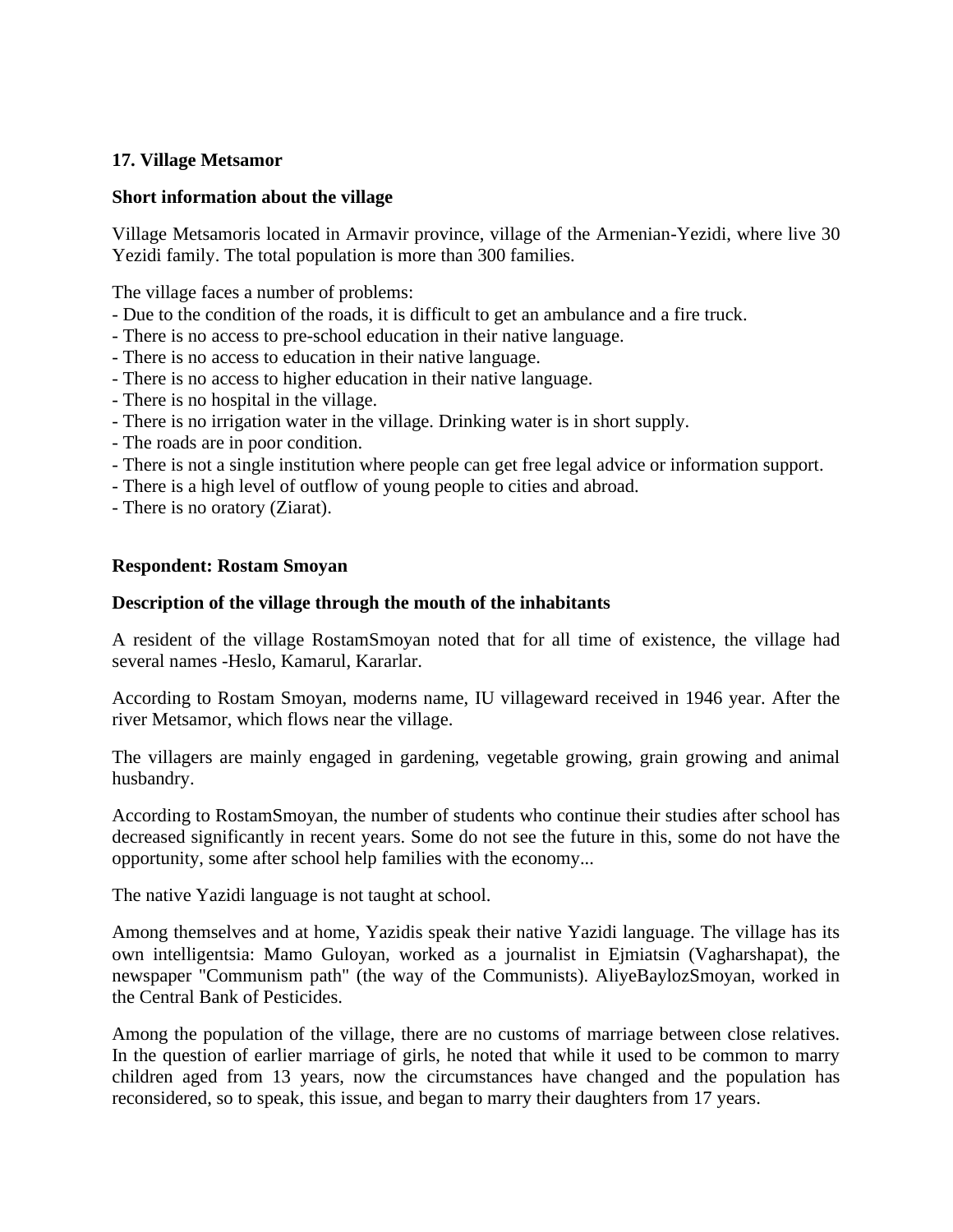# **Social problem**

The main problems in the village are the lack of gas supply in the village. According to RostamSmolyan , two more large villages with an impressive population do not have gas supply in the vicinity. The problem is the sale of agricultural products.

There is no problem with the arrival of an ambulance or fire fighting, as the distance of the village from the city of Ejmiacin (Vaharshapat) is 8 km. They respond to calls fairly quickly.

# **18. The village of Gialto**

# **Short information about the village**

The village of Gialtois located in the Talin district of Armenia. The population of 15 Yazidi homes.

This village has many problems:

- Due to the condition of the roads, it is difficult to get an ambulance and a fire truck.
- Children cannot go to school due to the lack of public transport.
- There is no access to pre-school education in their native language.
- There is no access to education in their native language.
- There is no access to higher education in their native language.
- There is no hospital in the village.
- There is no irrigation water in the village. Drinking water is in short supply.
- There is no natural gas in the village.
- The roads are in poor condition.
- There is not a single institution where people can get free information or legal advice.
- There is an outflow of young people to cities and abroad.
- There is no oratory (Ziarat).

# **Respondent Titale Jaso**

Description of the village through the mouth of the inhabitants

According to Titale Jaso, there are about 15 Yazidi houses in the village. The village is located far from the main road, in the village itself there are almost no roads. The village is inhabited by 2 castes of laypeople, there are no feasts of sheikhs in the village. If there is a holiday event or funeral in the village, then the Shekha from the neighbouring village is invited. In the village, almost everyone is engaged in animal husbandry, grazing cows and sheep.

In fact, there are no young, people in the village who are receiving have received a higher education. The lack of financial opportunities to provide children with higher education is relevant for the village. In the village there is no gas, no work, there is no hope that there will be any help from anyone.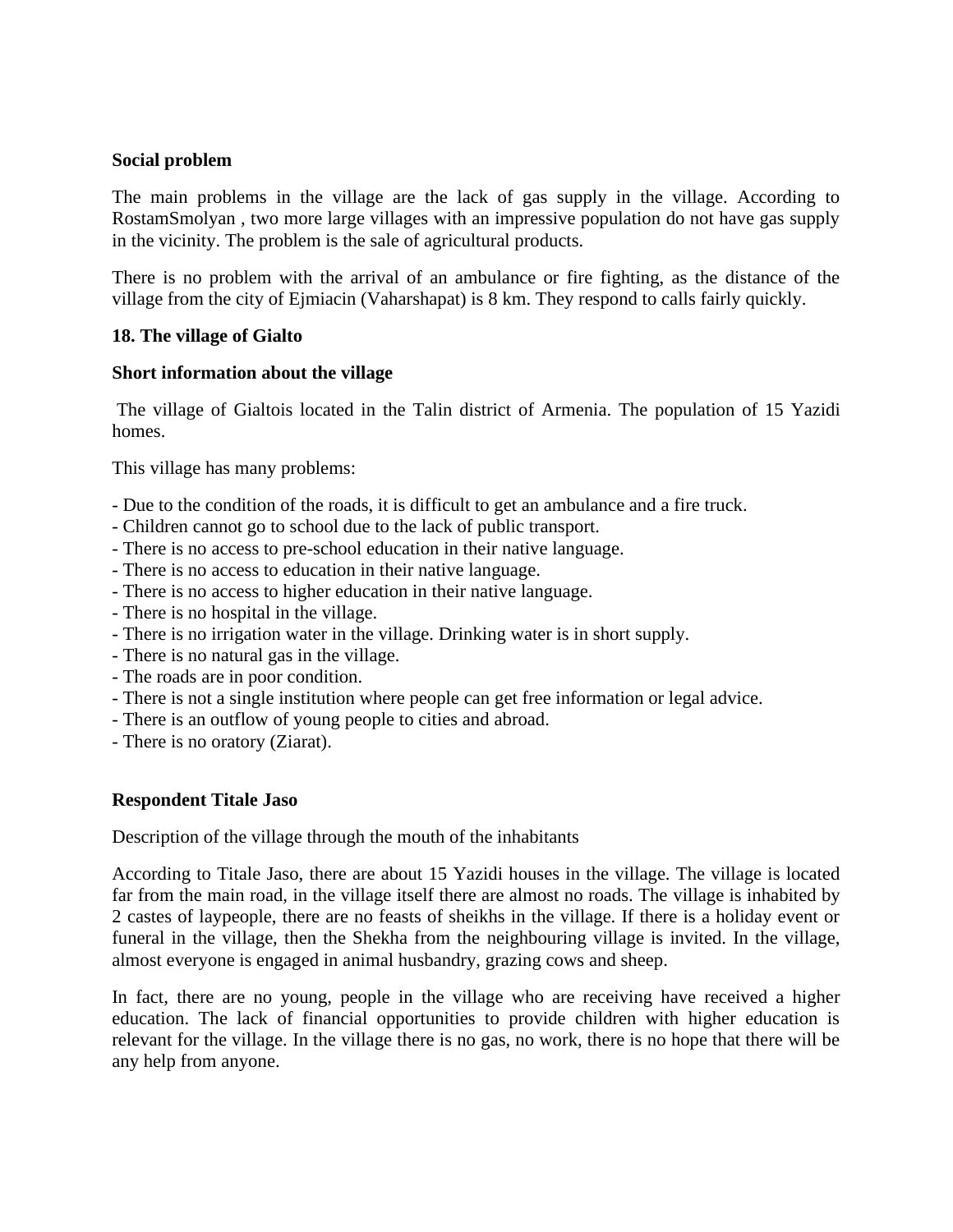TitaleJaso noted that they spend all the holidays of the Yezidi community, including "Aida Ezid". This holiday is celebrated according to all the laws and traditions of the Yazidi people, they observe fasts for 3 days from morning until late in the evening, when you cannot drink or eat at all.

# **19. The Village OfApaga**

# **Short information about the village**

Apaga village is located in Armavir province of Armenia. The old name of the village Turkmalu. The population of about 31 Yazidi families.

The village of o faces a number of problems:

- Due to the condition of the roads, it is difficult for an ambulance and fire truck to arrive.
- There is no hospital in the village.
- There is no access to pre-school education in their native language.
- There is no access to education in their native language.
- There is no access to higher education in their native language.
- The roads are in poor condition.
- There is not a single institution where people can get free information support or legal advice.
- The level of emigration among young people is high.

# **Respondent: Kadri Hasoyan**

Description of the village through the mouth of the inhabitants

Village Apaga (Turkmalu) is Armenian–Yazidi, with a total of 350 families, of which 31 Yazidi families remain.

According to Kadri Hasoyan, the village of Apaga was founded more than three centuries ago, by Armenians, the Yazidis settled in the thirties of the twentieth century. Translated from the Armenian language, Apaga is translated as "future".

The villagers are mainly engaged in animal husbandry and growing seasonal vegetables in a greenhouse.

In terms of interethnic relations, Yazidis speak of a stable and peaceful co-existence with the Armenian majority. The Yazidi community has access to all levels of education in the Armenian language, which may be available in Armenia.

However, the Yazidi community has a desire to teach their children in their native language, which they unfortunately lack. At home, members of the Yazidi community speak their native language.

# **20. Village Mijnatun**

# **Short information about the village**

The village of Mijnatunis located in the Aragatsotsk province of Armenia. The population is 32 families. The old name of the village Khurubkhaz, Ortaca.

Problems of the village:

- Due to the condition of roads, it is difficult to get an ambulance and a fire truck.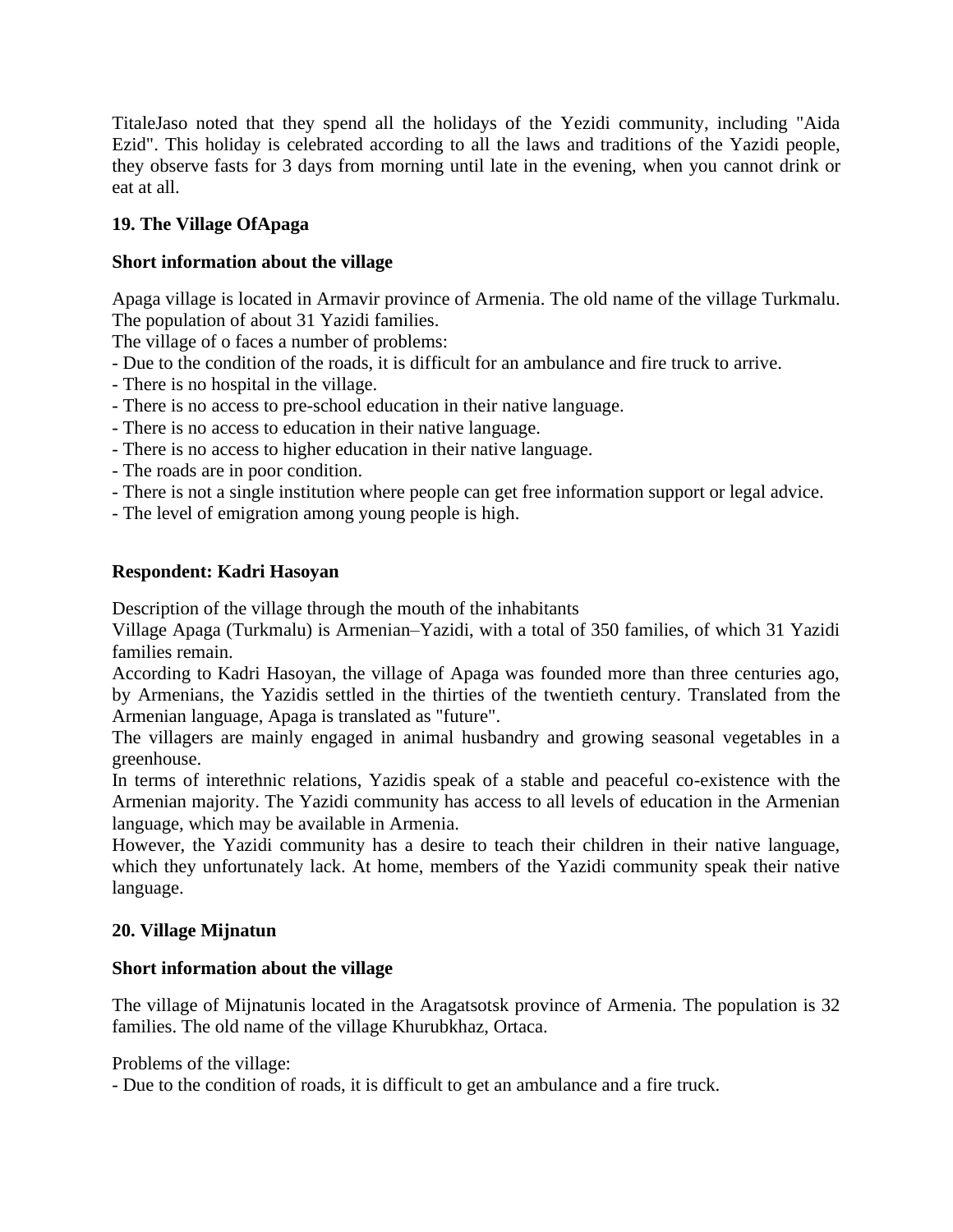- Children cannot go to school in the upper classes in sandy village, due to the lack of public transport.

- There is no access to pre-school education in their native language.
- Do not have access to higher education in your native language.
- There is no hospital in the village.
- There is no irrigation water in the village. Drinking water is in short supply.
- There is no natural gas in the village.
- The roads are in poor condition.
- There is not a single institution where people can get free information support or legal advice.
- Urbanisation of young people is taking place.

# **Respondent: Michael Hasoyan**

# **Description of the village through the mouth of the inhabitants**

According to Michael Khsoyan, the village of Mijnatun was founded more than three centuries ago. Initially, the village was called Khurubkhaz, then it was renamed Ortachay (translated from the Yazidi language, between the mountains), the modern name Mijnatun(translated from the Armenian language - middle house).

At one time, the village consisted of 170 to 180 families. According to Michael Khsoyan's memory, the maximum number of Yazidi families in village is 70 to 80 families. This is the most remote Yazidi village in this area, which has a number of problems and difficulties.

When asked about the social situation, the problems of everyday life, the structure of education, the preservation of religious principles and the preservation of tradition in the village, Michael Hasoyan said that the social situation is medium-heavy, in comparison with other villages in this region. They are engaged in animal husbandry and agriculture. However, the Yazidi community is very dissatisfied with the purchase prices for milk and other livestock products. Michael Hasoyan: "For example, a litter of milk is cheaper than a litter of water in a store. Perhaps this caused a great emigration" - said Michael Hasoyan.

There is a school in the village, where 29 students study. In addition to the school curriculum, children learn their native Yazidi language outside of the school curriculum. After graduation from lower secondary school in the village, the children continue their studies in village school Gargari.

# **Social problem:**

A big problem of the village is the condition of the roads to the Central highway. A bad road creates great difficulties during seasonal bad weather. Yazidis also noted mass unemployment among young people, lack of gas supply, lack of a grocery store, lack of public transport.

Despite the difficulties of everyday life, the Yazidi community preserves the foundations of religion, which play an important role in the daily life of this village, the Yazidi community carefully treats its culture, customs and traditions.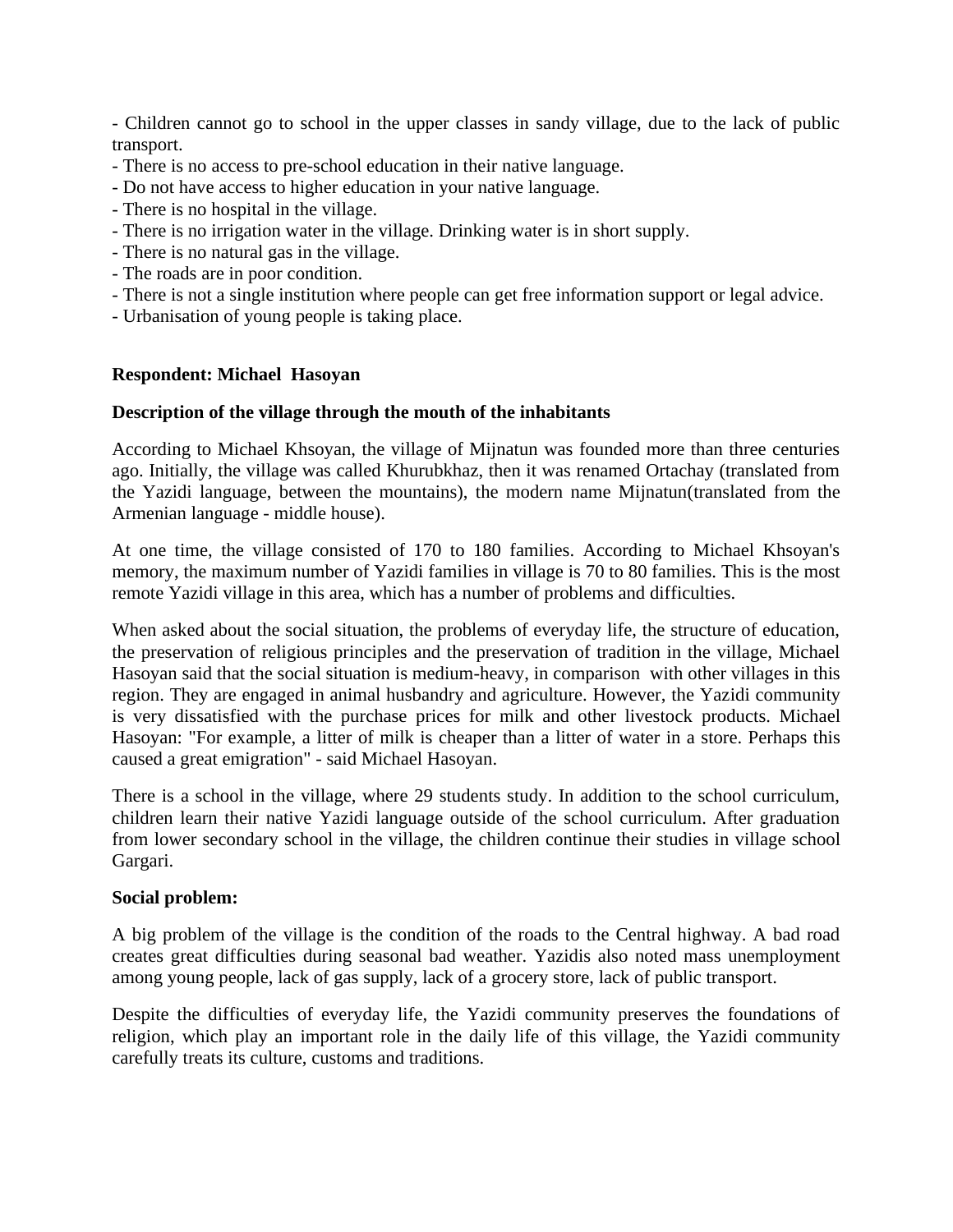Michael Hasoyan: "The preservation of religion is a pledge of our Shekhs and Pirs, since they did not allow them to go to the schools of other peoples in the old days, teaching their children orally, passing on knowledge from generation to generation. We, in due time, continue this tradition of training."

Thanks to the efforts of the famous Yazidi leader AzizeAfo and the villagers, a large event hall "Mala Ezdya" - the house of Yazidis-was built. AzizeAfo is a native of the village, now living in France.

# **21. The Village Of Hako**

# **Short information about the village**

Hakka village is located 20 kilometers from the Talin region of Armenia. The village is home to 14 families. Hako is home to Yazidis who face a number of problems:

- Children cannot go to school due to the lack of public transport.
- There is no access to pre-school education in the native language.
- There is no access to higher education in the native language.
- Due to the condition of the roads, it is difficult for an ambulance and fire truck to arrive.
- -There is no hospital in the village.
- -There is no irrigation water in the village. Drinking water is in short supply.
- -There is no natural gas in the village.
- -The roads are in poor condition.
- There is not a single institution where people can get free information or legal advice.
- The percentage of youth urbanization is high.
- There is no oratory (Ziarat).

# **Respondent :Azizeh Amar**

# **Description of the village through the mouth of the inhabitants**

In the village of Hako there is a school, training takes place up to grade 10, there is a lesson in the Yazidi language. At the school, students are taught according to Azizeh Amar's books with the Latin alphabet. Continuing to study in higher educational institutions for young people is problematic because of the road, lack of transport, lack of finances among the population, not everyone can afford to study.

A big problem for the Yazidi community is the employment of young people and students in particular. The state does not promote the opening of jobs. Until the 90s of the last century, about 150 Yazidi houses lived in the village, the village was rich and prosperous, there were collective farms, the population worked and received wages. At the moment, there is a mass Exodus to Russia in the village. The roads in the village are in terrible condition, they were built during the Soviet era and have never been repaired since. When asked only whether the situation in Yazidi villages is such that the respondents did not find it difficult, or did not want to register their opinion in the monitoring.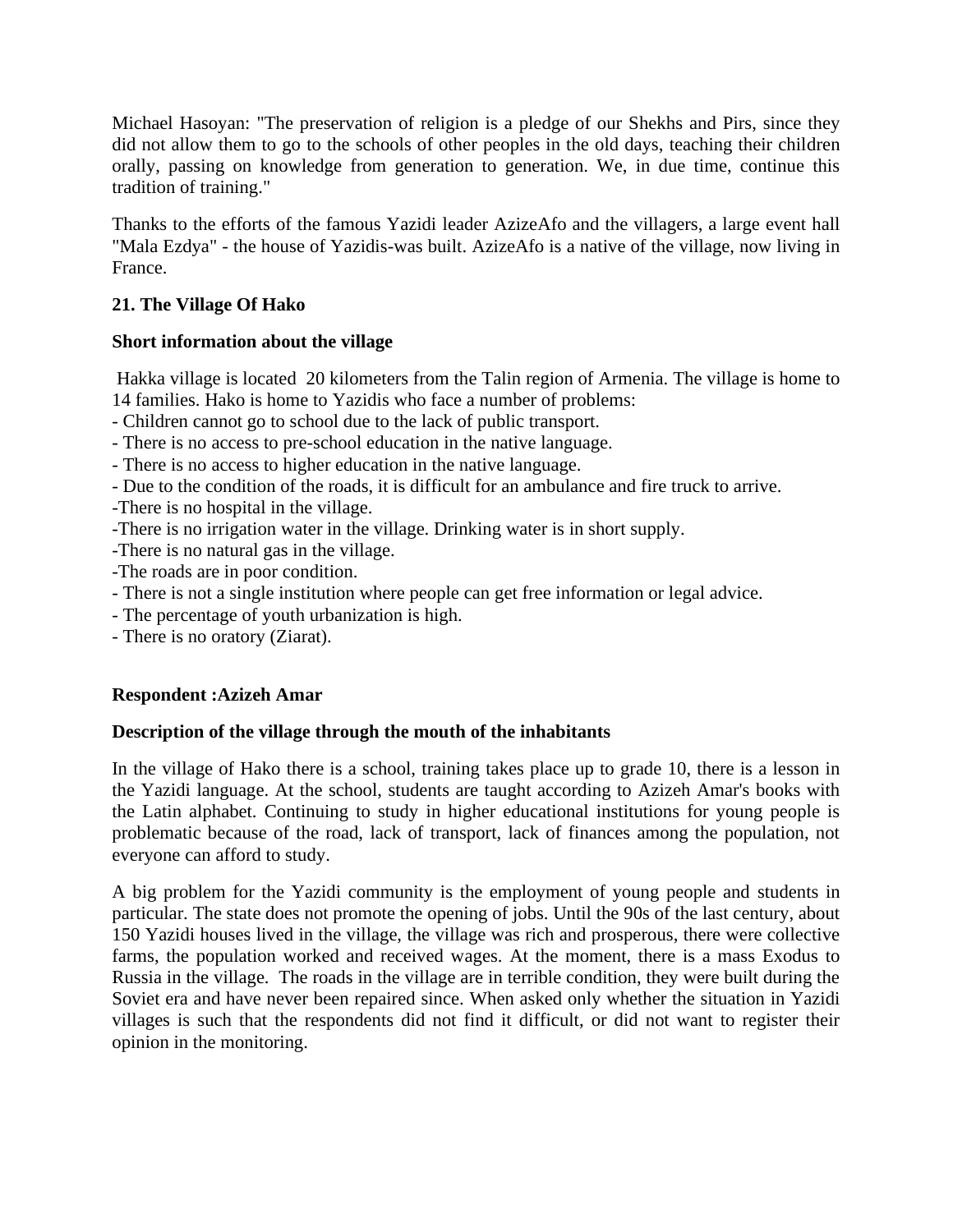Also, the villagers noted that the village has no water, no gas, and they buy drinking water in tanks. There is also a problem with water for livestock and for irrigation of crops, since there is no irrigation system.

The village is mostly inhabited by the Isaji clan and one Asni family. The Yazidi community in the village strongly supports Yazidi traditions and rituals.

In the village, almost everyone is engaged in animal husbandry and several families are begging for millet.

# **Traditions**

In the village there is Ziarat (Temple), but there are clerics. Rashid Kake, and Kake Mirza is Ojaha mala Jentayr.

Yazidi weddings are rarely played, as there are very few young people left. From the old tradition of the kalym (ransom) inhabitants of the village was removed, but everything else left.

Of the intelligentsia of the village is the Mother Sloan, the teacher of the village.

# **22. The Village OfAkunk**

# **Short information about the village**

Akunk village is located in the Kotayk province of Armenia. The old name of the village of Bashgyukh. The population is mostly populated by Armenians, but there are also Yazidi families:

- there is No access to pre-school education in their native language.
- There is no access to education in the native language.
- There is no access to higher education in the native language.
- "The roads are in poor condition.
- There is not a single institution where people can get free legal advice.
- the outflow of young people to foreign countries is very high.
- There is no oratory (Ziarat).

# **Respondent: Bago Namadyan**

Description of the village through the mouth of the inhabitants

According to Hamoe Shekh Bago Namadyan, village Akunk was founded more than six centuries ago. This is clearly confirmed by the Church on the territory of the village, which was built in the sixteenth century. At that time, the village was called Bashgyukh. The modern name of the village is Akunk, which translates from the Armenian translation as "spring" (it was renamed in the middle of the twentieth century).

The only Yazidi family, which is also one of the highest representatives of the clergy of the "Shekhe Shihsna" (the highest caste of the clergy of the Yazidi religion ,Shekhe of Shekh).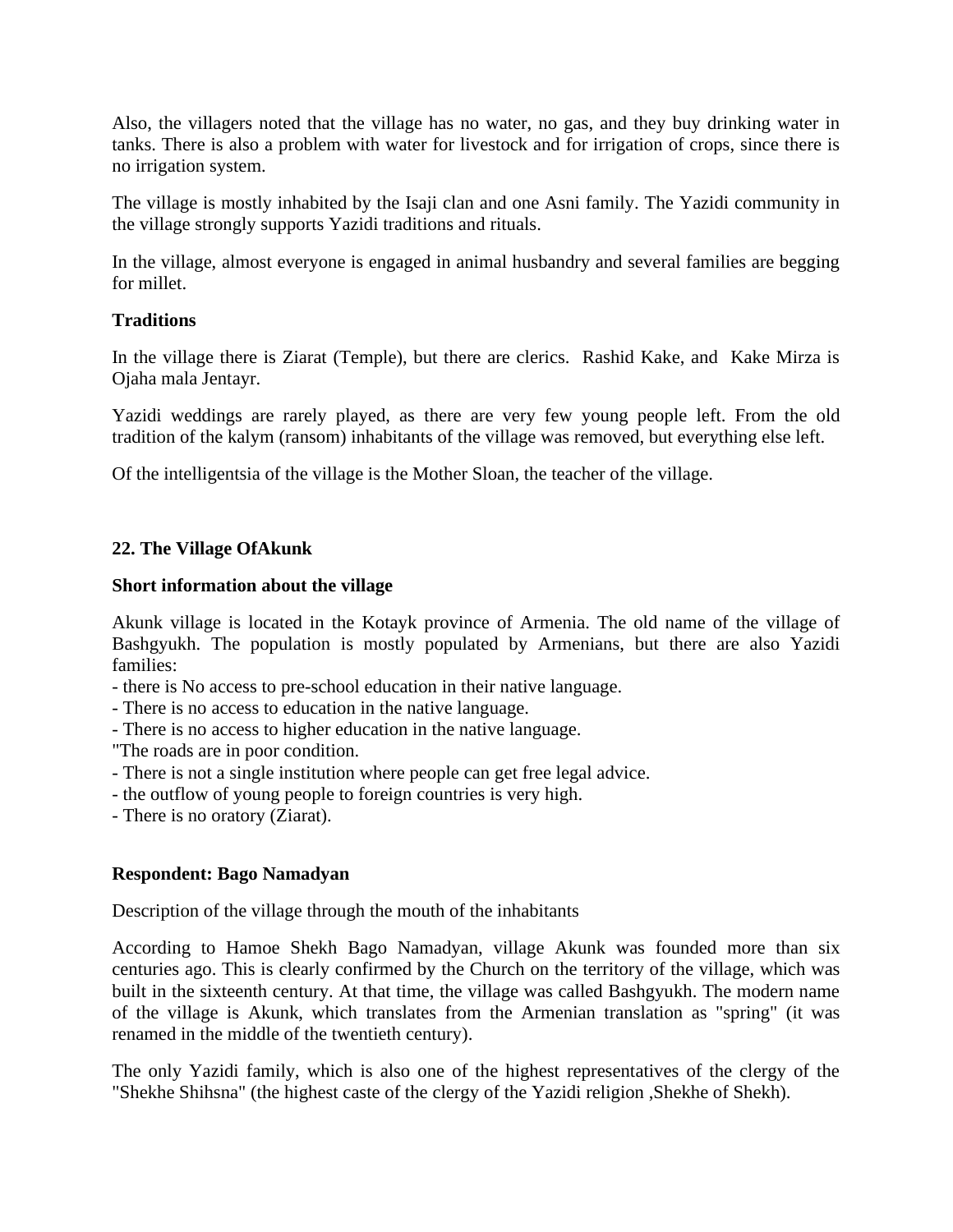The population is mainly engaged in animal husbandry , tobacco cultivation and fruit trees. Some of the population goes to the Northern part of the Russian Federation for seasonal earnings. There is also a water bottling plant in the village, where residents also work.

Previously, about twenty Yazidi families lived in the village. Almost all of the families were young people with higher education.

The Yazidi family in the village holds and celebrates all national holidays.

# **23. The Village OfArshaluys**

# **Short information about the village**

Arshaluys village is located in Armavir province of Armenia. 54 Yazidi families live in this village, the total number of the village is more than 1200 families. The old name Corpali. The village faces a number of challenges:

- There is no access to pre-school education in the native language.
- There is no access to higher education in the native language.
- Due to the condition of the roads, it is difficult for an ambulance and fire truck to arrive.
- There is no hospital in the village.
- The roads are in poor condition.
- There is not a single institution where people can get free information or legal advice.
- The outflow of young people from the village abroad is high .

# **Respondent: Msto Sadoyan**

# **Description of the village through the mouth of the inhabitants**

According to Sibanda Sadoyan, the Village of Arshaluys (Corpali) it was founded more than three centuries ago. The name of Korpali in the thirties of the twentieth century was renamed to Arshaluys (translated from the Armenian language, "morning dawn").

Siaband Sadoyan, retired major of the army of the Republic of Armenia, who has received many medals and diplomas during his service in the army.

When asked about the social situation, the problems of everyday life, the structure of education, the preservation of religious principles and the preservation of tradition in the village, Siaband Sadoyan said that the social situation is the same as in other Yazidi villages of the region. The main part of the population is engaged in animal husbandry, horticulture, greenhouse farming and agriculture.

# **Education**

There is a Junior high school in the village, where more than 670 children study. In addition to the school curriculum, children are taught their native Yazidi language. After finishing school in the village, many graduates continue their studies for secondary or higher education. A large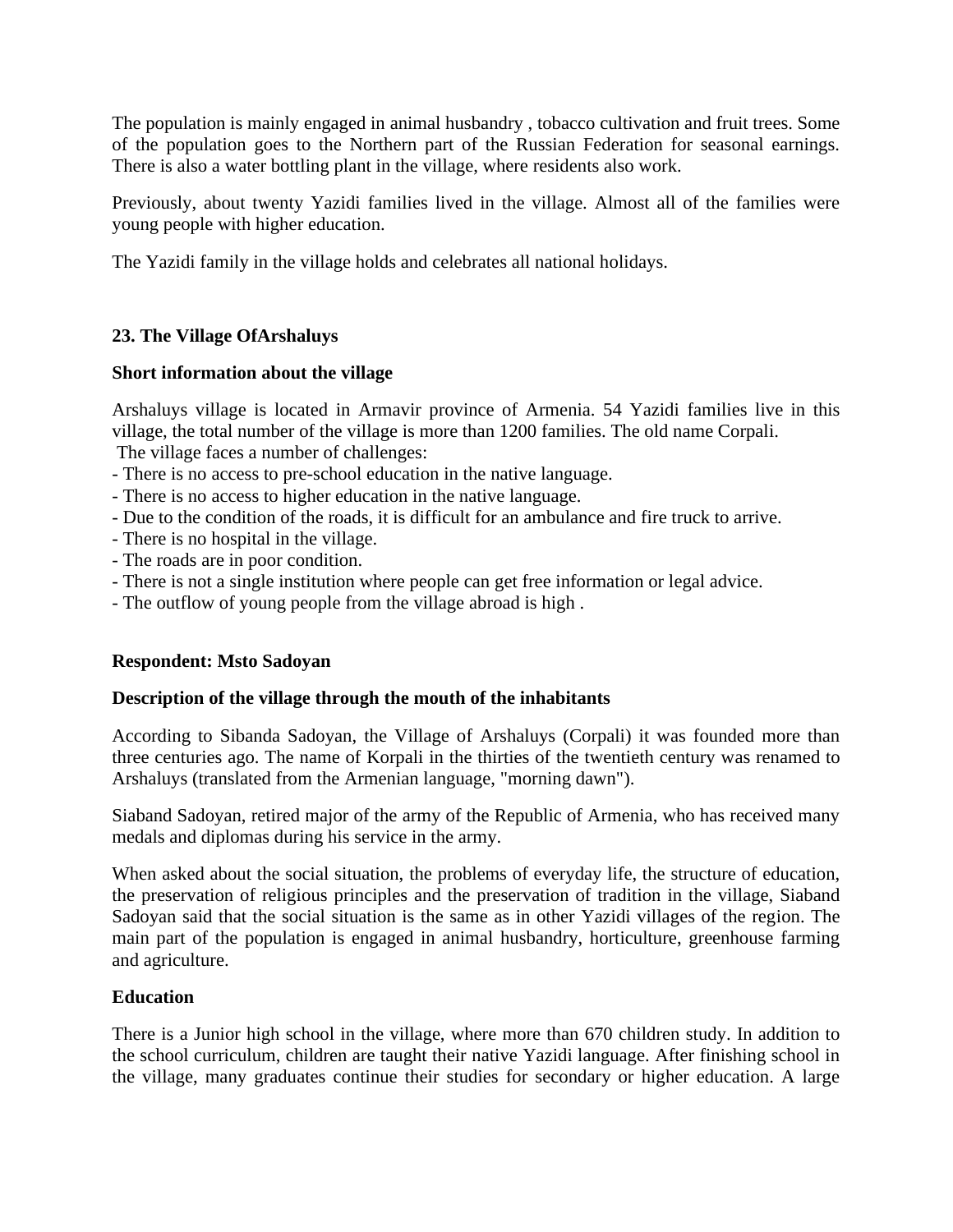number of excellent students among Yazidi children, for example, this year's graduate Anna Tamoevna Khalilyan, the only one in the school who is called as the "best student of the year".

One of the outstanding figures of the village is Kochoe Bakr Sadoyan, who graduated from the Polytechnic Institute and has been working as an engineer in the Armenian Nuclear power Plant for more than forty years, while his nephew also works there, who also works as an engineer. Otto Sadoyan, worked as a teacher. Syaband Sadoyan led a project to resettle 73 Yazidi refugee families who were subjected to genocide in 2014 in Syria.

# **24. The Village Of Nor Geghi**

# **Short information about the village**

Nor Geghi village is located in the Kotayk province of Armenia, where more than 300 Yazidi families live. The old name of the village Chatkran. The village faces a number of challenges:

- There is no access to pre-school education in the native language.
- There is no access to higher education in the native language.
- "The roads are in poor condition.
- There is not a single institution where people can get free information or legal advice.
- The percentage of young people leaving abroad is high.
- There is no oratory .

# **Description of the village through the mouth of the inhabitants**

According to Thorne Kalashyan, the village of nor Geghi was founded more than two centuries ago. The modern name of the village is nor Geghi, which translates from the Armenian translation as "New Village".

Residents mainly earn money from gardening, animal husbandry and poultry farming. Most of them go to Russia to work. Some found jobs in the town of Abovyan, which is several kilometres away from the village.

There are two schools in the village. Unfortunately, girls do not complete their education because of marriage. Another reason, unfortunately, is that the Yazidi community still follows traditions when a girl should not go out into society.

Children learn their native Yazidi language at school. The teacher of the Yazidi language is very effective in teaching students their native language. Thanks to this, children speak more correctly in the Yazidi language, without using Russian or Armenian words in their speech.

# **National cuisine**

Many of the Yazidi national dishes are preserved in the community. Women quite often prepare delicious national dishes, for example, "Trsho" (sorrel soup based on sorrel leaves), "Ehnyagosht" (meat soup, similar tohashlama), "Grar" (soup-based on sour milk) and so on. There is a great interest of young people in national dishes, which is very pleasing to the older generation.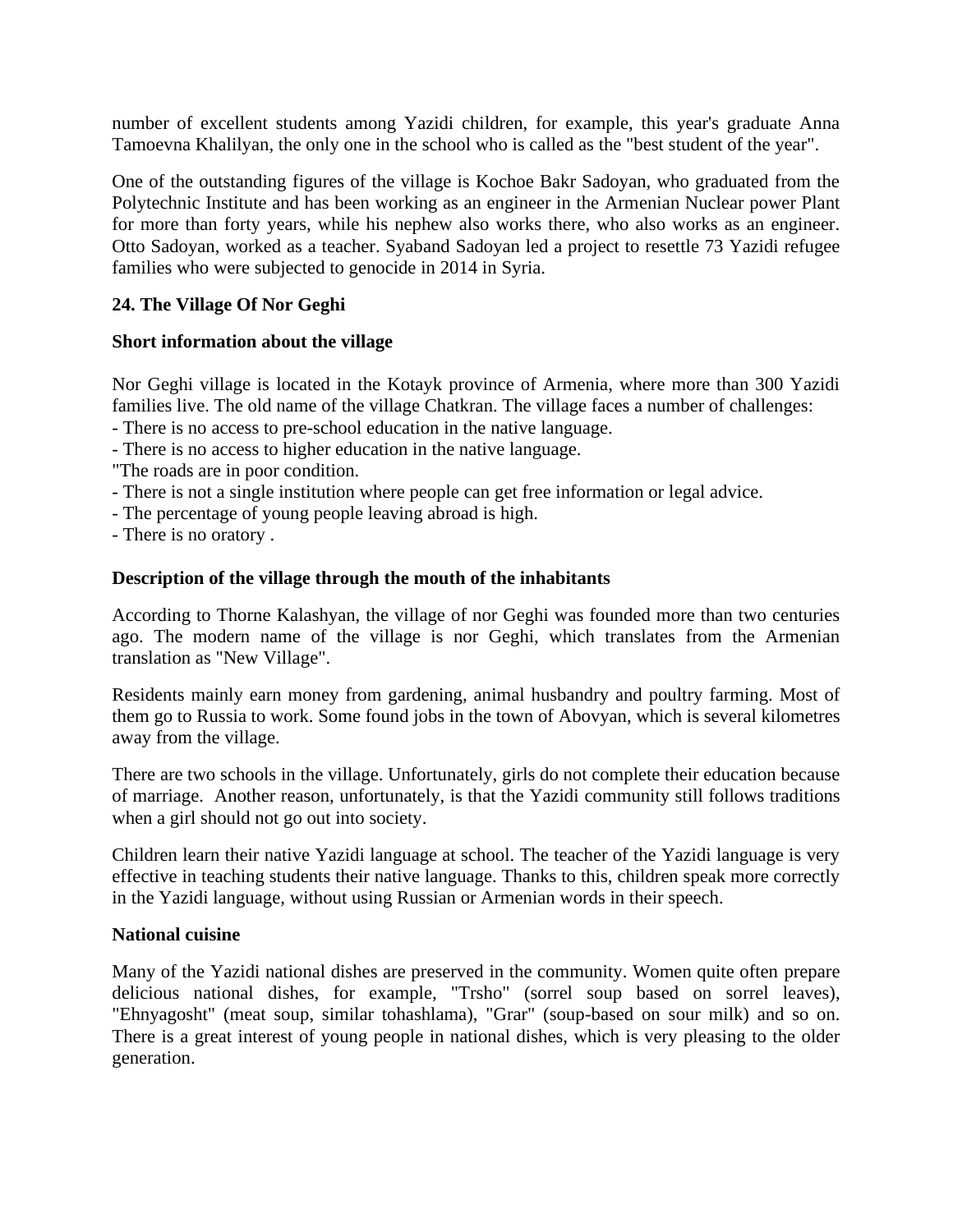# **25. The Village Of Gargaris**

#### **Short information about the village**

The village of Gargaris is Aragatsotny region of Armenia. The population is 86 families, including 66Yazidi families. The old name of the village is Derek.

There are problems in the village:

- There is no access to pre-school education in the native language.

- There is no access to higher education in the native language.

- Due to the condition of the roads, it is difficult for an ambulance and fire truck to arrive.

- Children cannot go to a neighbouring school for full secondary education due to the lack of public transport.

"There is no hospital in the village.

"There is no irrigation water in the village. Drinking water is in short supply.

"There is no natural gas in the village.

- "The roads are in poor condition.
- There is not a single institution where people can get free information or legal advice.

- The outflow of young people abroad is very high.

# **Respondent: Vlad Khudoyan**

#### **Description of the village through the mouth of the inhabitants**

According to Vlad Khudoyan, the village of Gargaris (Derek) was founded more than a century ago. Founders of the village, migrants of the city of Kars. Originally, the village was called Derek. Vlad Khudoyan noted that the main income of residents is derived from cattle breeding and soil cultivation.

With regret, he noted that in the very poor condition of the road, as in many Yazidi villages in Armenia since the nineties, the crossing is difficult in winter.

Another problem is the lack of gas supply in the village.

In the village there is a school, one of the largest schools in the area, where about one hundred students study. They teach their native Yazidi language, which plays an important role in preserving the identity of their ethnic origin. The technical and physical condition of the school is poor, and it has not been repaired for many years. After finishing school, very few young people continue their studies. In most cases, this is due to the lack of public transport. The village is also home to the Armenian population, who use the Yazidi language in their everyday life, honour the traditions and customs of the Yazidis, and allow their children to learn the Yazidi language.

Support for socially vulnerable segments of the population.

Vlad Khudoyan noted that everyone who has reached retirement age or disability receives a pension and there are no problems with this, just as there are no problems with state assistance to large families.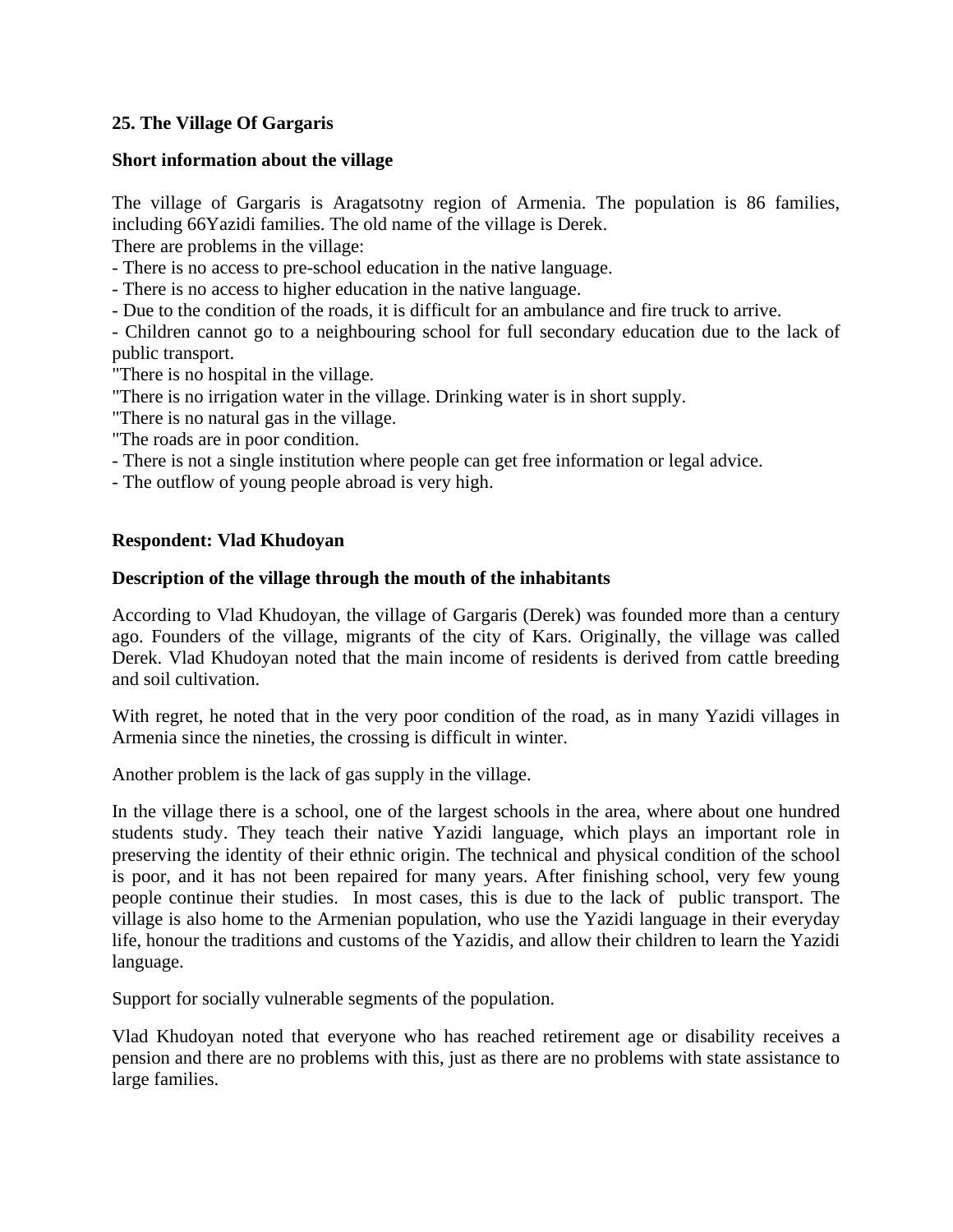Vlad Khudoyan is a self - taught singer and musician. He is already recognized in society, and quite often invited to Providence events.

# **26. Village OfTlik**

# **Short information about the village**

Tlik village is located in Aragatsotn province of Armenia. The population is 16 families. Problems in the village:

- Children cannot go to school due to the lack of public transport.
- There is no access to pre-school education in the native language.
- There is no access to higher education in the native language.
- There is no hospital in the village.
- There is no irrigation water in the village. Drinking water is in short supply.
- There is no natural gas in the village.
- The roads are in poor condition.
- There is not a single institution where people can get free legal advice.
- No Church (Ziarat).
- The percentage of young people leaving is high.
- -Due to the condition of the roads, it is difficult for an ambulance or fire truck to arrive.

# **Respondent:Alik Mstoyan**

# **Description of the village through the mouth of the inhabitants**

According to Alik Mstoyan, the village of Tlik was founded more than two centuries ago. At one time, the village had more than 120 families. This village has a very active emigration of Yazidis from this area.

According to Alik Mstoyan, the social situation is difficult. The population earns its living by livestock farming, farming and growing fruit trees.

There is a school in the village, where students study up to the fifth grade. In addition to the school curriculum, children learn their native Yazidi language. After finishing school in the village, few people continue their studies for secondary or higher education. Previously, there was a different picture, in the village every year there was a large number of graduates who received higher education and worked in their specialty.

Regarding the problems of everyday life, the main problem is the lack of drinking water in the village. This problem has been present for decades. The population has to buy drinking water, which is delivered by tank car. Technical water is taken from the Akhuryan (Arpachay) reservoir (located on the Armenian-Turkish border). Every day we have to travel long distances to transport process water. Total unemployment among young people. Difficult roads in the village. There is no gas supply. Shortage of agricultural machinery.

# **Religion, traditions**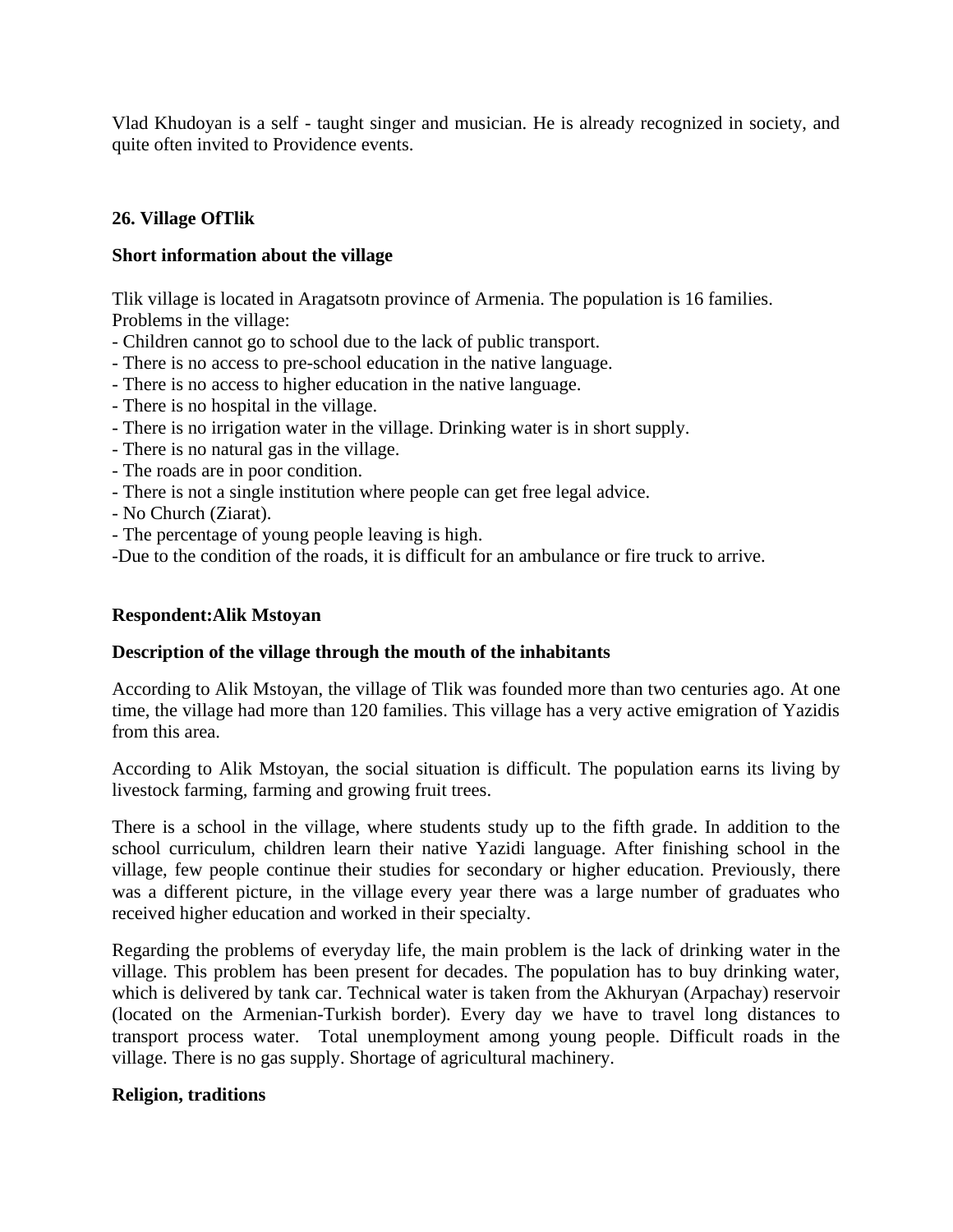The preservation and adherence to religion plays an important role in the daily life of the Yazidi community, according to residents, they carefully treat our culture, customs and traditions.

# **27. The Village Of Zartonk**

# **Short information about the village**

Zartonk village is located in Armavir province of Armenia. The old name of Qamishli. Armenian-Yazidi village, where more than 100 Yazidi families live, including 7 clergy families. The village faces a number of problems:

- there is No access to pre-school education in the native language.
- There is no access to higher education in the native language.
- There are no institutions in the country's education system to train Yazidi teachers for schools.
- There is not a single institution where people can get free legal advice.
- A high level of outflow of young people abroad.
- There is no oratory (Ziarat).
- Due to the condition of the roads, it is difficult for an ambulance and fire truck to arrive.

# **Respondent: Aram Avdoyan**

# **Description of the village through the mouth of the inhabitants**

According to Aram Avdoyan, the village of Zartonk was founded (settled) in 1915. Until 1989, the village was called Qamishlu. Modern name Zartonk. Half a century later, the village was founded by 300 Yazidi families. But due to the unfavourable situation and circumstances, they led to mass migration to the CIS and European countries. The collapse of the USSR, the earthquake in 1988, and the military conflict of hostilities between Azerbaijani and Armenian armed groups for control of Karabakh and surrounding territories negatively affected the condition of the villagers .

The population is engaged in vegetable growing, animal husbandry and poultry farming.

Secondary education is available to the Yazidi community, and Yazidi children have been able to learn their native language in the country's schools since 2005. Aram Avdoyan is the organizer of the publication and the author of "Yazidi language" textbooks. According to him, today in sixty schools of Armenia, in each class, respectively, two lessons a week, the Yazidi language is taught at the level of other languages. The author of the Taj alphabetic Aram Avdoyan.

Aram Avdoyan noted that in 2005 the government adopted a law on allowing the Yazidi language to be taught in schools, at the legislative level. Teachers and textbooks are funded by the Ministry of education and science of the country.

In the village there is a gas supply, night consecration, drinking and technical water in a normal state. The biggest problem is the condition of roads in the village, and up to the main highway. For more than thirty years, no major repairs have been carried out.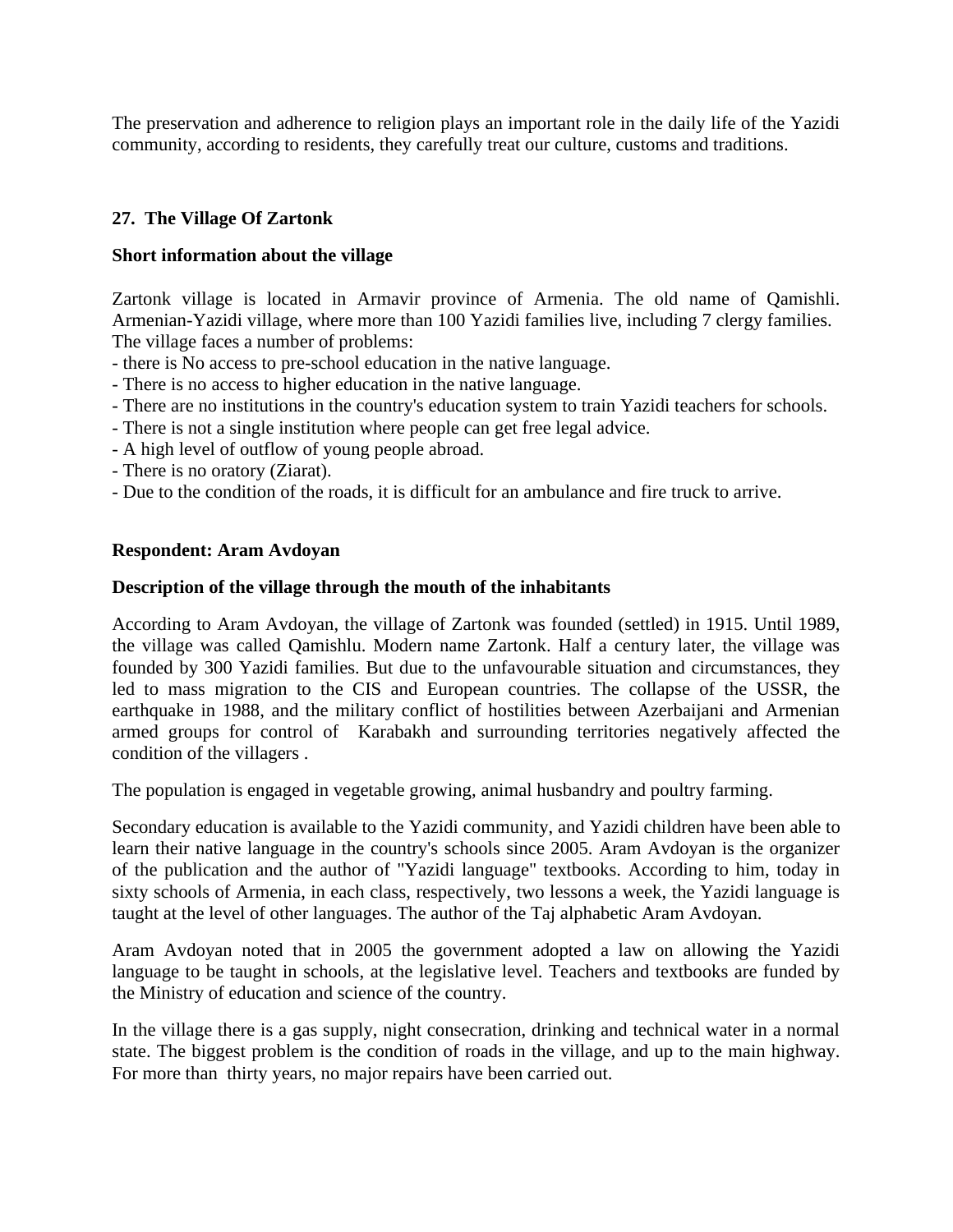# **Traditions**

Aram Avdoyan believes that they follow the heritage of their ancestors, they successfully transmit "from father to son, from generation to generation, the culture and traditions of the Yazidi people."

# **28. Shenkani Village**

# **Short information about the village**

Shenkani village is located in Aragatsotn province of Armenia. The old name of the village Korbulakh. The population of the village is 35 Yazidi families.

The problems of the village :

- Children cannot go to school due to the lack of public transport.
- There is no access to pre-school education in the native language.
- There is no access to education in the native language.
- There is no access to higher education in the native language.
- There are no institutions in the country's education system to train Yazidi teachers for schools. "There is no hospital in the village.
- "There is no irrigation water in the village. Drinking water is in short supply.
- "There is no natural gas in the village.
- "The roads are in poor condition.
- There is not a single institution where people can get free legal advice.
- High level outflow of young people from villages abroad.
- There is no oratory .
- -Due to the condition of the roads, it is difficult for an ambulance and fire truck to arrive.

# **Respondent: Sergey Choloyan**

Description of the village through the mouth of the inhabitants

According to Sergei Choloyan, the village of Shenkani (translated from the Yazidi language as "spring village") was founded (settled) almost two centuries ago.

Sergei Shalikoevich the him Since 1989, is the Director of the school. The school has 36 children. Sergey Choloyan noted that the salary of teachers is very small. There is no education in the native Yazidi language.

The villagers raise cows and sheep, horses, and cultivate the soil.

The roads are in very poor condition. The road was built in 1986, and has not been repaired since. The distance to the main highway is three kilometres. Especially difficult to move on the road in winter, sometimes you have to resort to the old methods of movement, with the help of sledges. Because of this problem, a number of difficulties arise, in particular, the passage of ambulances, the purchase of food, the arrival of teachers at school - says Sergey Choloyan.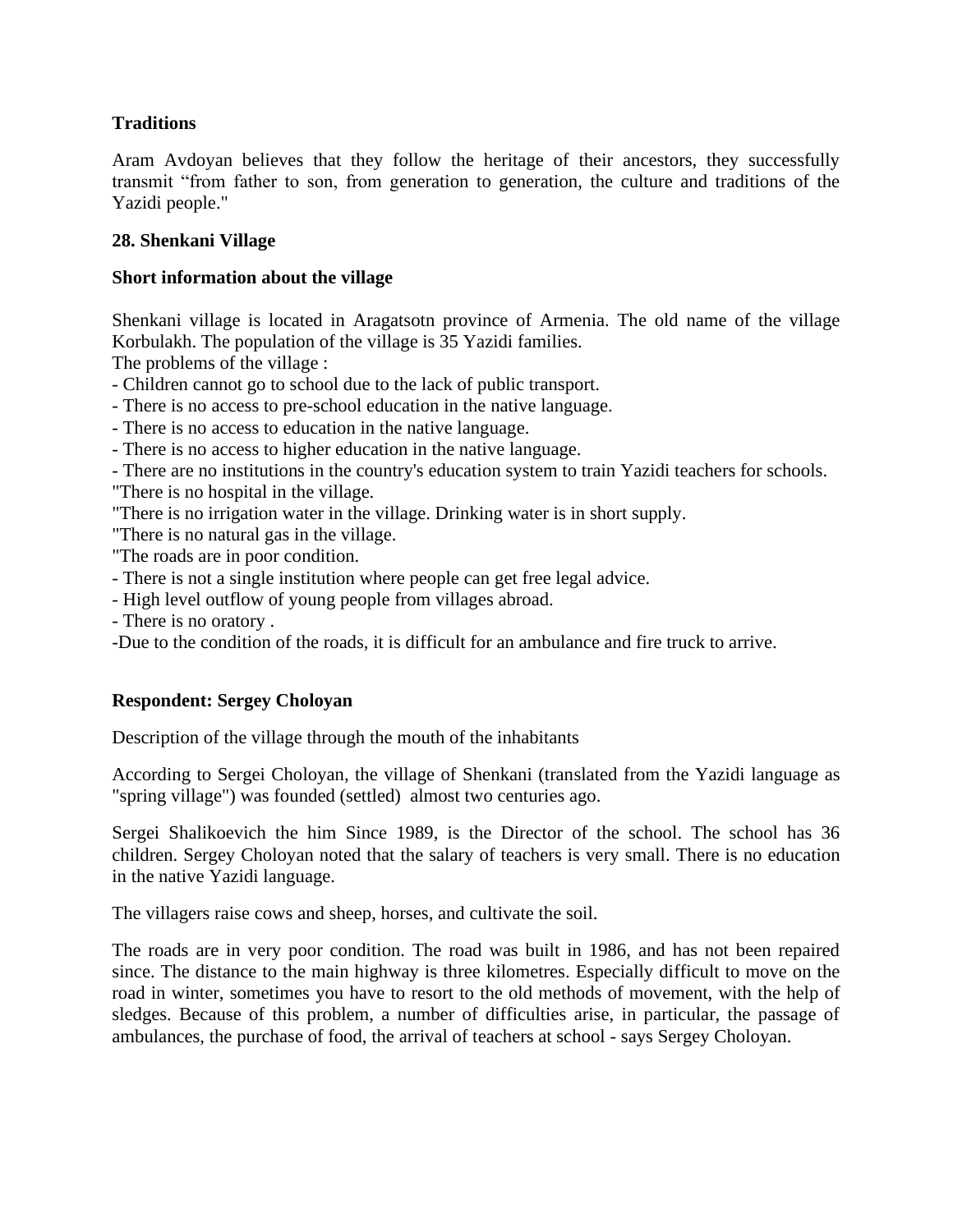# **29. Kaniashir Village**

Short information about the village:

Kaniashir village is located in Aragatsotn province of Armenia. The old name of the village is Sangyar.

The problems of the village:

- Children cannot go to school due to the lack

of public transport - there is No access to preschool education in their native language.

- There is no access to education in the native language.
- There is no access to higher education in the native language.
- There is no hospital in the village.
- There is no irrigation water in the village. Drinking water is in short supply.
- There is no natural gas in the village.
- The roads are in poor condition.
- There is not a single institution where people can get free information or legal advice.
- The percentage of outflow of young people abroad is high

-Due to the condition of the roads, it is difficult for an ambulance and fire truck to arrive.

# **Respondent: Ruslan Amaryan**

Description of the village through the mouth of the inhabitants

According to Ruslan Amaryan, there are a lot of Ziarats (temples), monuments and shrines in the village of Kaniashir. Among them, Ojaha Mala Tauseh Malak (a kind of Yazidi temple where representatives of the clergy serve), Ojaha Mala Shekhe Shihsna ( a temple dedicated to one of the seven main angels, the Yazidi religion), Ojaha Dara Mraza (the sanctuary of the angel of marriage, the Yazidi religion) Ojaha Kacha Kazi (sanctuary of virginity, in the Yazidi religion). At the initiative of patron Jndi Amarian, symbols of the Yazidi religion "Shihshms" and "Tawse Malak" were installed in the cemetery in 2015. Representatives of the Yezidi clergy of Iraq, Georgia and Armenia attended the events.

Also buried in the cemetery are three brothers "kawal" Kaval (mridi who are eligible for clergy). Hsin kaval, Kaval Alas and Rasho their graves are considered as a sanctuary.

The village is very careful to preserve the religious way of life, custom, traditions, and religion. All religious holidays are held strictly according to the rules of the ancestors, led by the Sheikh.

# **30. The Village Of Avshen**

# **Short information about the village**

Avshen village is located in the North of Aragatsotn province of Armenia. The village is located Northwest of the city and to the North of Ashtarak. The old name of Chobangarmaz. The village has a population of about 277 people, 35 families. Problems of the village :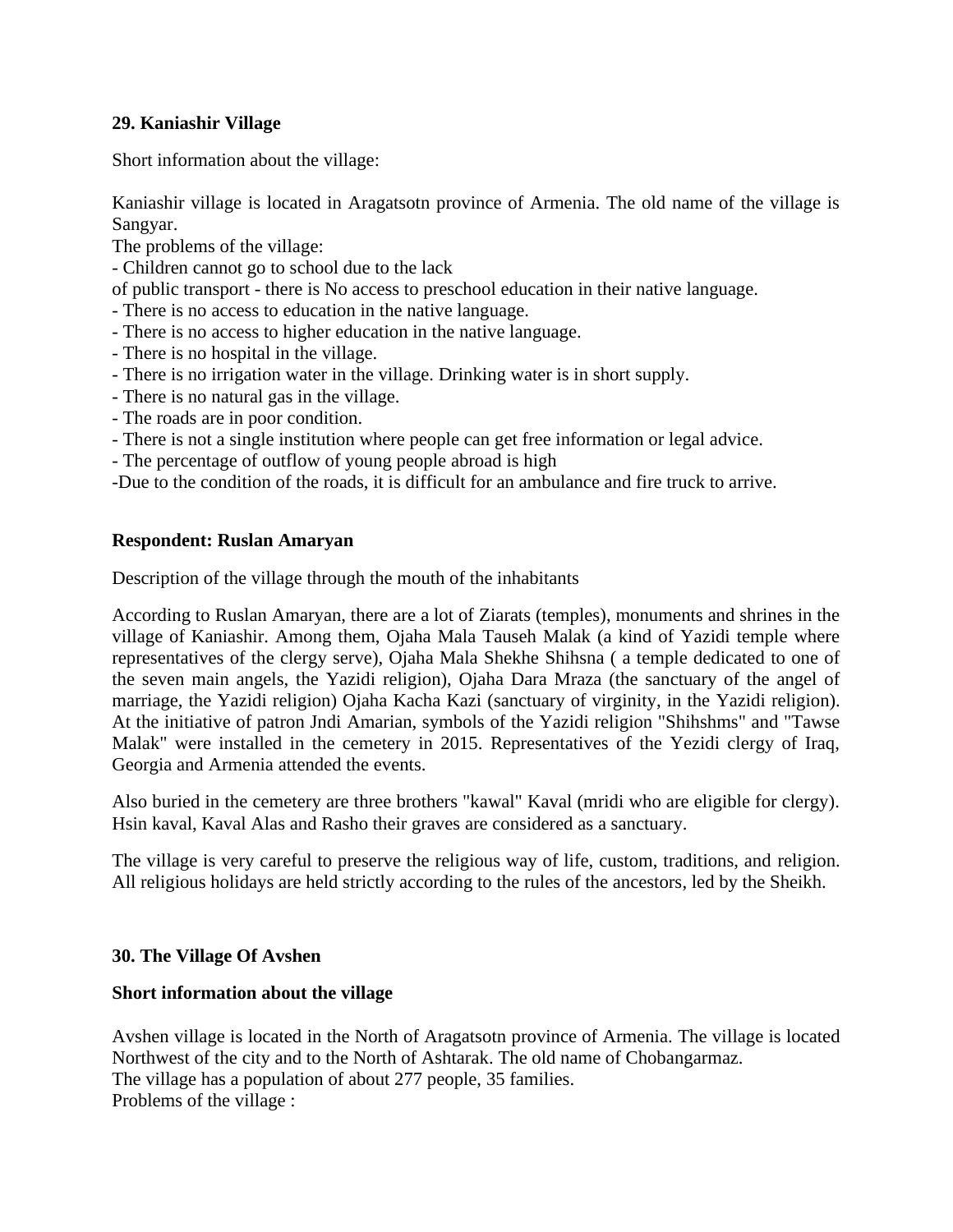- Children cannot go to school due to the lack of public transport.

- There is no access to pre-school education in the native language.
- There is no access to higher education in the native language.
- There is no hospital in the village.
- There is no irrigation water in the village. Drinking water is in short supply.
- There is no natural gas in the village.
- The roads are in poor condition.
- There is not a single institution where people can get free legal advice.
- The outflow of young people abroad is high .

-Due to the condition of the roads, it is difficult for an ambulance and fire truck to arrive.

# **Respondent: Titale Jaso, Mdure Hamo, Murad Knyazyan**

# **Description of the village through the mouth of the inhabitants**

According to Mdure Hamo, village Avchen (in translation from Azerbaijani language rich spring) was founded almost two centuries ago, from the time of the Russo-Persian war of 1826- 1828.

According to Mdure Hamo, his great-grandfathers and their family who lived in Iraq moved and lived on the coast of Vanalich (lake van, located in the Eastern part of modern Turkey), lived there for several years. After that, they migrated to Armenia, where they lived for some time on the coast of Sevan (lake Sevan, located in Gegharkunat province).

From the caste Mdure Hamo several families to another place and founded the village Chobangarmaz, named after the mountain range. After the collapse of the Soviet Union, the name of the village was changed to Avshen.

There was a school in the village, they studied until the fourth grade, then continued their studies in the neighbouring village until the seventh grade, and finished the tenth grade in the village of Alagyaz.

Intelligentsia-people from the countryside:

Maxime Hamo graduated from Yerevan state University, faculty of Philology. He received his doctorate from the Leningrad national Institute of Asian studies in the USSR. In 1964, he returned to Yerevan and started working in the Department of Oriental studies of the National Academy of Sciences of Armenia as a Junior researcher, and for many years he was engaged in research work at the Institute of the Academy of Sciences. In 1966, he defended his PhD thesis "the dialect of the Kurdish language bahdin".

The school in the village was named after Maxime Hamo in 2011.

There are several ziarats in the village, the "zieretaohre" (sanctuary of travellers, escorts, after seeing off guests and villagers), which was built by the patron Mraze Herman in 2014.

Mdure Hamo receives a pension, the question of good enough or there is discrimination, said, enough, not complaining about discrimination, he was not observed.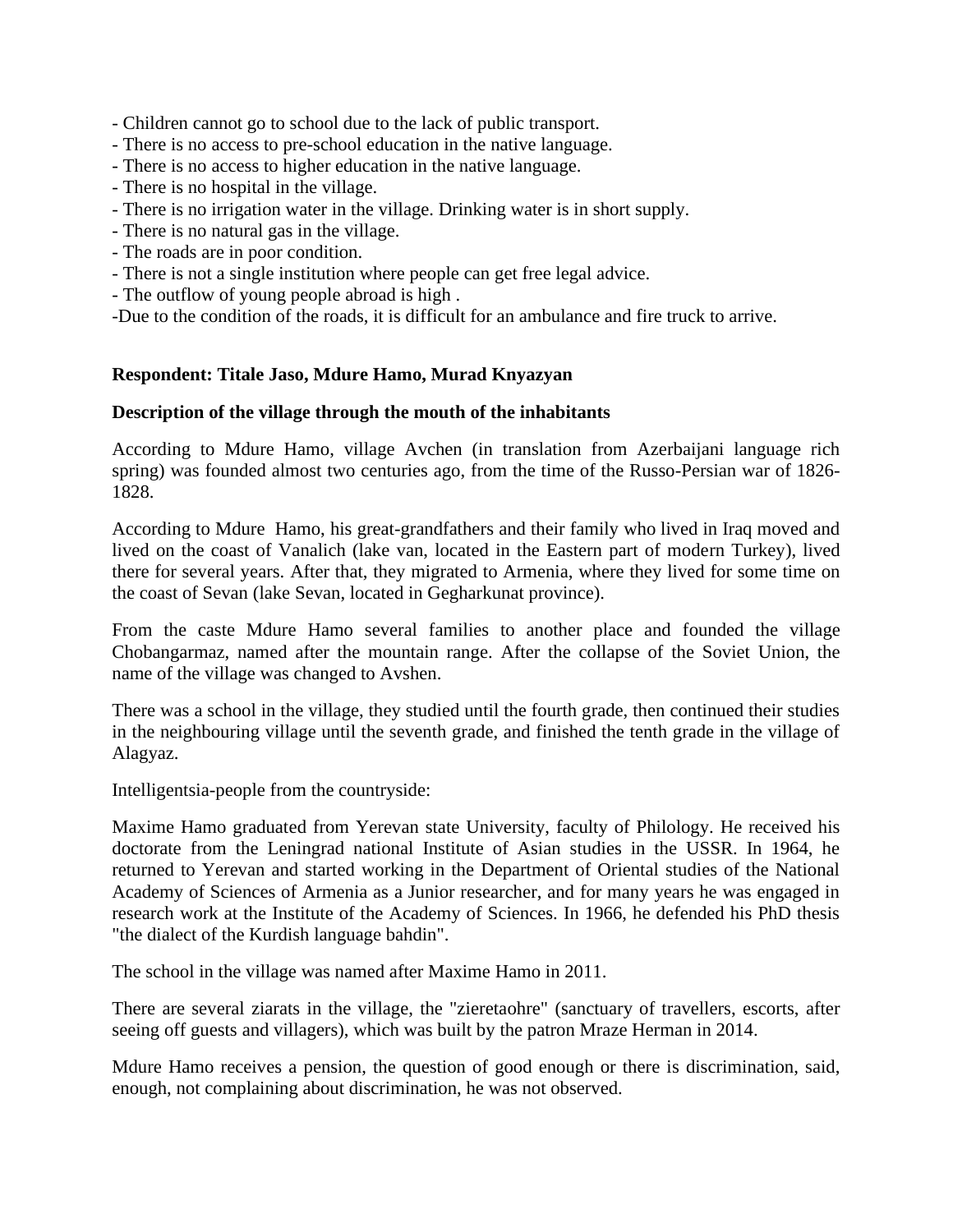Mdure Hamo noted the poor condition of the road leading to the main road. From the village to the main highway five kilometres, often difficult to travel on the road home and back. The social situation in the village is average, identical to e for this area.

When asked what sphere of life requires the most attention and development, Mdure Hamo said that there is not enough agricultural machinery in the labour sphere for more dynamic development and improvement of the quality of life. Often in the season of sowing and harvesting, there are not enough agricultural machinery for harvesting. And the equipment that does this work is already worn out and often breaks down.

There is a state program, a loan for the purchase of agricultural machinery, but the villagers are afraid of such a purchase, because the equipment is too expensive, not everyone can afford-says Mdure Hamo.

Regarding the state of the youth Murad Knyazyan-were from methyl : "In General, the day passes fairly uniformly. The morning begins with departure to pastures, children go to school, residents go about their business. Basic income, sale of milk and meat. There are many problems in the village, in particular, the state of roads, education, and youth unemployment. Due to the state of the roads, it is difficult to get an ambulance and a fire truck, and there is no public transport. Often school leavers are unable to continue their studies due to the lack of public transport. Those who have a car, somehow cope, and those who do not, then they lose hope for further education. Today's young people are tired of living in the country, and those who find good jobs in cities or abroad move there to live. Another problem with the lack of a store is that residents drive every day along a broken road of 20 kilometres, for food and household items. To some extent, we are lagging behind in civilization. The next issue I want to note is heating. Did was not provided with natural gas. Wood is expensive, and we have to resort to the old methods of obtaining fuel for heating-briquetting manure. In fact, such problems are present in most Yazidi villages, whether they are separated by towns or highways, "concluded Murad Knyazyan.

# 31.**The Village Of Mrgashat**

# **Short information about the village**

Mrgashat village is located in Armavir province. A mixed Armenian-Yazidi village where more than 120 Yazidi families lived, today there are about 40 families left. The total population of more than 1,400 families. Ran again and was called the village Gerchlu.

The village faces a number of challenges:

- Discrimination of women's rights.
- There is no access to pre-school education in their native language.
- There is no access to education in their native language.
- There is no access to higher education in their native language.
- There is not a single institution where people can get free information or legal advice.
- Young people go abroad.
- There is no oratory (Ziarat).

# **Respondent: SuthoTamoyan**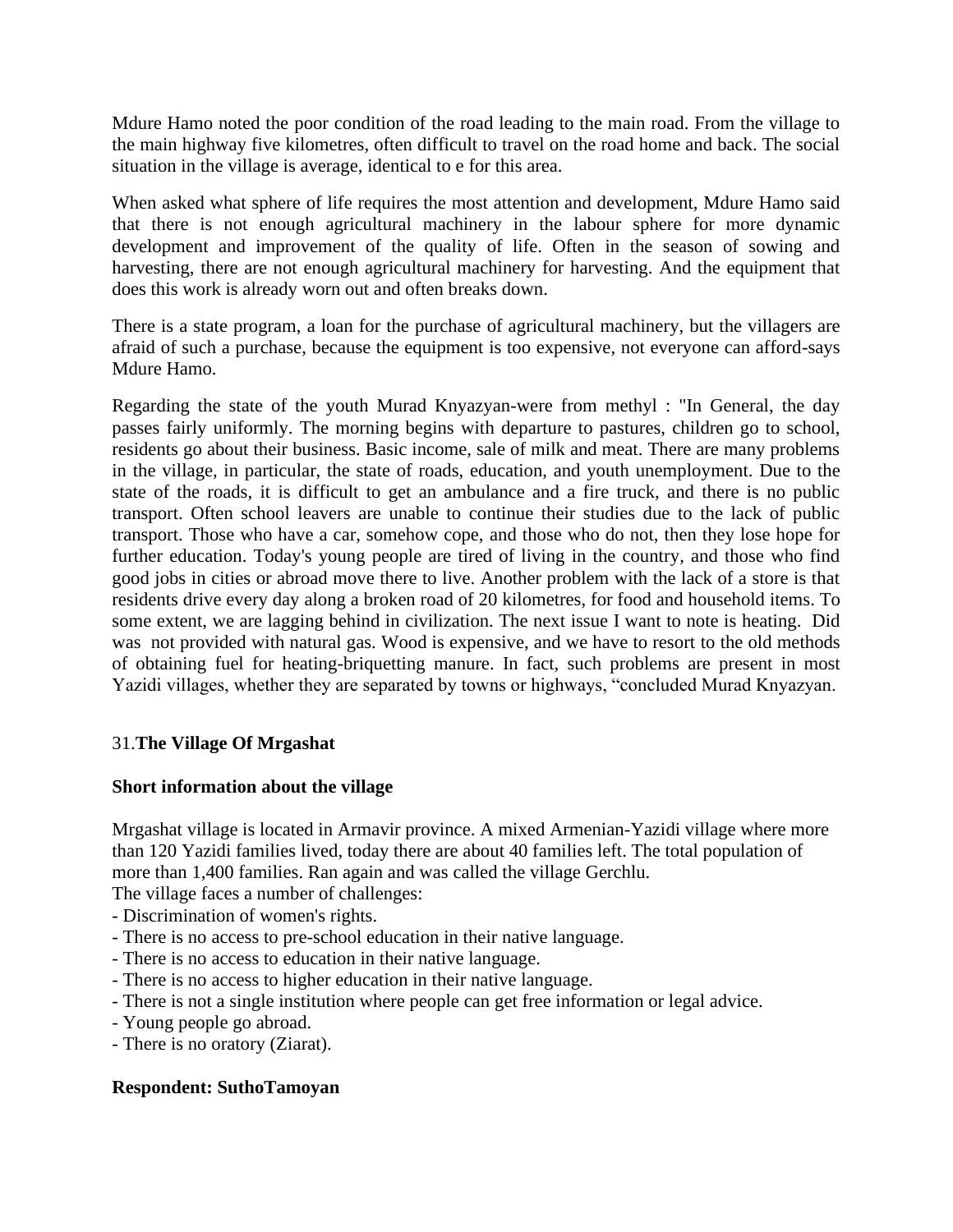# **Description of the village through the mouth of the inhabitants**

Sutho Tamoyan noted that previously the village was called Gerchlu. The ancestors of some residents from 1828-1829 and 1915-1918 migrated from Surmalu, Khnus, Alashkert, Khoy and Salmast. From 1949 to 1950, returnees from Lebanon settled here.

According to Sutho Tamoyan, the Yazidis first settled here in 1914. The population is mainly engaged in animal husbandry, viticulture, vegetable growing and geranium cultivation.

Due to the mild winters, it is possible to graze livestock and grow greenhouse vegetables all year round. The standard of living is quite high in this village, compared toother villages in this area.

Unfortunately, the native Yazidi language is not taught in the school, due to the lack of a teacher. Between himself and the house of Yezidis speak the native language.

The community has its own Yazidi intelligentsia. For example, Mamoyan Frick works as a doctor in med.the point of the village. Mamoyan Amarik is a nephew of Frika Mamoyan who also works as a doctor in Yerevan. Stoe Shamo, Was about the head of the farm during the reign of the USSR.

Among the population of the village, there are no customs left, such as marriages between close relatives or earlier marriages of girls. Since the age of 17, girls are given out in marriage.

Suto Tamoyansays that the real modern way of life has a negative impact on the traditional way of life of the Yazidi community in the village. According to him: "Subordination has fallen over time. The younger ones are now more free to behave in front of their elders. Fathers, brothers, and husbands allow their wives, sisters, and daughters to use social media platforms. networks and Internet spaces, which leads to a sad outcome of events. Grandfather's sheen customs and grandmother's rites were changed to modernity. The curtain of shame is eventually lost."

The village is supplied with natural gas, there is night lighting throughout the village, and the roads are quite good.

# 32.**Village Saghmosavan**

# **Short information about the village**

Village Saghmosavan (Ilan-Chalan) it is located in the Aragatsotn province of Armenia. This is an Armenian-Yazidi mixed village where twelve Yazidi families live. In General, the population of the village is about 80 families.

The village has a number of problems:

- There is no access to pre-school education in their native language.
- There is no access to education in their native language.
- There is no access to higher education in their native language.
- There is not a single institution where people can get free information or legal advice.
- Young people emigrate abroad
- There is no oratory (Ziarat).

# **Respondent: Gnar Khuboyan**

# **Description of the village through the mouth of the inhabitants**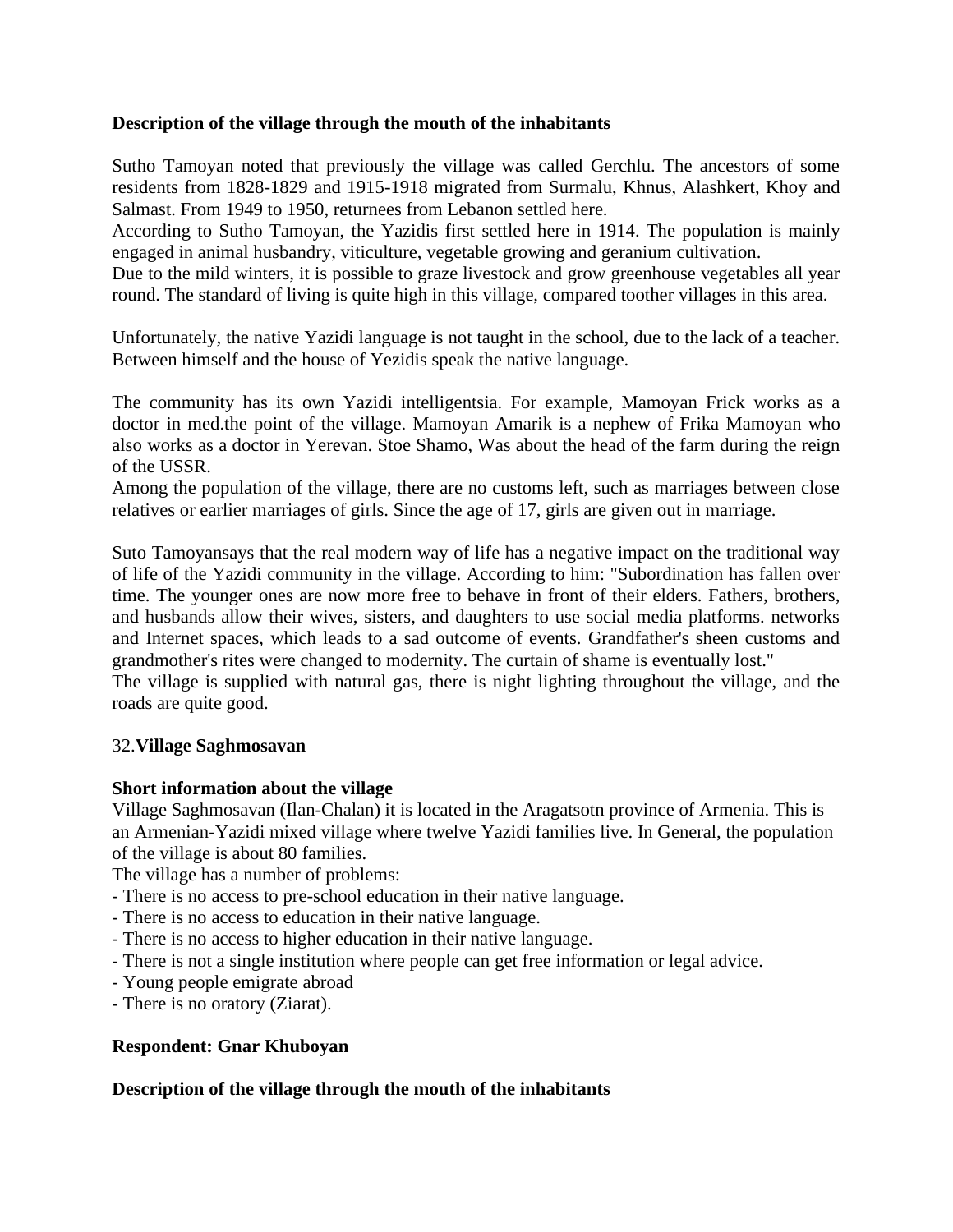Village Saghmosavan(Ilan-Chalan)it is located on the right Bank of the Kasakh river. The distance from the regional centre, Ashtarak city, is 8 km.

According to Gnar Khuboyan, who is a writer of Yazidi origin, the village of Sahmosavan was founded settled in 1830. The ancestors of the population were emigrants from Persia. Then the village was called as "Ilan-Chalan" (in translation from the Turkic language-Ilan-Chalan Snake dance). In the middle of the twentieth century, a Yazidi family of the Rashi caste moved to the village. The maximum number of Yazidi families in this village was more than 30 families. But the unfortunate circumstances of the nineties in the country led to mass migration of the population.

The villagersare mainly engaged in animal husbandry, horticulture, fruit growing, grain and feed cultivation.

The main attraction that deserves special attention is the Armenian Apostolic Monastic Complex of Saghmosavan. It was built in the 13th century by Vache A. Vachutyan and his ruling family. The monastery complex of Saghmosavan is located on the left side of the picturesque upland of the Kasakh river. In summer, many tourists visit this place. Also in the village is the Church of SV. Gregory the Illuminator (13-14 centuries), the Church of SV. Astvatsatsin (1225) and SV. Zion (1215).

Children of the Yezidi community receive secondary education in the Armenian language. The native Yazidi language is not taught in the local school.

# **Outstanding person of the village of Yazidi origin:**

Jasme Miro Khalatyan was the head of the village's state Farm. Khuboyan, graduated from the technical school of mechanical engineering, worked as an employee in a bus fleet in Yerevan from 1978 to 1981. Mirza Khalatyan, graduated from a technical school, but did not work in his specialty.

GnarJuban. He is a member of the writers of the Republic of Armenia. She wrote and published 6 books, which she highlighted to the Yazidi people.

"Kola Şangalê" (translated from the Yazidi language, " Pain of Shangal»),

"Dileşhkastî" (translated from the Yazid language, Broken heart),

"Gomana min" (translated from the Yazidi language, My hope),

"Dostî u bratî" (translated from the Yazidi language, Friendship and brotherhood),

"Tirinjaroê"

"Eşaavînê" (translated from the Yazidi language, the Pain of summer).

GnarKhuboyan noted that they are doing everything possible to preserve their ethnic identity.The inhabitants of this village clearly associate themselves with the Yazidi community, and highly appreciate the culture and traditions of the Holy land of its people.According to her, the issue of early marriages is still attitudinal, but this problem is gradually reduced to nothing. One of the nouns of the problem is the condition of roads in the village. The village is provided with natural gas, electricity works without interruptions, drinking and technical water is in good condition.

# 33. **Sorik Village**

# **Short information about the village**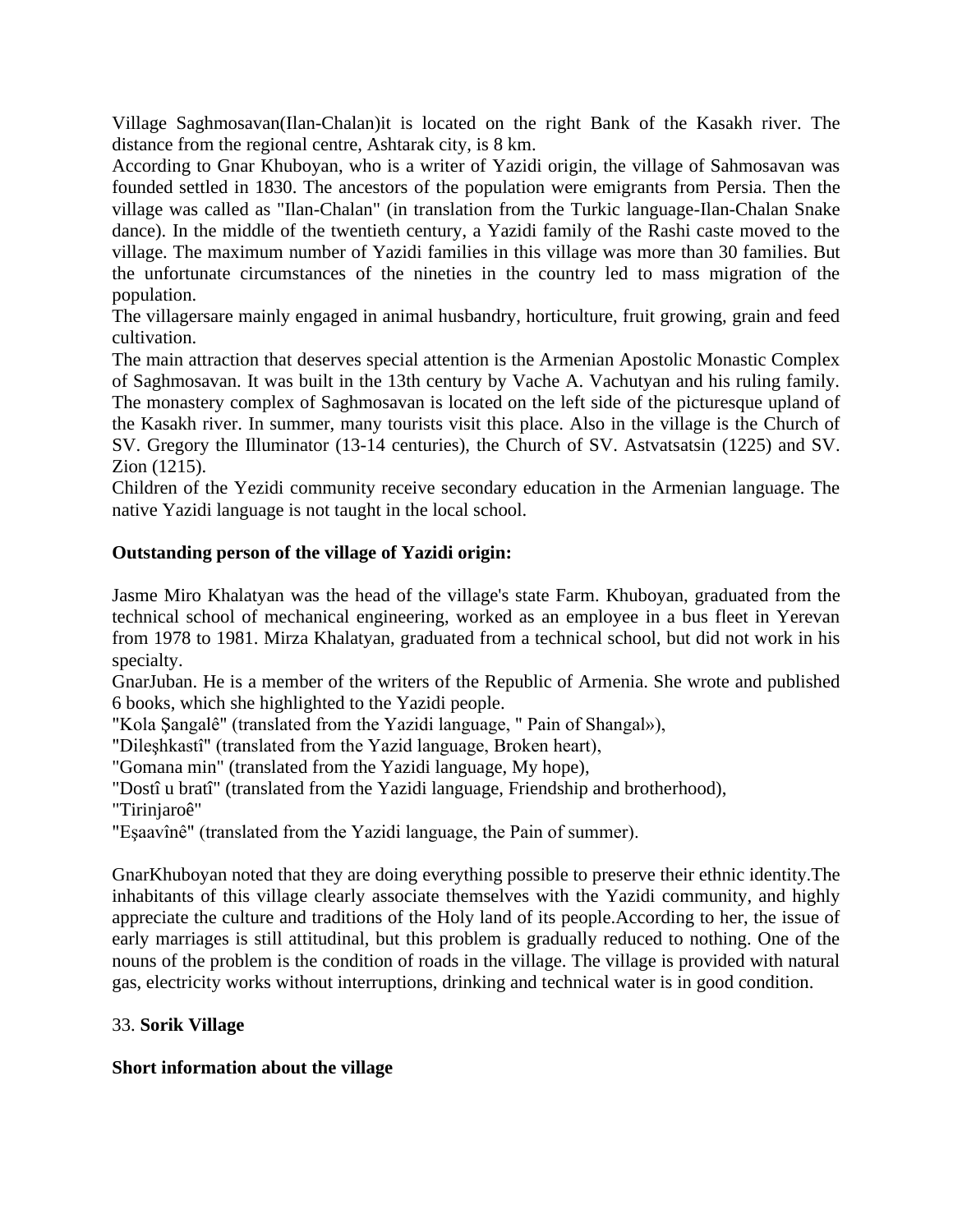Sorik village is located in Talin district. The population of the village of 14 families. The old name of the village of Zorba.

Problems in the village:

- Children cannot go to school due to the lack of public transport.
- There is no access to pre-school education in their native language.
- There is no access to higher education in their native language.
- There is no hospital in the village.
- There is no irrigation water in the village. Drinking water is in short supply.
- There is no natural gas in the village.
- The roads are in poor condition.
- There is not a single institution where people can get free information or legal advice.
- Higher level of outflow of young people from the village abroad .

- Due to the condition of the roads, it is difficult for an ambulance and fire truck to arrive

#### **Respondent - Atman Shamo**

# **Description of the village through the mouth of the inhabitants**

According to Shekhe Khatun Farhan, the population of Sorik (Zorba) moved from Shangal, Iraq as refugees, and in 1913 they moved to Armenia. There are 14 Yazidi houses in the village. There are no Armenians in the village. In the village there is a school up to grade 9: they study Armenian, English and Yazidi. Armenian teachers come to the village to ,teach children. In the village there is 1 family of sheikhs, the rest are mrids .

Children cannot continue their education, as villagers cannot afford such expenses. We used to study in the city as teachers and agronomists. After studying in the village, they had a job waiting for them and all were employed. The young people in recent years does not learn because he does not see job prospects. Young people tend to go to Russia, and there engage in any business.

The nearest regional centre is Tali, which is located 15 kilometres away. Unfortunately, bad roads make communication more difficult. The village is not consecrated, there is no gas, and the water supply is not carried out correctly. Some houses are supplied with water, and some are not.

Mostly local residents are engaged in animal husbandry, some plant wheat and barley, but the harvest is envious of the weather.

Yazidi customs and traditions are maintained in the village. For example, for the celebration of Hades, they hold the post of "Faces" for 3 days – Tuesday, Wednesday, and Thursday. On Friday evening, all the laity gather at the Sheikh's house and worship the Shrine that is located in the Sheikh's house.

Previously, events such as weddings, funerals, and holidays were held in tents . Now in the village there is a village club hall. Some hold weddings in restaurants in the district centre. But it was fun, were folk musicians, who played on (Saz, dinboche, daf, zurna). The wedding in the village lasted 3 days.

The village has Ziarat, called "Topa Ziarate". Ziarat is a large stone in which a fire constantly burns. Villagers carry out rituals, for example, a ritual sacrifice, usually a ram is sacrificed.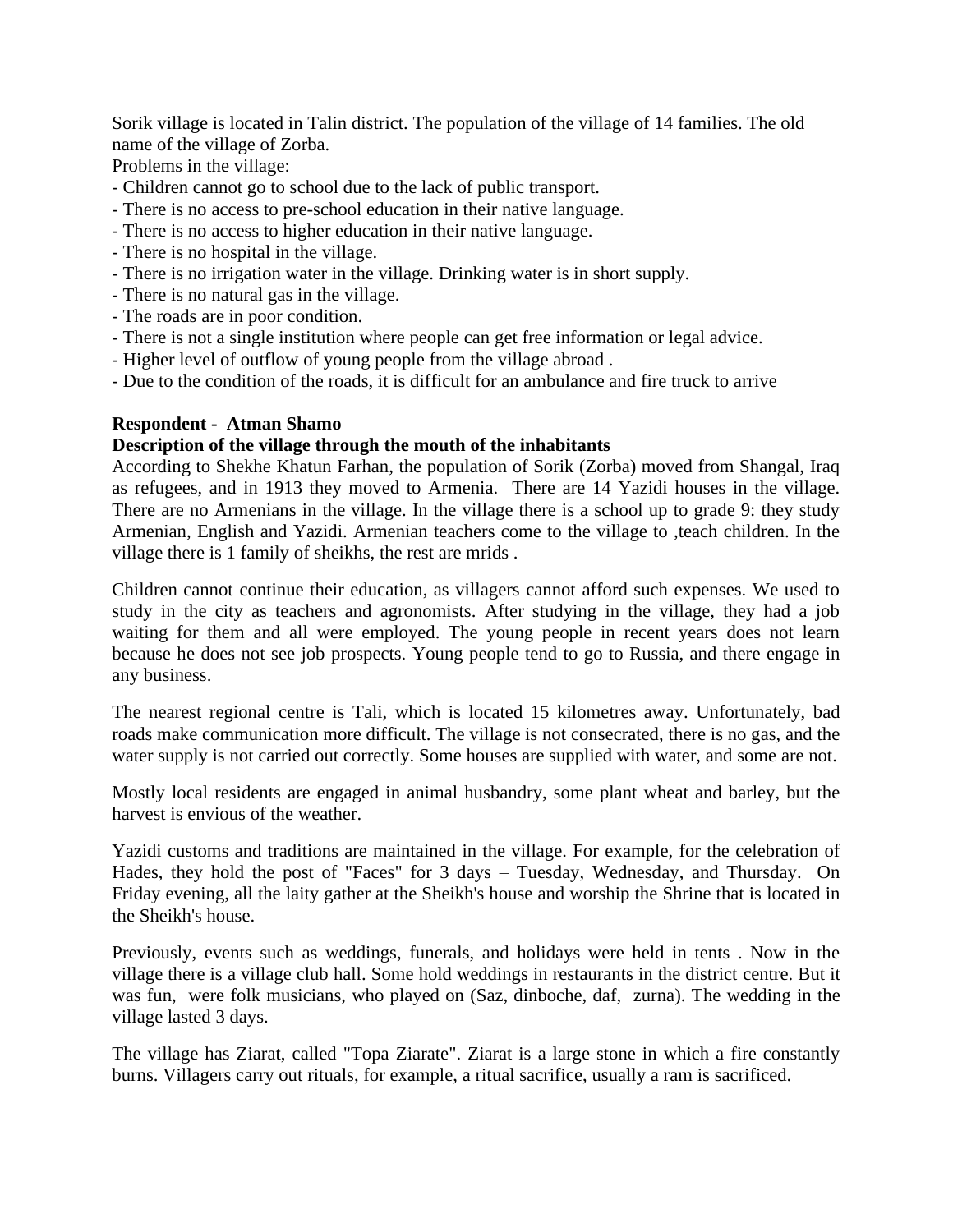# 34. **The Village OfFerik**

# **Short information about the village**

Ferik village is located in Armavir province of Armenia. A Yazidi village where 60 Yazidi families live. The old name of Kurakand.

Problems in the village:

- Children cannot go to school due to the lack of public transport.
- There is no access to pre-school education in their native language.
- There is no access to higher education in their native language.
- "There is no hospital in the village.
- "There is no irrigation water in the village. Drinking water is in short supply.
- "There is no natural gas in the village.
- "The roads are in poor condition.
- There is not a single institution where people can get free information or legal advice.
- The outflow of young people abroad is very high.
- There is no oratory (Ziarat).
- Due to the condition of the roads, it is difficult for an ambulance and fire truck to arrive.

# **Respondent Denis Mamoyan**

# **Description of the village through the mouth of the inhabitants**

According to Denis Mamoyan, village of Ferik (Kurakand) it was founded more than two centuries ago by the Yazidis , for the money accumulated by the community, a plot of land was purchased, where the village was built. The once thriving village of Ferik now looks like an abandoned and God-forsaken village, with many old buildings and terrible roads.

The villagers are engaged in animal husbandry, gardening, and greenhouse farming. Most of the houses were left without owners due to the incessant migration. Roads to the village are in a terrible state, the village administration has not solved this and the issue s. The village hasno pasture.In 2014, somehow incomprehensibly, these lands were bought by a member of the Republican party ( the old state power ), and access to the pasture was closed. The village population has repeatedly tried to solve this problem. The villagers held large protests for the liberation of the territory, and the new government with Deputy Rustam Bakoyan made a promise to solve the problem. Another problem is the lack of lighting at night.

There is a school in the village where, in addition to the school curriculum, children have the opportunity to learn their native language. The school is small, with approximately 30 students. Residents adhere to religious principles and traditional way of life. For example, in derevna, a small school was recently opened under the leadership of the late MirzeCholoyan son, Roman Mirza, where children are taught Yazidi folk dances. Local residents have high hopes for this school, as this way they try to attract the attention of their compatriots to the preservation of ancient dances. Local residents plan to develop this school, expand it and form a cultural center of the Yazidi community.

# **35. The Village Of Shamiram**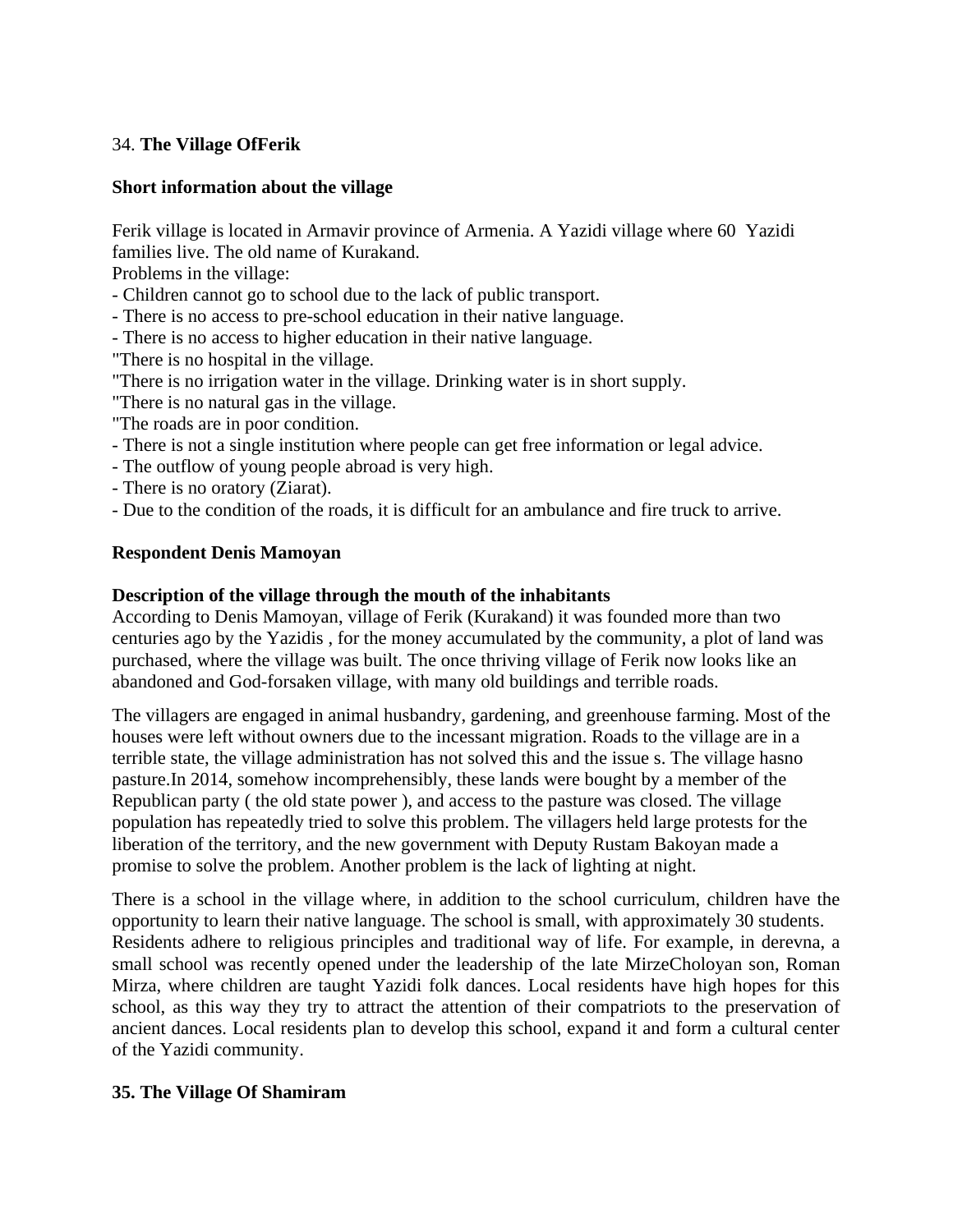# **Short information about the village**

Shamiram village is located in Aragatsotn province of Armenia. The population is 444 families. More than 50 families are members of the clergy.

Problems in the village:

- Children cannot go to school due to the lack of public transport.

- There is no access to pre-school education in their native language.

- There is no access to higher education in their native language.

"There is no hospital in the village.

"There is no irrigation water in the village. Drinking water is in short supply.

"There is no natural gas in the village.

"The roads are in poor condition.

- There is not a single institution where people can get free legal advice.

- A high level of outflow of young people abroad .

"Girls are not allowed to get an education.

- Due to the condition of the roads, it is difficult for an ambulance and fire truck to arrive.

# **Respondent: Shekh Alikhan Osuban**

#### **Description of the village through the mouth of the inhabitants**

Shekh Alikhan Osuban - The village of Shamiram, was founded in 1918. Before that, Kurds lived here, and they had to migrate to the Ottoman Empire, since they were of the Muslim faith and they were in no danger, unlike the Yazidis .

In 1996, Hasan Agid Bagh Broyan and her sons built a monument to" Tawsî Melek " and a monument, dedicated to the Yazidi people. Every year, the son of Hassan Bagh, Mamud Bagh Broyan, the head of the village, makes,"Qorbandida" (charitable donation) in honour of "Tawsî Melek". From different villages comes to ziarat, on various holidays and events.

In the village, mainly engaged in animal husbandry, hunting and gardening, vegetable growing, growing forage crops.

Education

During the Soviet period, the school in the village was a full secondary school. After difficult times in the country, in the nineties, a large number of residents emigrated to Russia and Europe. In this regard, the number of students decreased and the school was changed to an incomplete secondary school . In recent years, the number of students who continue their studies after school has decreased significantly. Today, few people want to continue their studies after school. Pro the education of the girls I realized the Sheikh AlikhanOsuban said: "Mr.Ali a mentality does not, because society does not accept such actions».

Previously, the school was taught by more than 15 Yazidi teachers, in various subjects. Now there are about 4 teachers left.

The school is taught by a native English language, teaches the native language Taar Mahmoudian.

Intelligentsia villages of Yazidi origin:

Jamal Mahmoudian, writer. Zina Temurova, a paediatrician, is a very well-known doctor in our country. Amo Sharoyan, for many years worked in the police Department of Yeghvard city,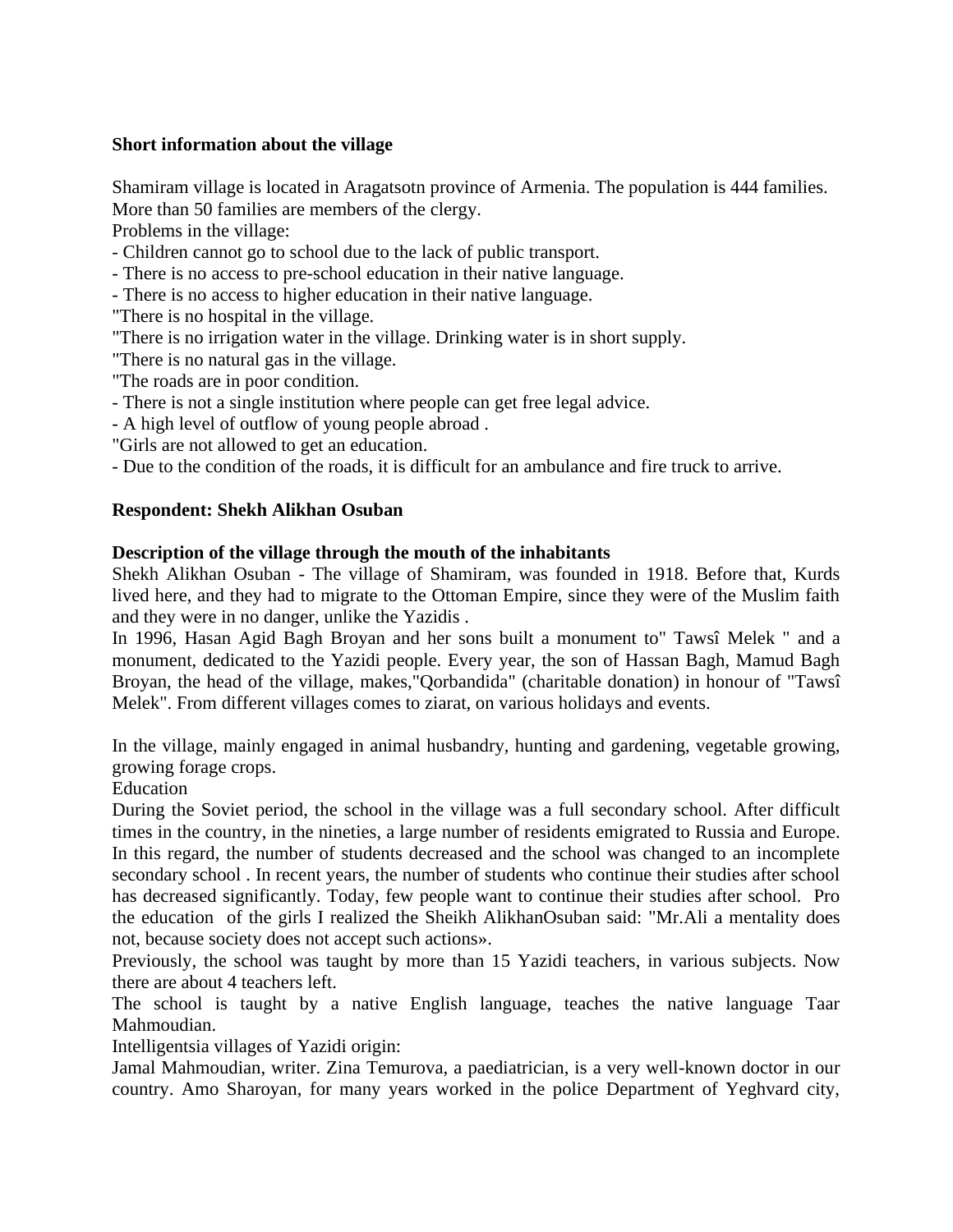Kotayk province. Ahmad Sharoyan also worked for many years in the police Department of Artik city, Shirak province.

A number of social problems still exist in the village. It was only necessary to solve the problem of gas supply, but this problem exists in many neighbouring villages and in the near future this problem will be solved .

Despite the fact, that most of the population of the village has migrated, they do not lose touch with their native village. In the summer, most of them come to the village and each of them does some charity work for the village if possible. For example, thanks to former villagers, fences were put up around the perimeter of the cemetery a few years ago. A large event hall was built at the expense of the benefactor of Aloyan village Fayzo. Another large hall was built at the expense of another benefactor, FayzoOzmanyan. The halls are designed separately for men and women, that is, women sit separately from men during funerals.

The villagers note that due to the modern way of life, the adherence to national traditions changes over time.

# 36. **The Village Of Nalbandyan (Mets Shirar)**

#### **Short information about the village**

The village of Nalbandyan (Mets Shirar) is located in Armavir province of Armenia. Name Nalbandian (named after Mikael Lazarevich Nalbandian, Armenian writer, poet, literary critic, publicist, philosopher, revolutionary Democrat). This mixed Armenian-Yazidi village, where more than 150 Yazidi families lived, now has 112 families left. The total population is more than 900 families.

# **The problems of the village:**

- "The roads are in poor condition.
- There is not a single institution where people can get free legal advice.
- There is no access to higher education in their native language.
- No oratory ( Ziarat)
- E-migration to other countries is very high.

#### **Respondent: Ayser Aziz Isayan**

# **Description of the village through the mouth of the inhabitants**

Ayser Isayan is the head of the public organization "For the welfare of people, humanitarian and economic development", which deals with the issues and problems not only of the Yazidi people, but of all the minorities that lived in Armenia. This organization raised a number of questions about the problems related to the Yazidi community , in Armenia .

According to Ayser Isayan, Yazidis first settled in this village around 1947.

The area of specialization of the village is agriculture, engaged in viticulture, vegetable growing, raising livestock. Geraniums are grown from tannic crops, which are used in the production of essential oils.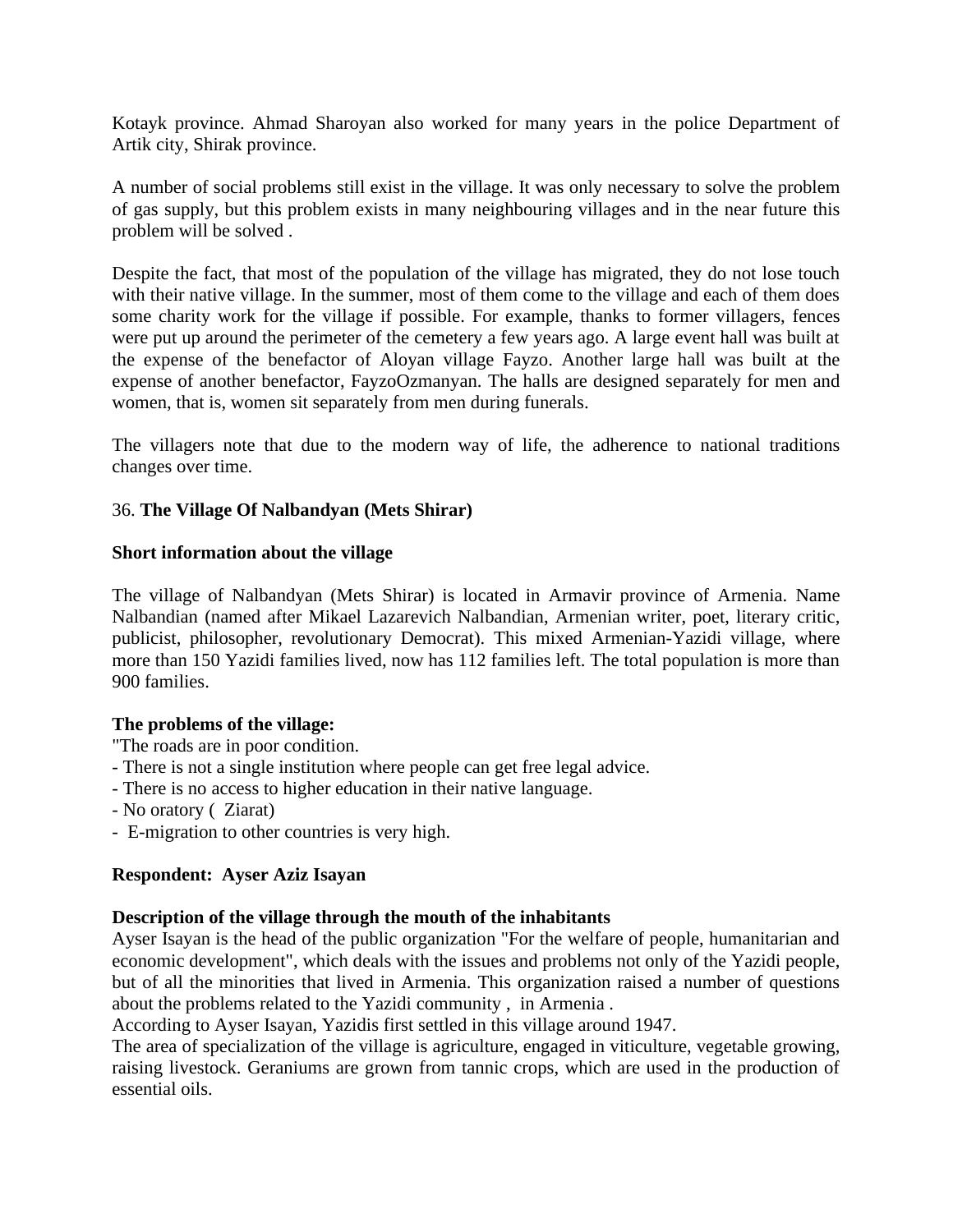Ayser Isayan: "Our nation, which is currently fighting for survival, should take the path of learning, because today a literate person can correctly declare problems, and solve these problems. An illiterate person will not be taken seriously. Therefore, this is how we can preserve our ethnic identity, thanks to a trained and literate generation.

The issue of training the next generation should be on the agenda. We need education like air and water. And I encourage all parents to give opportunities and educate their children."

The native Yazidi language is taught at the school. Yazidi children learn their native language twice a week. Yazidis in the village mostly speak their native language. According to Aiser Isocyanine order to preserve the native language and culture of the Yazidi community in Armenia, there is a need in each country to create groups to quickly respond to the problems of the Yazidi community.

# **Outstanding person of the village of Yazidi origin:**

Hasane Asad Aslanyan, worked as the head of the farm of the state farm.

Brothers Rashid and Tosn Asoyan worked in the village municipality.

Aiser Isayan, 9 years old, worked as a financial agent in the village administration.

Boris Isayan, working President of the National Union of Yazidis, a branch of the Armavir region.

Aziz Isayan, worked as an agronomist in the village.

The Yazidi communitycelebrates all national holidays according to the calendar and exactly. National holidays " Aida Ezdi", "Aida Shams", "let's go Hdr Navi, Hdr Alas and CharshameSareh Sale". Celebrate according to all traditional canons.

In the 80s of the last century, a large event club was built in the village. It 2012 was not repaired until 2012. At the head of the activist Mirze Cholo and other patrons, Bshar Aslanyan, brothers Baris and Melis Lazgiyan, Zadoepir and Telman from the city of Ivanovo, the club was renovated and renovated. Armen and Perchui Nalbandeans have renovated a local school and are building 14 residential houses for poor families who are in a difficult social situation. The village is quite large, and it has a post office, a school, a kindergarten, a music school, a sports school, and an outpatient clinic. During the Soviet rule, the village had several factories, 12 collective farms, a MTZ Park, and large glass greenhouses, but after the collapse of the USSR, all this was closed for various reasons, and today all of it does not work. People from neighboring villages send their children to school in this village, but there is no kindergarten in the neighboring villages.

# 37. **Village Of Armavir**

# **Short information about the village**

The village of Armavir (Ghurdukhuli) is located in the Armavir region of Armenia (translated from the Armenian language," fresh (strong) wind"). It is located 57 km from the capital Yerevan and 7 km from Armavir. A mixed Armenian-Yazidi village where more than 80 Yazidi families lived, currently there are about 50 families left. The total population is more than 2000 families.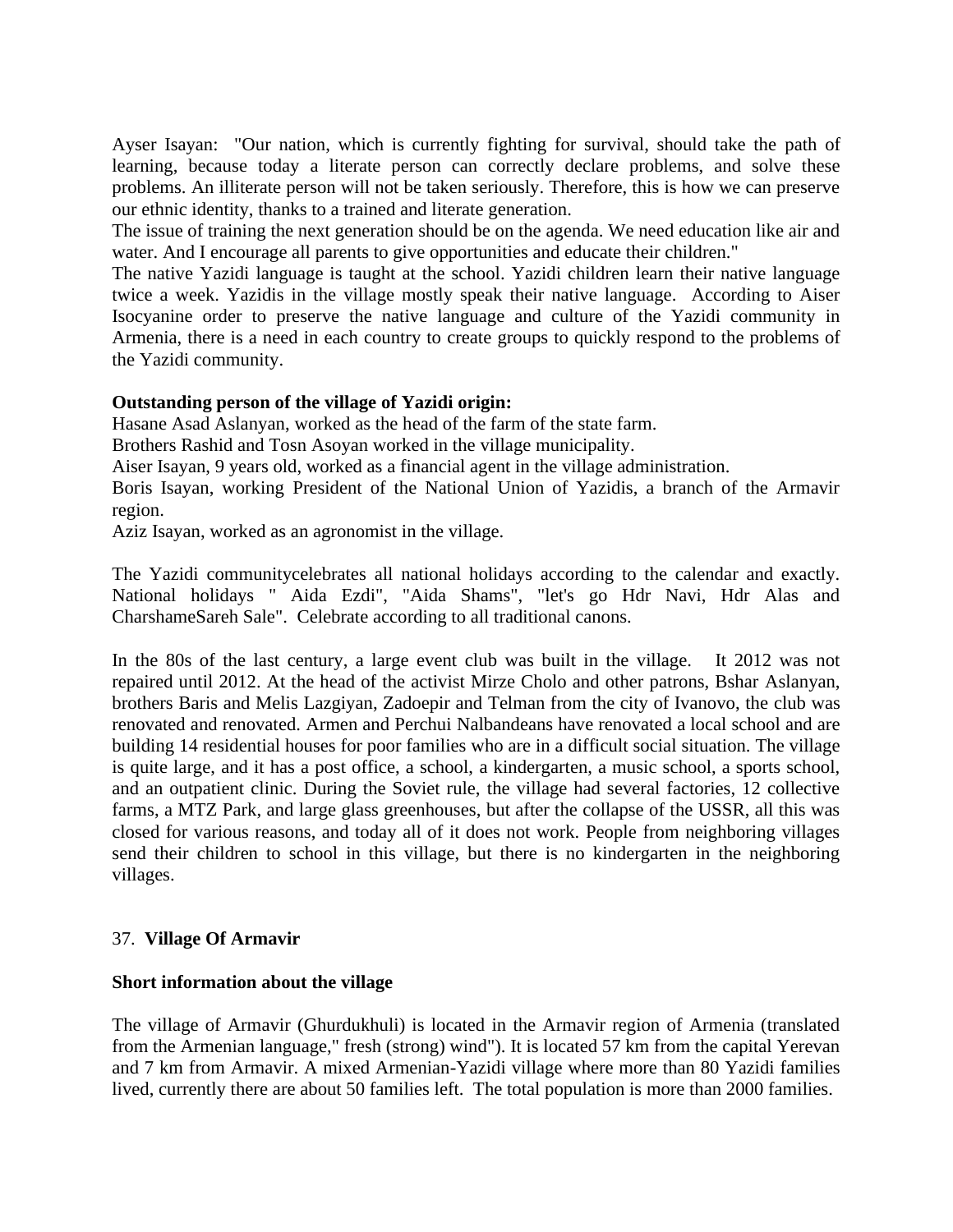# **The problems of the village:**

- There is no access to pre-school education in their native language.
- There is no access to education in their native language.
- There is no access to higher education in their native language.
- "The roads are in poor condition.
- There is not a single institution where people can get free legal advice.
- No oratory (Ziarat)
- There is also migration to other countries.

# **Description of the village through the mouth of the inhabitants**

According to Shekh Amoyan, Yazidis first settled here in 1917. In the village, the population is engaged in agriculture m: engaged in gardening, vegetable growing. Heat-loving vegetable crops are grown: tomatoes, peppers, buckwheat, watermelons, melons, and cereals. Yazidis are mainly engaged in animal husbandry. There is a secondary school in the village, but the native Yazidi language is not taught in the school. Mostly Yazidis speak their native language in the village.

Prominent individuals of the village of Yazidi origin:

Hassan Shekh,Mamode Tamoyan, which has a great contribution to the education of the Yezidi people. Hassan Tamoyan has been working in the radio Committee for several decades, author of textbooks of the Yazidi language that are taught in schools, public figure and lawyer. There were also outstanding individuals in various fields of activity. Faramaz Tamoyan, worked as a foreman in a state Farm. Mamo Aghayan, worked in the police. Khudoyan Suren, worked in the administration, etc.

# **Traditions**

All national holidays are held according to the calendar and exactly according to religious canons . There are small changes in the holidays. For example, "Aida Hdr Navi" which is celebrated with slight omissions. Costumes "kosagaldi" and paint the ceilings with flour.

# **Social structures and position**

The village is supplied with natural gas, there is night lighting throughout the village, and the roads are quite good.

There is no problem with the arrival of an ambulance or fire fighting vehicle. The distance from the village to the city of Atom is about 8 km. There are no problems with registering a pension or benefit.

# **38**. **The Village Of Aigeshat**

# **Short information about the village**

Aigeshat village (old name Kushigian) it is located in the Armavir province of Armenia, (translated from the Armenian language as "many gardens"). A mixed Armenian-Yazidi village where more than 70 Yazidi families lived, currently there are about 30 families left. The total population is more than 800 families.

The village of Aigeshat is also known in the region as Kuzigadan. Yazidis first settled here in the 20s of the last century.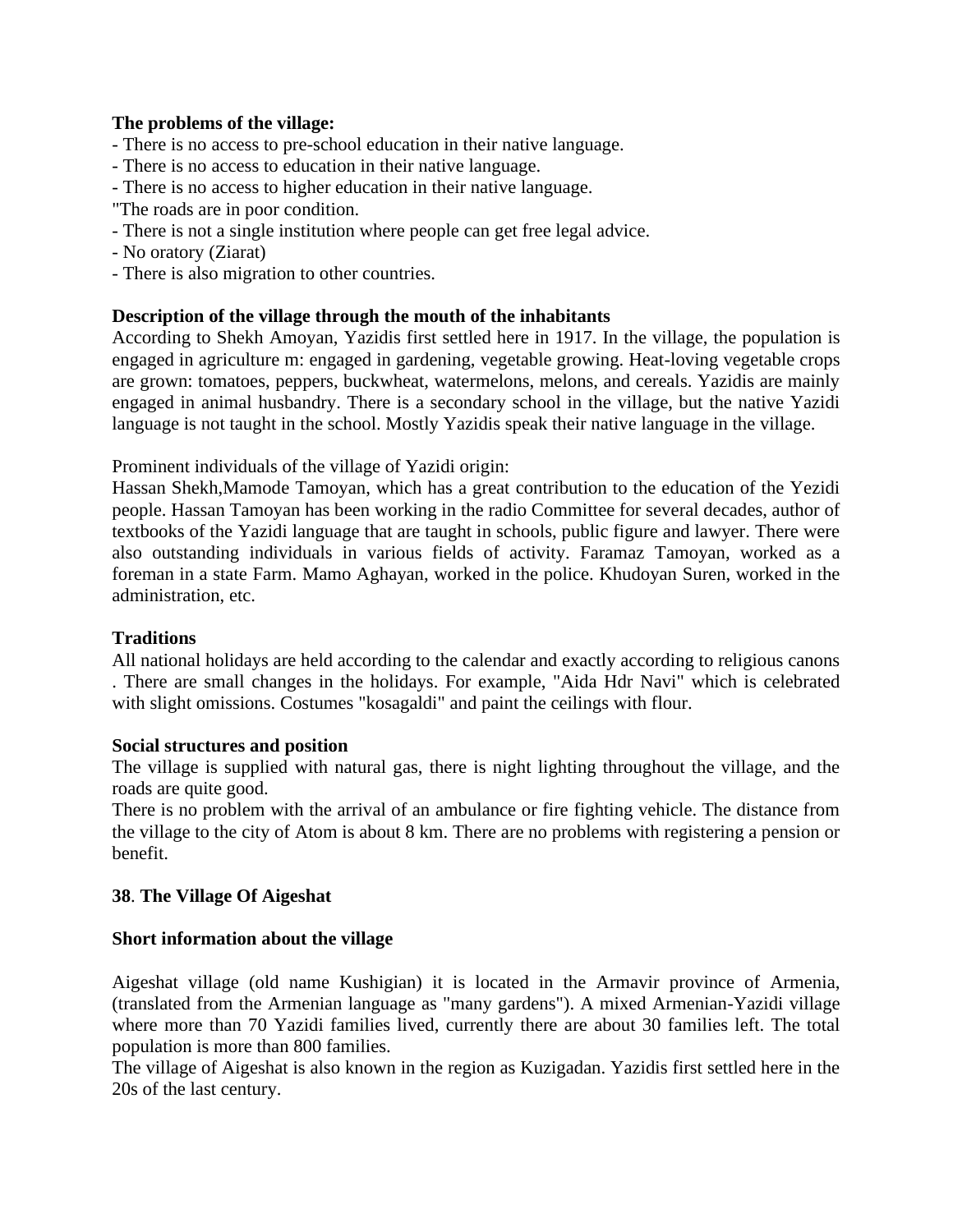The problems of the village:

"There is no natural gas in the village.

"The roads are in poor condition.

- There is no access to pre-school education in their native language.
- There is no access to higher education in their native language.
- There is not a single institution where people can get free legal or other information advice.
- There is an outflow of young people abroad,
- **-** No chapel (Ziarat)

# **Respondent: Vazir Amoyan**

# **Description of the village through the mouth of the inhabitants**

Vazir Amoyan noted that the villagers are mainly engaged in agriculture: they grow heat-loving vegetable crops: tomatoes, peppers, eggplants, watermelons, melons, as well as cereals. They are also engaged in animal husbandry and beekeeping. Yazidis are mainly engaged in animal husbandry .

# **Education**

There is a secondary school in the village. The native Yazidi language is taught at the school Mostly Yazidis speak their native language in the village.

The arrangement of the village

There is natural gas in the village, there is night lighting throughout the village, and the roads are quite good.There is no problem with the arrival of an ambulance or fire fighting vehicle.There is no problem with registering a pension or benefit.

Prominent individuals of the village of Yazidi origin:

Jamal Feroyan, worked in the police.

# **39. The Village Of Jrarpi**

# **Short information about the village**

The village of Jrarpi (the old name of Karhun) it is located in the Armavir province of Armenia. It was founded (settled) more than three centuries ago by Armenians, and the Yazidis settled at the end of the nineteenth century. Translated from the Armenian language Jrarpi translates as "density". There are18 Yazidi families living in the village.

# **The problems of the village:**

- There is no access to pre-school education in their native language.
- There is no access to education in their native language.
- There is no access to higher education in their native language.
- "The roads are in poor condition.
- There is not a single institution where people can get free legal advice.
- emigration of young people to other countries
- No oratory (Ziarat)

# **Respondent: Ahmad Khudoyan**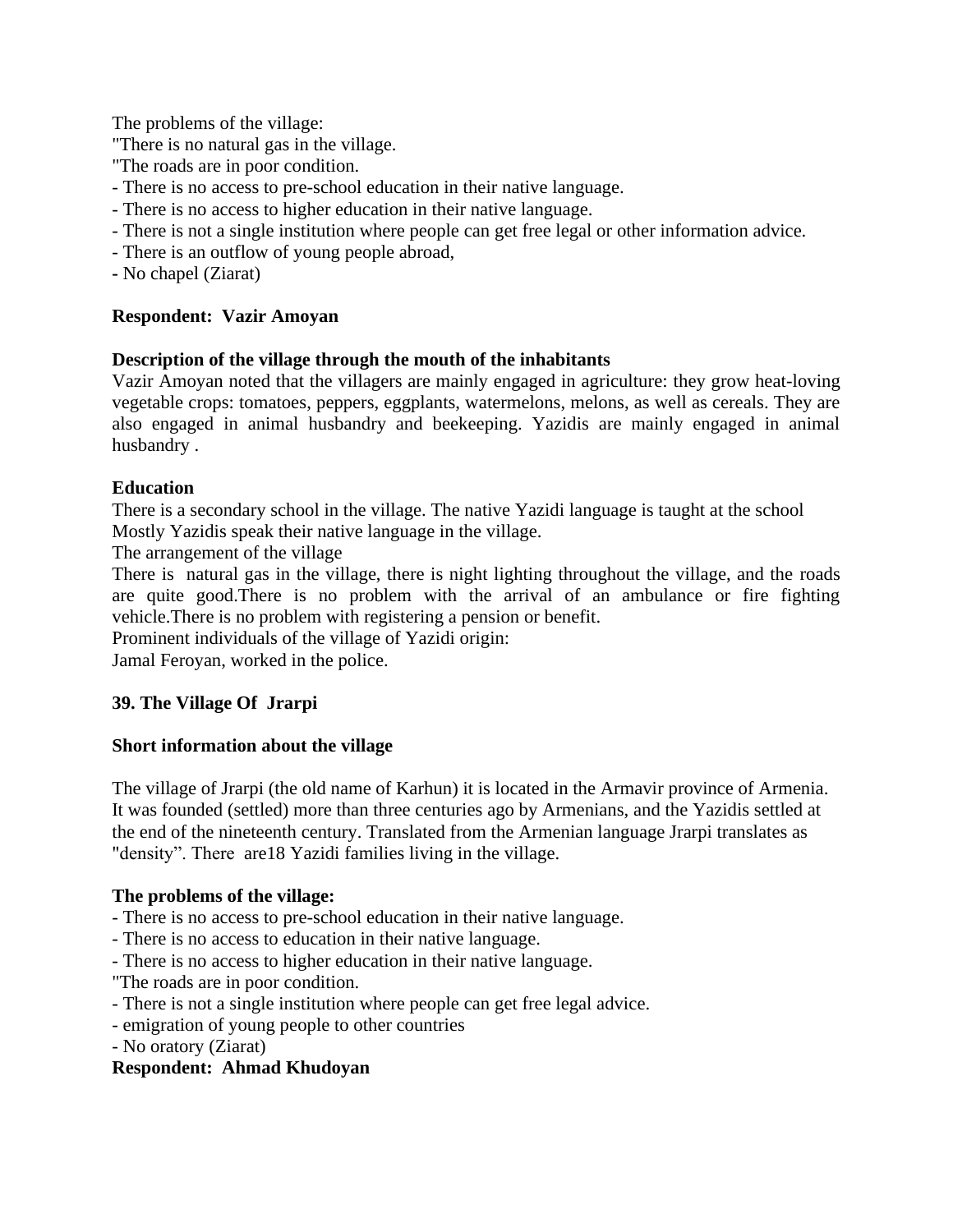# **Description of the village through the mouth of the inhabitants**

Sinotepir Ahmad Khudoyan noted that residents mostly earn money by growing various kinds of greens and vegetables in greenhouses. They are engaged in animal husbandry. Many of the villagers go to work, mainly on the territory of the Russian Federation.

There is a secondary school in the village. The native Yazidi language is not taught at school.

However, the residents of the house speak their native Yazidi language. Thus, representatives of the Yazidi community are interested in teaching their children their native language, so they use their own money to purchase textbooks for teaching in Yazidi.

The community manages to preserve its ethnic identity by adhering to national traditions. Thanks to the representatives of the clergy of the sheikhs and pir, who in turn observe the traditions and call for the observance of their mrid to the faith, culture and traditions of the Yazidi people.

# **Famous people from the village**

Zorba Iboyan, has been working as a surgeon at a medical center in Armavir for more than forty years. From the young cadre of SaideUsv, a dentist.

# **Public and social structures**

There are no problems with the arrival or qualification of these ambulance services. One of the big problems with roads in the countryside that have not been repaired for ten years is that they are not being repaired. There isno gas supply in the village, and some night lighting is not available.

# 40. **The Village OfMirak**

# **Short information about the village**

Mirak village is in Aragatsotn province of Armenia. The population is 15 families. In the words of the Mais Mamadayn, the village of Mirak was founded more than a century ago. Previously, the village had more than 175 families. This is the only Yazidi village in this area that has been used for mass migration abroad, Mais Mamadyan noted.

# **The problems of the village:**

- There is no access to pre-school education in their native language.
- There is no access to higher education in their native language.
- The roads are in poor condition.
- There is not a single institution where people can get free legal advice.
- Emigration of young people to other countries

# **Respondent Mais Mamadyan**

# **Description of the village through the mouth of the inhabitants**

Mais Mamadyan noted that domestic and social position is very low, compared to other villages of this region. The population is engaged in animal husbandry and soil cultivation.

Very poor condition of the road, in the village and to the highway. The road distance to the highway is 2.5 kilometres, and the nearest city is eight kilometres away. There are often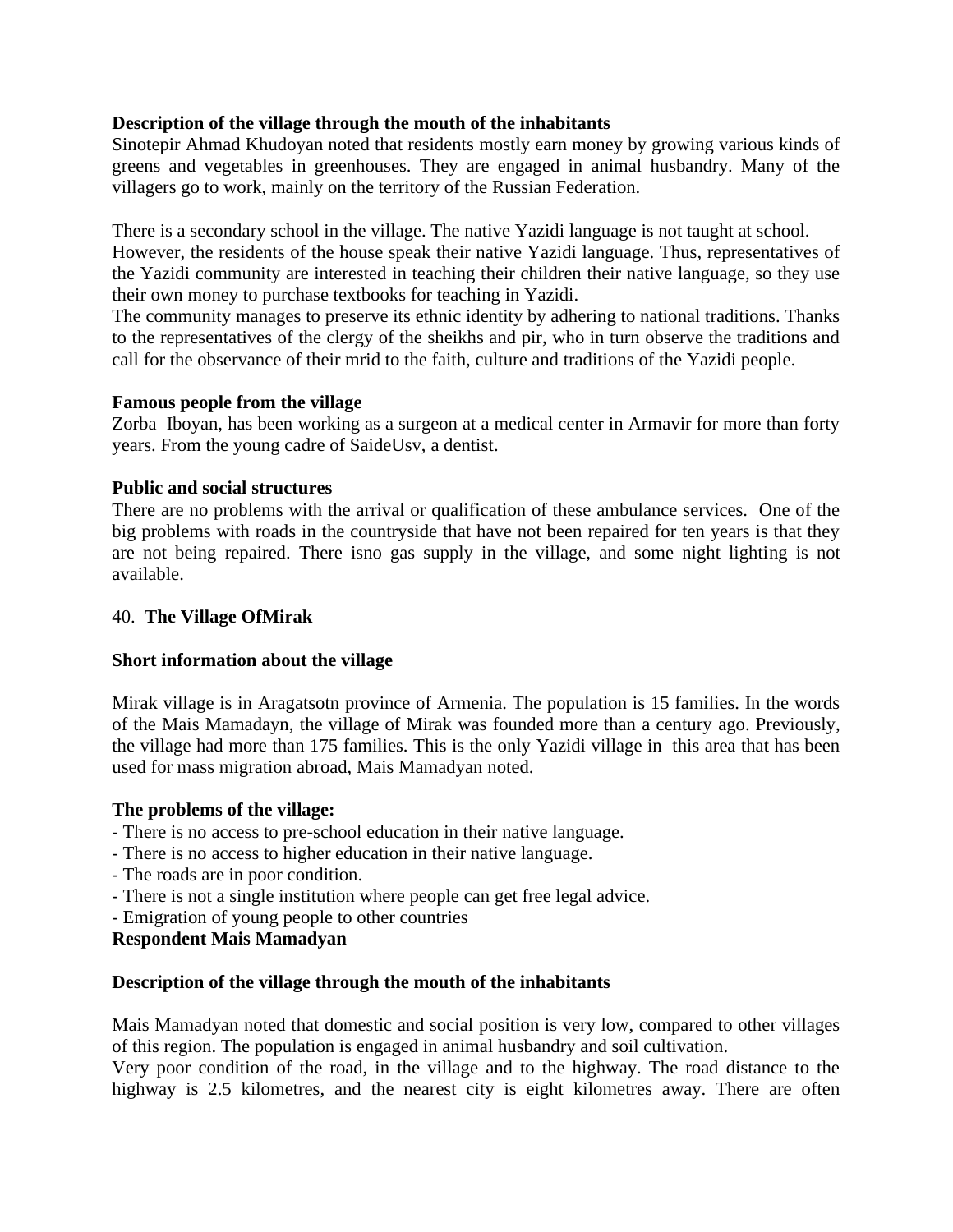problems with the arrival of fire trucks and ambulances. There is no gas supply, which leads to a heating problem in winter. There is no public transport available. There is no grocery store available. There is no street lighting at night. Because of this, wild animals often enter the village, causing harm to local residents.

According to Mais Mamadyan, it is unlikely that these problems will ever be solved, since the administrative staff will not go to such costs for such a small village. Such problems are also present in large villages, and they are a priority for them.

# **Education**

In the village there is a Junior high school, whereby passing the school curriculum, children learn the native language of the village. After finishing school, few people continue their studies. One of the reasons is financial situation.

Thanks To " Ziarat Mala Jn Tayar", which is located in the house of the deceased ShikoeShekh, the villagers adhere very much to traditions and religious principles. The current receiver Rostik Shekh above is in active religions, public governmental activity.

# **41. The village of Sipan (Pamp)**

# **Short information about the village**

The village of Sipan (Pamp) is located in the Aragatsotsk province of Armenia, with a population of 25 families. According to Khalifa Amoyan, the village of Sipan was founded more than a century ago, between the slopes of the Pambak mountain range. Then the village was called Pamp, after the mountain range of Pambak. In 1936, it was decided to rename the village Sipan.

# **The problems of the village:**

"There is no irrigation water in the village. Drinking water is in short supply.

"There is no natural gas in the village.

- "The roads are in poor condition.
- There is no access to pre-school education in their native language.
- There is no access to higher education in their native language.
- There is not a single institution where people can get free legal or other information advice.
- And there is an outflow of young people abroad
- No oratory (Ziarat)

# **Respondent-Khalifa Amoyan**

# **Description of the village through the mouth of the inhabitants**

Khalifa Amoyan noted that the main income of the villagers is derived from the sale of meat, milk and wheat crops.

There is no grocery store in the village and no normal road. there is no gas supply in the village. Another painful problem is migration of the population. In Soviet times, the village consisted of about 120 families, the number of which fell to 25families. Everywhere over the abandoned houses.